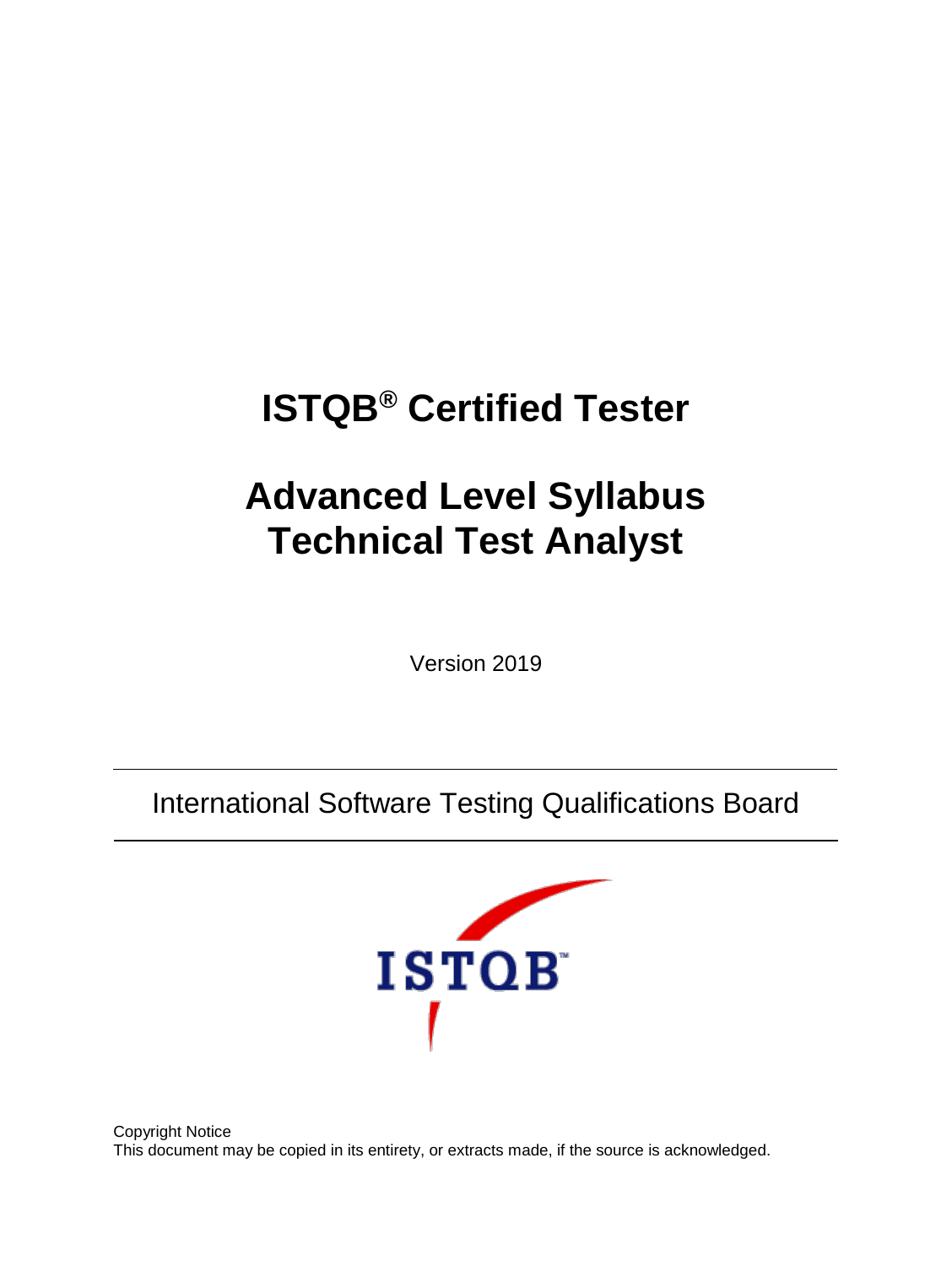Copyright © International Software Testing Qualifications Board (hereinafter called ISTQB®).

Advanced Level Working Group: Graham Bath (vice-chair), Rex Black, Judy McKay, Kenji Onoshi, Mike Smith (chair), Erik van Veenendaal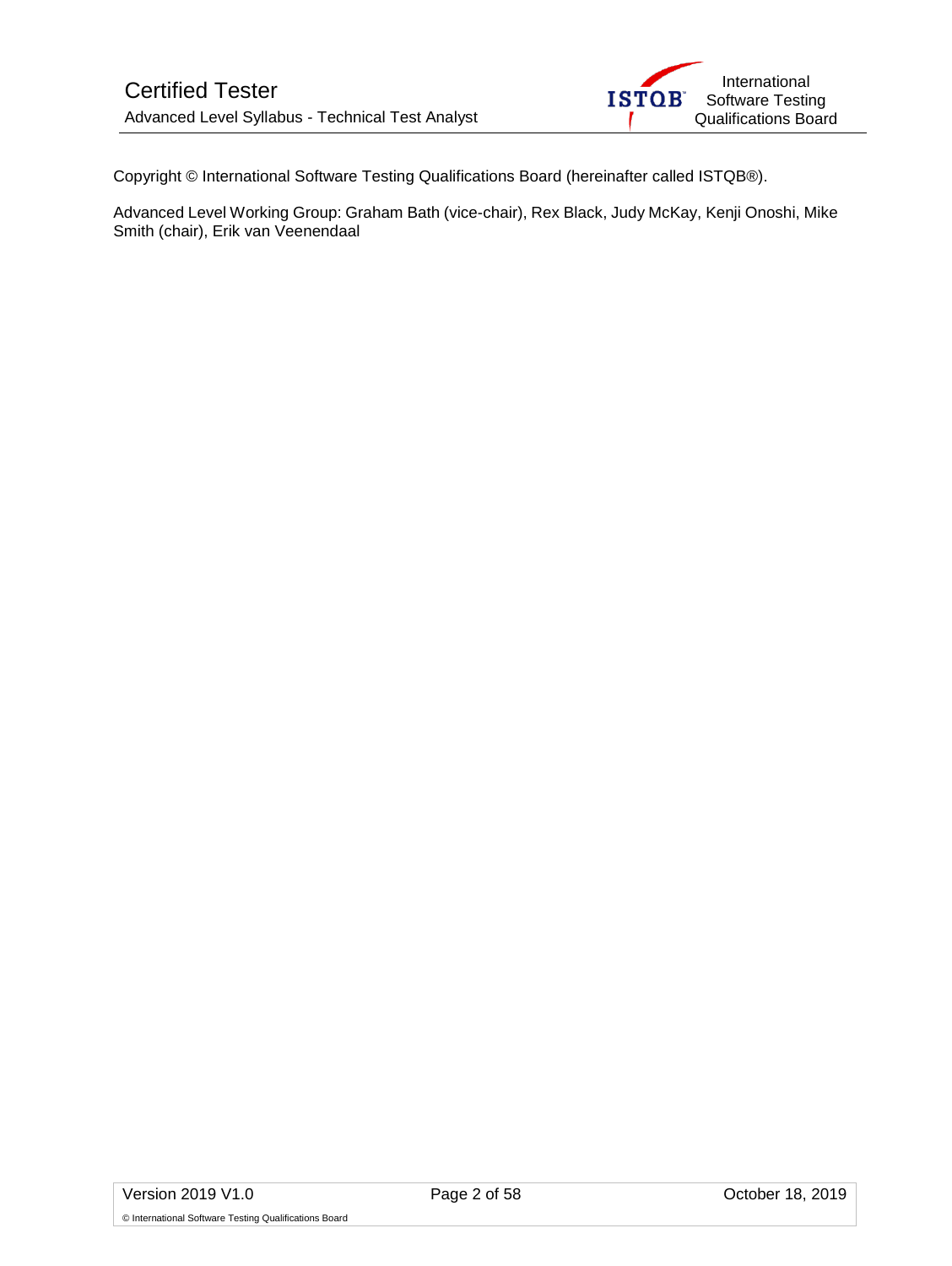## <span id="page-2-0"></span>**Revision History**

| Version               | Date        | <b>Remarks</b>              |
|-----------------------|-------------|-----------------------------|
| 2012                  | 19 Oct 2012 | GA release for 2012 version |
| 2019 V <sub>1.0</sub> | 18 Oct 2019 | GA release for 2019 version |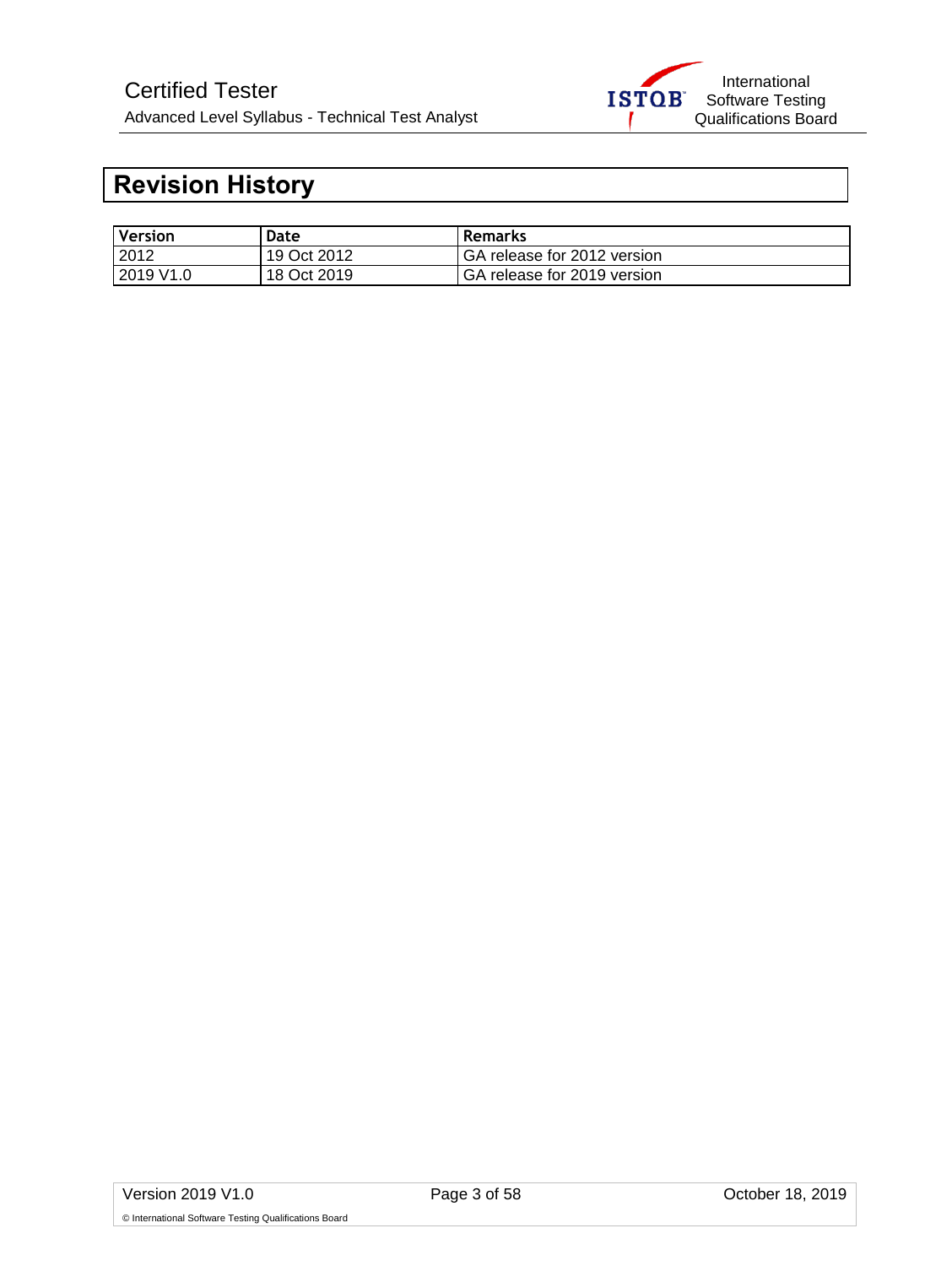

## <span id="page-3-0"></span>**Table of Contents**

| 0.             |    |  |  |
|----------------|----|--|--|
| 0.1            |    |  |  |
| 0.2            |    |  |  |
| 0.3            |    |  |  |
| 0.4            |    |  |  |
| 0.5            |    |  |  |
| 0.6            |    |  |  |
| 0.7            |    |  |  |
| 0.8            |    |  |  |
| 0.9            |    |  |  |
| 1.             |    |  |  |
| 1.1            |    |  |  |
| 1.2            |    |  |  |
| 1.2.1          |    |  |  |
| 1.2.2          |    |  |  |
| 1.2.3          |    |  |  |
| 2.             |    |  |  |
| 2.1            |    |  |  |
| 2.2            |    |  |  |
| 2.3            |    |  |  |
| 2.4            |    |  |  |
| 2.5            |    |  |  |
| 2.6            |    |  |  |
| 2.7            |    |  |  |
| 2.8            |    |  |  |
| 3.             |    |  |  |
| 3.1            |    |  |  |
| 3.2            |    |  |  |
| 3.2.1          |    |  |  |
| 3.2.2          |    |  |  |
| 3.2.3          |    |  |  |
| 3.2.4          |    |  |  |
| 3.3            |    |  |  |
| 3.3.1          |    |  |  |
| 3.3.2          |    |  |  |
|                |    |  |  |
| 3.3.3<br>3.3.4 | 25 |  |  |
|                |    |  |  |
| 4.             |    |  |  |
| 4.1<br>4.2     |    |  |  |
|                |    |  |  |
| 4.2.1          |    |  |  |
| 4.2.2          |    |  |  |
| 4.2.3          |    |  |  |
| 4.2.4          |    |  |  |
| 4.2.5          |    |  |  |
| 4.2.6          |    |  |  |
| 4.3            |    |  |  |
| 4.3.1          |    |  |  |
| 4.3.2          |    |  |  |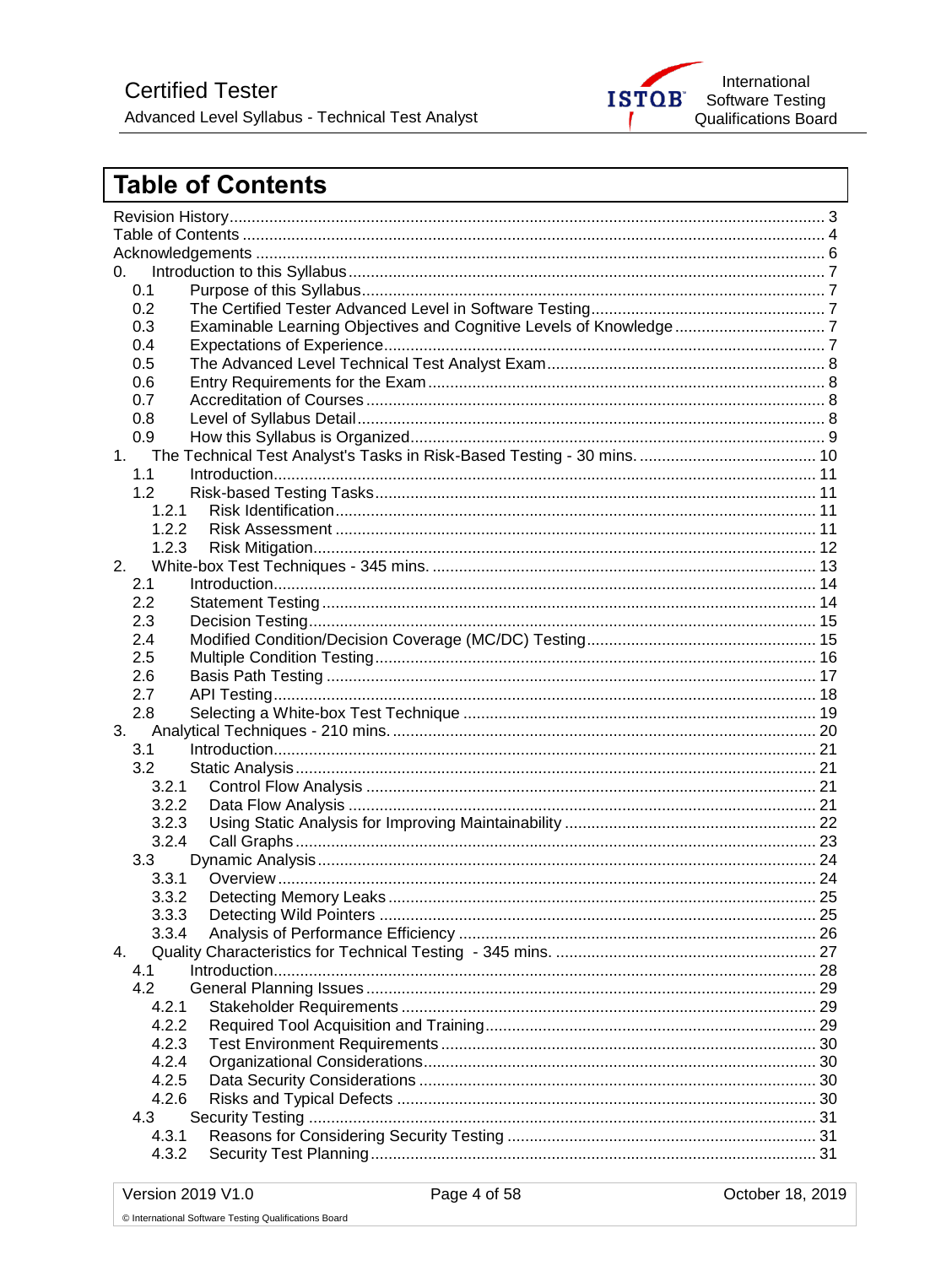Advanced Level Syllabus - Technical Test Analyst

|     | 4.3.3 |  |
|-----|-------|--|
| 4.4 |       |  |
|     | 4.4.1 |  |
|     | 4.4.2 |  |
|     | 4.4.3 |  |
|     | 4.4.4 |  |
|     | 4.4.5 |  |
|     | 4.4.6 |  |
|     | 4.4.7 |  |
| 4.5 |       |  |
|     | 4.5.1 |  |
|     | 4.5.2 |  |
|     | 4.5.3 |  |
|     | 4.5.4 |  |
| 4.6 |       |  |
|     | 4.6.1 |  |
|     | 4.6.2 |  |
| 4.7 |       |  |
|     | 4.7.1 |  |
|     | 4.7.2 |  |
|     | 4.7.3 |  |
|     | 4.7.4 |  |
| 4.8 |       |  |
|     | 4.8.1 |  |
|     | 4.8.2 |  |
| 5.  |       |  |
| 5.1 |       |  |
| 5.2 |       |  |
|     | 5.2.1 |  |
|     | 5.2.2 |  |
| 6.  |       |  |
| 6.1 |       |  |
|     | 6.1.1 |  |
|     | 6.1.2 |  |
| 6.2 |       |  |
|     | 6.2.1 |  |
|     | 6.2.2 |  |
|     | 6.2.3 |  |
|     | 6.2.4 |  |
|     | 6.2.5 |  |
|     | 6.2.6 |  |
|     |       |  |
| 7.  |       |  |
| 7.1 |       |  |
| 7.2 |       |  |
| 7.3 |       |  |
| 7.4 |       |  |
| 8.  |       |  |
| 9.  |       |  |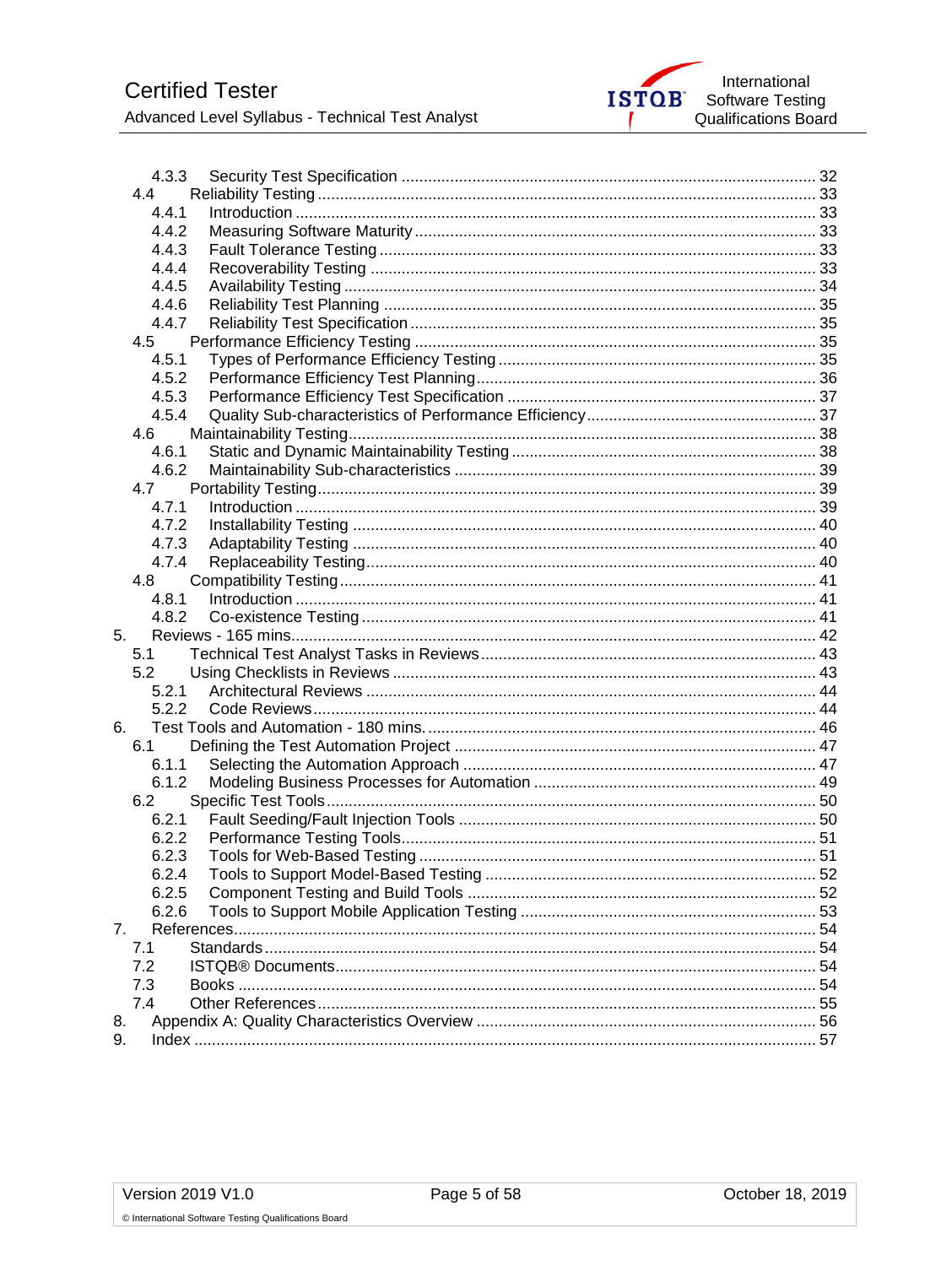

## <span id="page-5-0"></span>**Acknowledgements**

This document was produced by a core team from the International Software Testing Qualifications Board Advanced Level Working Group: Graham Bath (vice-chair), Rex Black, Judy McKay, Kenji Onoshi, Mike Smith (chair), Erik van Veenendaal

The following persons participated in the reviewing, commenting and balloting of this syllabus:

Armin Born Sudeep Chatterjee<br>
Wim Decoutere Tibor Chaudia Dusser-Zie Adam Roman Benjamin Timmermans Stephanie van Dijck Paul Weymouth

Dani Almog Andrew Archer Rex Black Peter Foldhazi David Frei Karol Frühauf Attila Gyuri **Matthias Hamburg**<br> **N. Khimanand** M. Khamanand M. Kock Tamás Horváth N. Khimanand Jan te Kock Attila Kovács Claire Lohr Rik Marselis Petr Neugebauer **Ingvar Nordström** Pálma Polyák Meile Posthuma Stuart Reid Lloyd Roden

Klaudia Dusser-Zieger Melinda Eckrich-Brájer Dénes Medzihradszky

The core team thanks the review team and the National Boards for their suggestions and input.

This document was formally released by the General Assembly of the ISTQB® on 20 October 2019.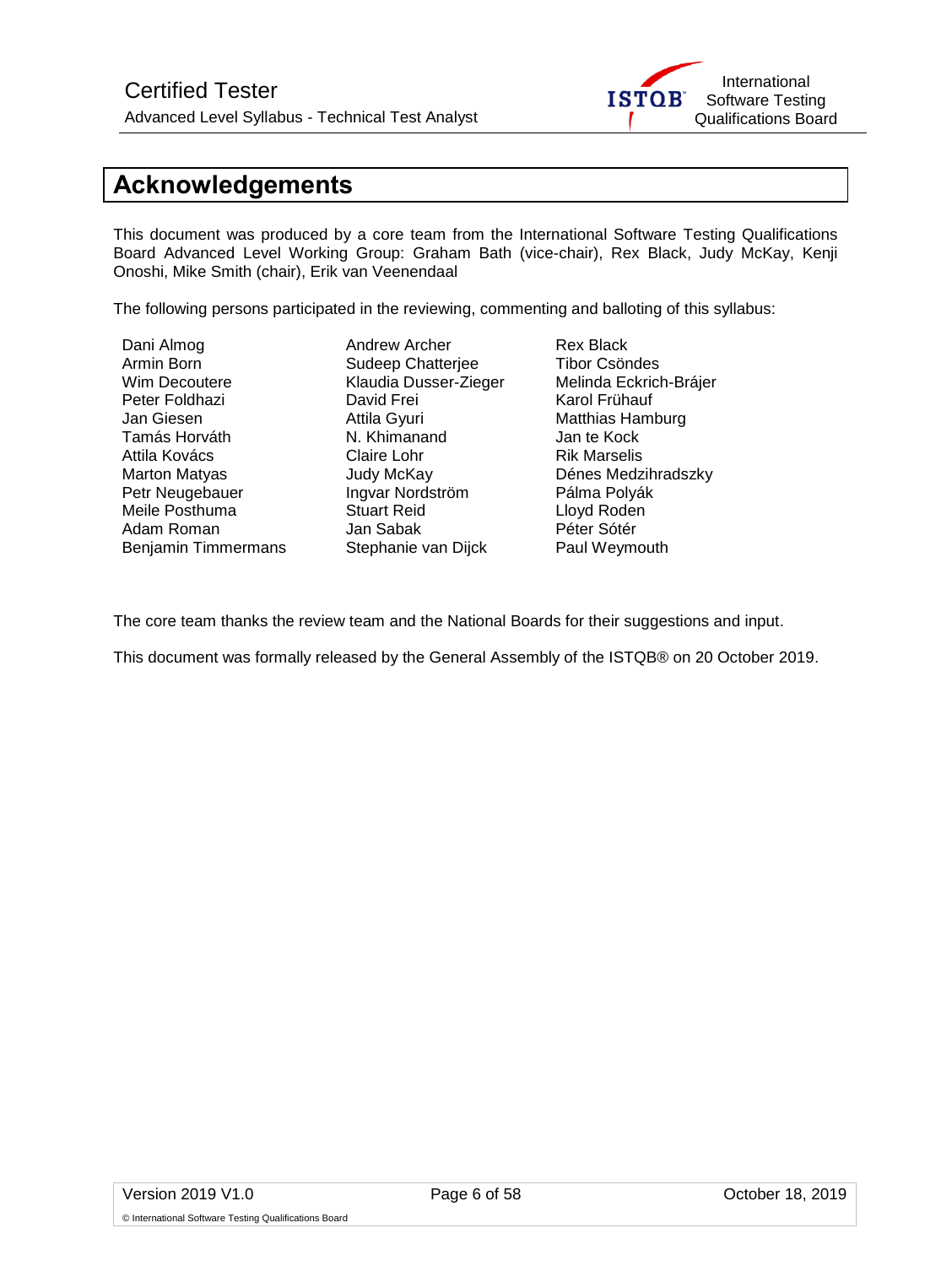

## <span id="page-6-0"></span>**0. Introduction to this Syllabus**

## <span id="page-6-1"></span>0.1 Purpose of this Syllabus

This syllabus forms the basis for the International Software Testing Qualification at the Advanced Level for the Technical Test Analyst. The ISTQB® provides this syllabus as follows:

- 1. To National Boards, to translate into their local language and to accredit training providers. National Boards may adapt the syllabus to their particular language needs and modify the references to adapt to their local publications.
- 2. To Exam Boards, to derive examination questions in their local language adapted to the learning objectives for the syllabus.
- 3. To training providers, to produce courseware and determine appropriate teaching methods.
- 4. To certification candidates, to prepare for the exam (as part of a training course or independently).
- 5. To the international software and systems engineering community, to advance the profession of software and systems testing, and as a basis for books and articles.

The ISTQB® may allow other entities to use this syllabus for other purposes, provided they seek and obtain prior written permission.

## <span id="page-6-2"></span>0.2 The Certified Tester Advanced Level in Software Testing

The Advanced Level qualification is comprised of three separate syllabi relating to the following roles:

- Test Manager
- **Test Analyst**
- Technical Test Analyst

The ISTQB® Advanced Level Overview 2019 is a separate document [ISTQB\_AL\_OVIEW] which includes the following information:

- Business Outcomes
- Matrix showing traceability between business outcomes and learning objectives
- Summary

## <span id="page-6-3"></span>0.3 Examinable Learning Objectives and Cognitive Levels of Knowledge

The Learning Objectives support the Business Outcomes and are used to create the examination for achieving the Advanced Technical Test Analyst Certification.

The knowledge levels of the specific learning objectives at K2, K3 and K4 levels are shown at the beginning of each chapter and are classified as follows:

- K2: Understand
- K3: Apply
- K4: Analyze

## <span id="page-6-4"></span>0.4 Expectations of Experience

Some of the learning objectives for the Technical Test Analyst assume that basic experience is available in the following areas:

- General programming concepts
- General concepts of system architectures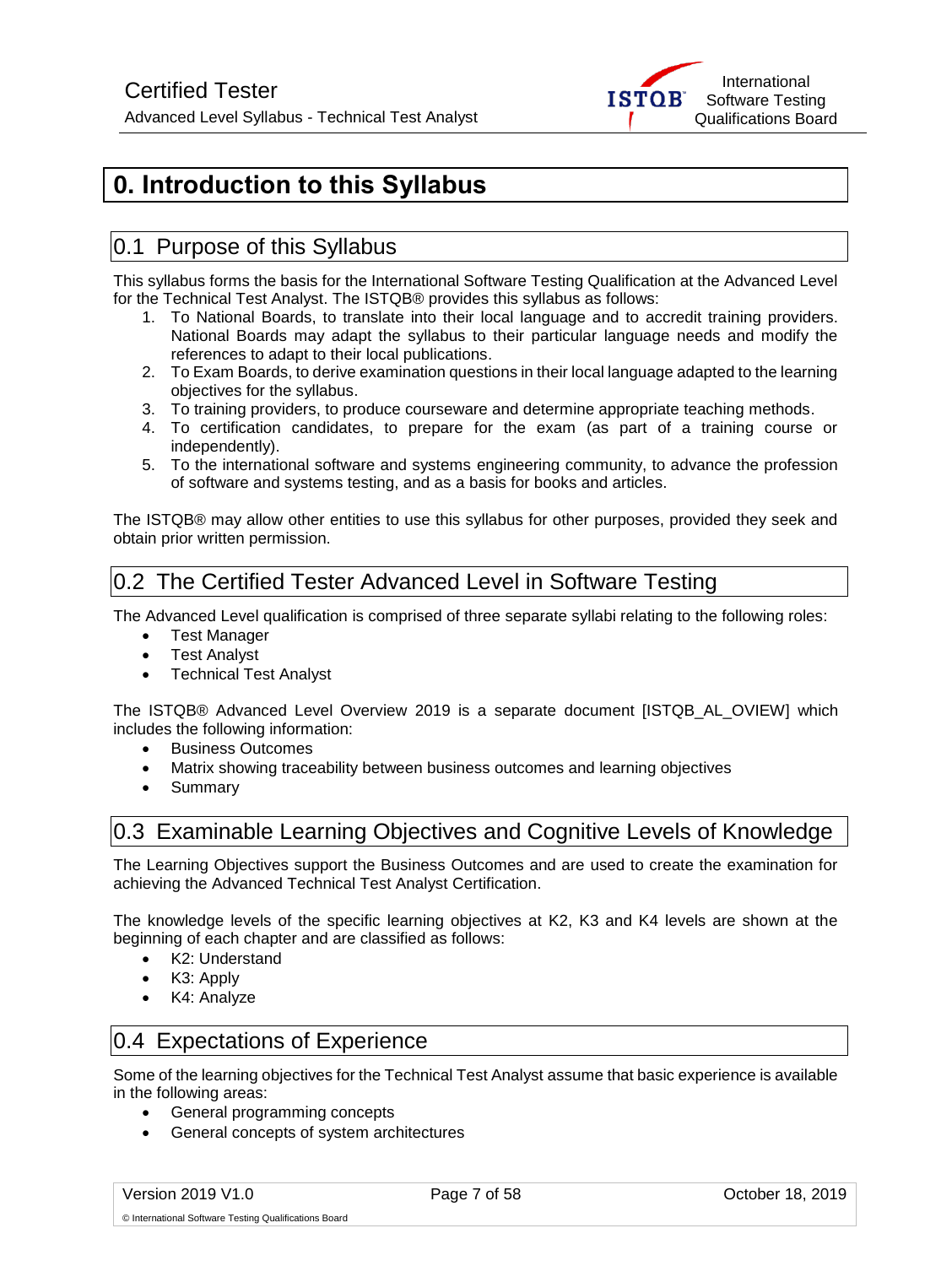

## <span id="page-7-0"></span>0.5 The Advanced Level Technical Test Analyst Exam

The Advanced Level Technical Test Analyst exam will be based on this syllabus. Answers to exam questions may require the use of materials based on more than one section of this syllabus. All sections of the syllabus are examinable except for the introduction and the appendices. Standards, books and other ISTQB® syllabi are included as references, but their content is not examinable beyond what is summarized in this syllabus itself.

The format of the exam is multiple choice. There are 45 questions. To pass the exam, at least 65% of the total points must be earned.

Exams may be taken as part of an accredited training course or taken independently (e.g., at an exam center or in a public exam). Completion of an accredited training course is not a pre-requisite for the exam.

## <span id="page-7-1"></span>0.6 Entry Requirements for the Exam

The Certified Tester Foundation Level certification shall be obtained before taking the Advanced Level Technical Test Analyst certification exam.

## <span id="page-7-2"></span>0.7 Accreditation of Courses

An ISTQB® Member Board may accredit training providers whose course material follows this syllabus. Training providers should obtain accreditation guidelines from the Member Board or body that performs the accreditation. An accredited course is recognized as conforming to this syllabus, and is allowed to have an ISTQB® exam as part of the course.

## <span id="page-7-3"></span>0.8 Level of Syllabus Detail

The level of detail in this syllabus allows internationally consistent courses and exams. In order to achieve this goal, the syllabus consists of:

- General instructional objectives describing the intention of the Advanced Level Technical Test Analyst
- A list of terms that students must be able to recall
- Learning objectives for each knowledge area, describing the cognitive learning outcome to be achieved
- A description of the key concepts, including references to sources such as accepted literature or standards

The syllabus content is not a description of the entire knowledge area; it reflects the level of detail to be covered in Advanced Level training courses. It focuses on material that can apply to any software projects, using any lifecycle. The syllabus does not contain any specific learning objectives relating to any particular software development lifecycle or method, but it does discuss how these concepts apply in Agile projects, other types of iterative and incremental lifecycles, and in sequential lifecycles.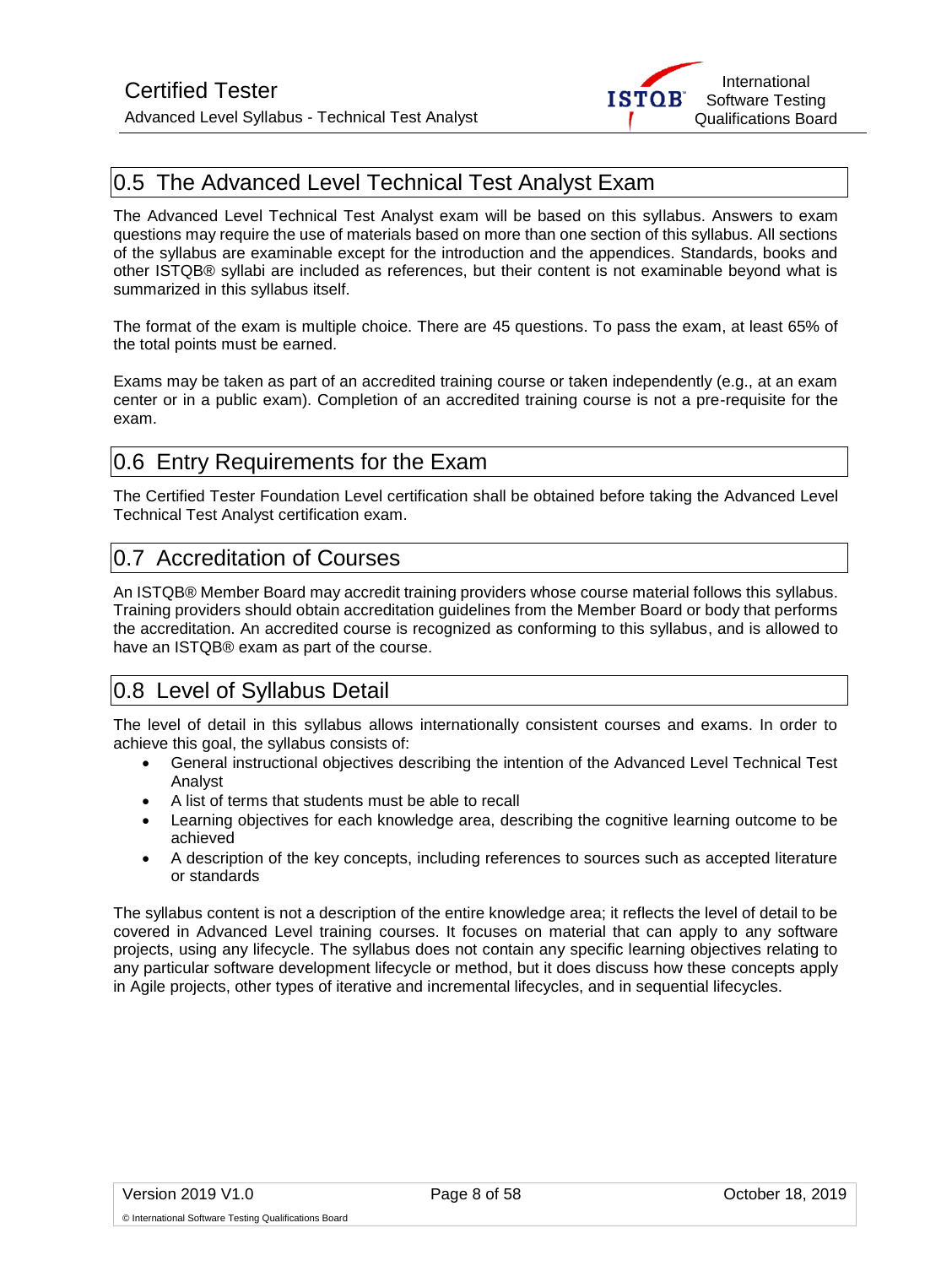

## <span id="page-8-0"></span>0.9 How this Syllabus is Organized

There are six chapters with examinable content. The top-level heading for each chapter specifies the minimum time for the chapter; timing is not provided below chapter level. For accredited training courses, the syllabus requires a minimum of 21 hours and 15 minutes of instruction, distributed across the six chapters as follows:

- Chapter 1: The Technical Test Analyst's Tasks in Risk-Based Testing (30 minutes)
- Chapter 2: White-Box Testing (345 minutes)
- Chapter 3: Analytical Techniques (210 minutes)
- Chapter 4: Quality Characteristics for Technical Testing (345 minutes)
- Chapter 5: Reviews (165 minutes)
- Chapter 6: Test Tools and Automation (180 minutes)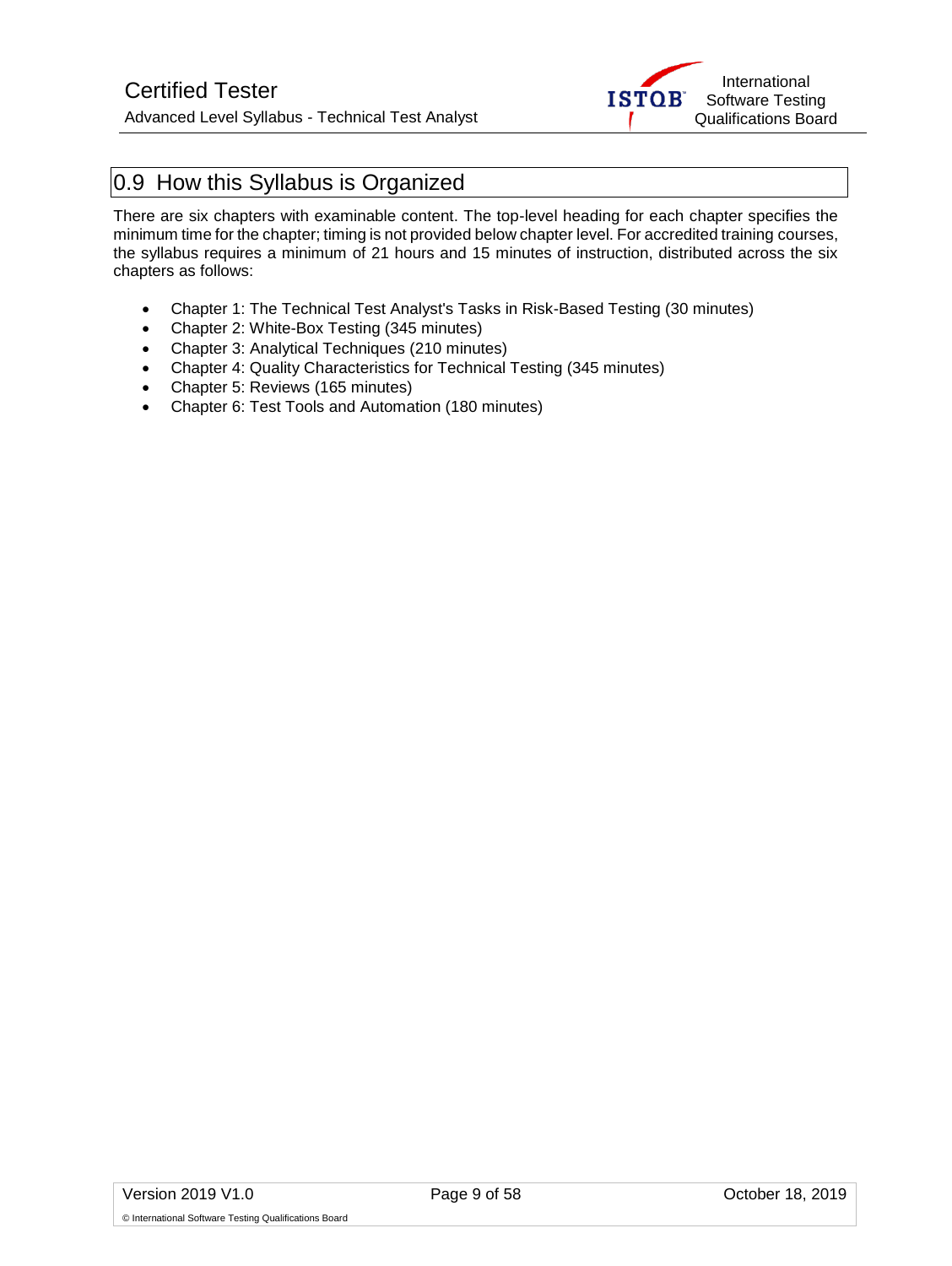

## <span id="page-9-0"></span>**1. The Technical Test Analyst's Tasks in Risk-Based Testing - 30 mins.**

#### **Keywords**

product risk, risk assessment, risk identification, risk mitigation, risk-based testing

#### **Learning Objectives for The Technical Test Analyst's Tasks in Risk-Based Testing**

#### **1.2 Risk-based Testing Tasks**

- TTA-1.2.1 (K2) Summarize the generic risk factors that the Technical Test Analyst typically needs to consider
- TTA-1.2.2 (K2) Summarize the activities of the Technical Test Analyst within a risk-based approach for testing activities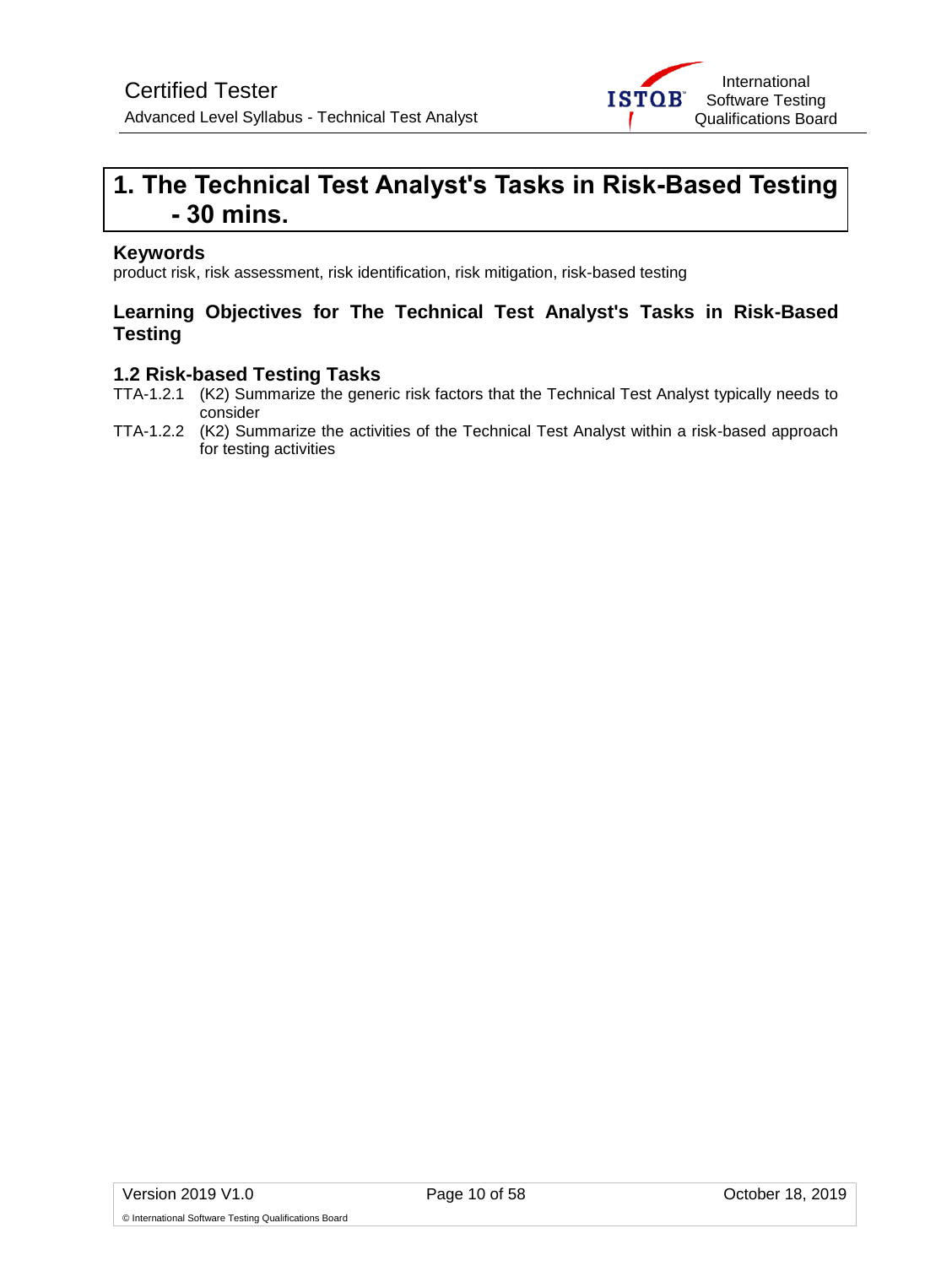## Certified Tester

Advanced Level Syllabus - Technical Test Analyst



## <span id="page-10-0"></span>1.1 Introduction

The Test Manager has overall responsibility for establishing and managing a risk-based testing strategy. The Test Manager usually will request the involvement of the Technical Test Analyst to ensure the riskbased approach is implemented correctly.

Technical Test Analysts work within the risk-based testing framework established by the Test Manager for the project. They contribute their knowledge of the technical product risks that are inherent in the project, such as risks related to security, system reliability and performance.

## <span id="page-10-1"></span>1.2 Risk-based Testing Tasks

Because of their particular technical expertise, Technical Test Analysts are actively involved in the following risk-based testing tasks:

- Risk identification
- Risk assessment
- Risk mitigation

These tasks are performed iteratively throughout the project to deal with emerging product risks and changing priorities, and to regularly evaluate and communicate risk status.

#### <span id="page-10-2"></span>1.2.1 Risk Identification

By calling on the broadest possible sample of stakeholders, the risk identification process is most likely to detect the largest possible number of significant risks. Because Technical Test Analysts possess unique technical skills, they are particularly well-suited for conducting expert interviews, brainstorming with co-workers and also analyzing the current and past experiences to determine where the likely areas of product risk lie. In particular, Technical Test Analysts work closely with other stakeholders, such as developers, architects, operations engineers, product owners, local support offices, and service desk technicians, to determine areas of technical risk impacting the product and project. Involving other stakeholders ensures that all views are considered and is typically facilitated by Test Managers.

Risks that might be identified by the Technical Test Analyst are typically based on the [ISO25010] quality characteristics listed in Chapter 4, and include, for example:

- Performance efficiency (e.g., inability to achieve required response times under high load conditions)
- Security (e.g., disclosure of sensitive data through security attacks)
- Reliability (e.g., application unable to meet availability specified in the Service Level Agreement)

#### <span id="page-10-3"></span>1.2.2 Risk Assessment

While risk identification is about identifying as many pertinent risks as possible, risk assessment is the study of those identified risks in order to categorize each risk and determine the likelihood and impact associated with it. The likelihood of occurrence is usually interpreted as the probability that the potential problem could exist in the system under test.

The Technical Test Analyst contributes to finding and understanding the potential technical product risk for each risk item whereas the Test Analyst contributes to understanding the potential business impact of the problem should it occur.

Project risks can impact the overall success of the project. Typically, the following generic project risks need to be considered:

• Conflict between stakeholders regarding technical requirements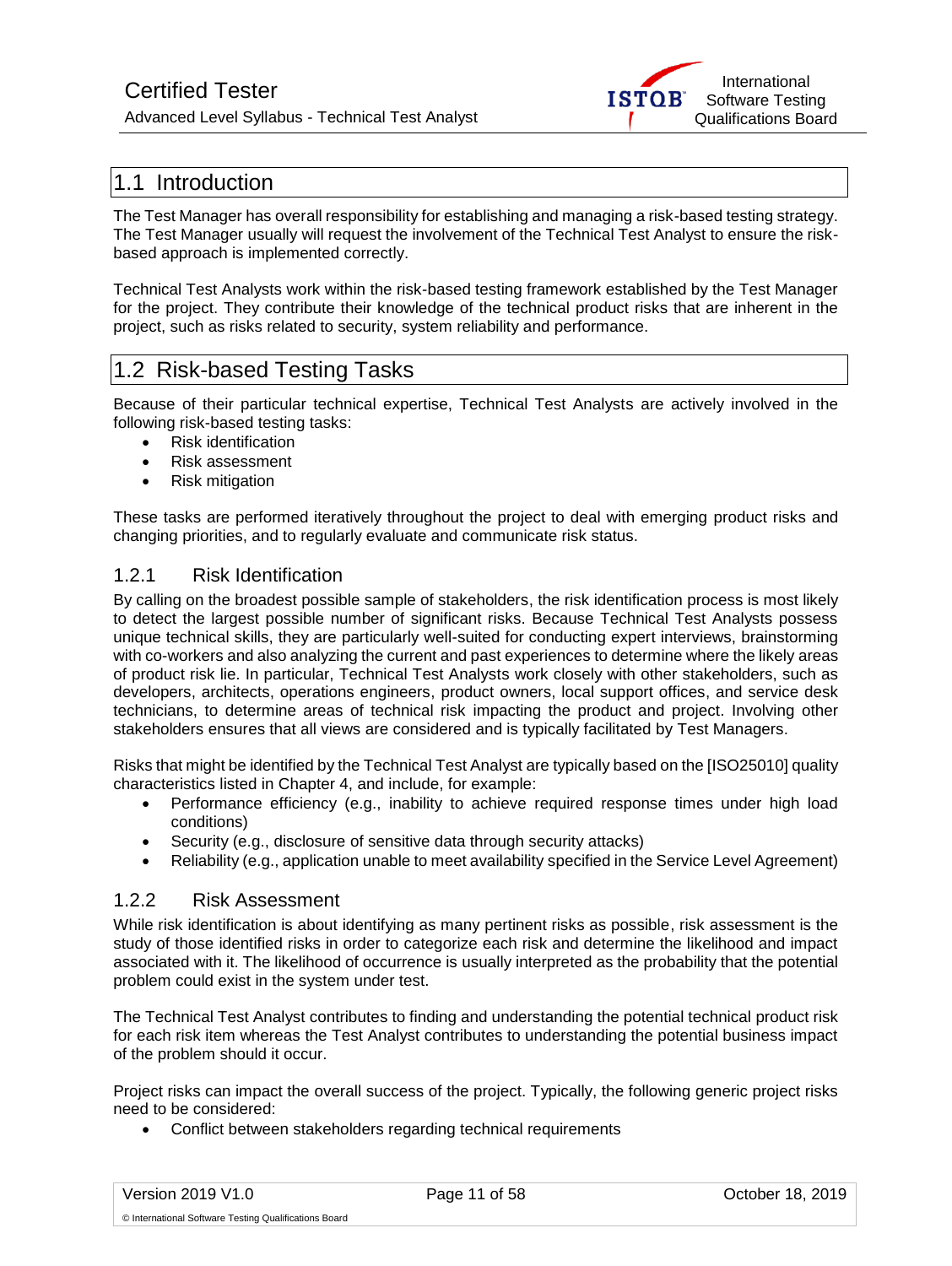

- Communication problems resulting from the geographical distribution of the development organization
- Tools and technology (including relevant skills)
- Time, resource and management pressure
- Lack of earlier quality assurance
- High change rates of technical requirements

Product risk factors may result in higher numbers of defects. Typically, the following generic product risks need to be considered:

- Complexity of technology
- Complexity of code structure
- Amount of re-use compared to new code
- Large number of defects found relating to technical quality characteristics (defect history)
- Technical interface and integration issues

Given the available risk information, the Technical Test Analyst proposes an initial risk level according to the guidelines established by the Test Manager. For example, the Test Manager may determine that risks should be categorized with a value from 1 to 10, with 1 being highest risk. The initial value may be modified by the Test Manager when all stakeholder views have been considered.

#### <span id="page-11-0"></span>1.2.3 Risk Mitigation

During the project, Technical Test Analysts influence how testing responds to the identified risks. This generally involves the following:

- Reducing risk by executing the most important tests (those addressing high risk areas) and by putting into action appropriate mitigation and contingency measures as stated in the test plan
- Evaluating risks based on additional information gathered as the project unfolds, and using that information to implement mitigation measures aimed at decreasing the likelihood or avoiding the impact of those risks

The Technical Test Analyst will often cooperate with specialists in areas such as security and performance to define risk mitigation measures and elements of the organizational test strategy. Additional information can be obtained from ISTQB® Specialist syllabi, such as the Advanced Level Security Testing syllabus [ISTQB\_ALSEC\_SYL] and the Foundation Level Performance Testing syllabus [ISTQB\_FLPT\_SYL].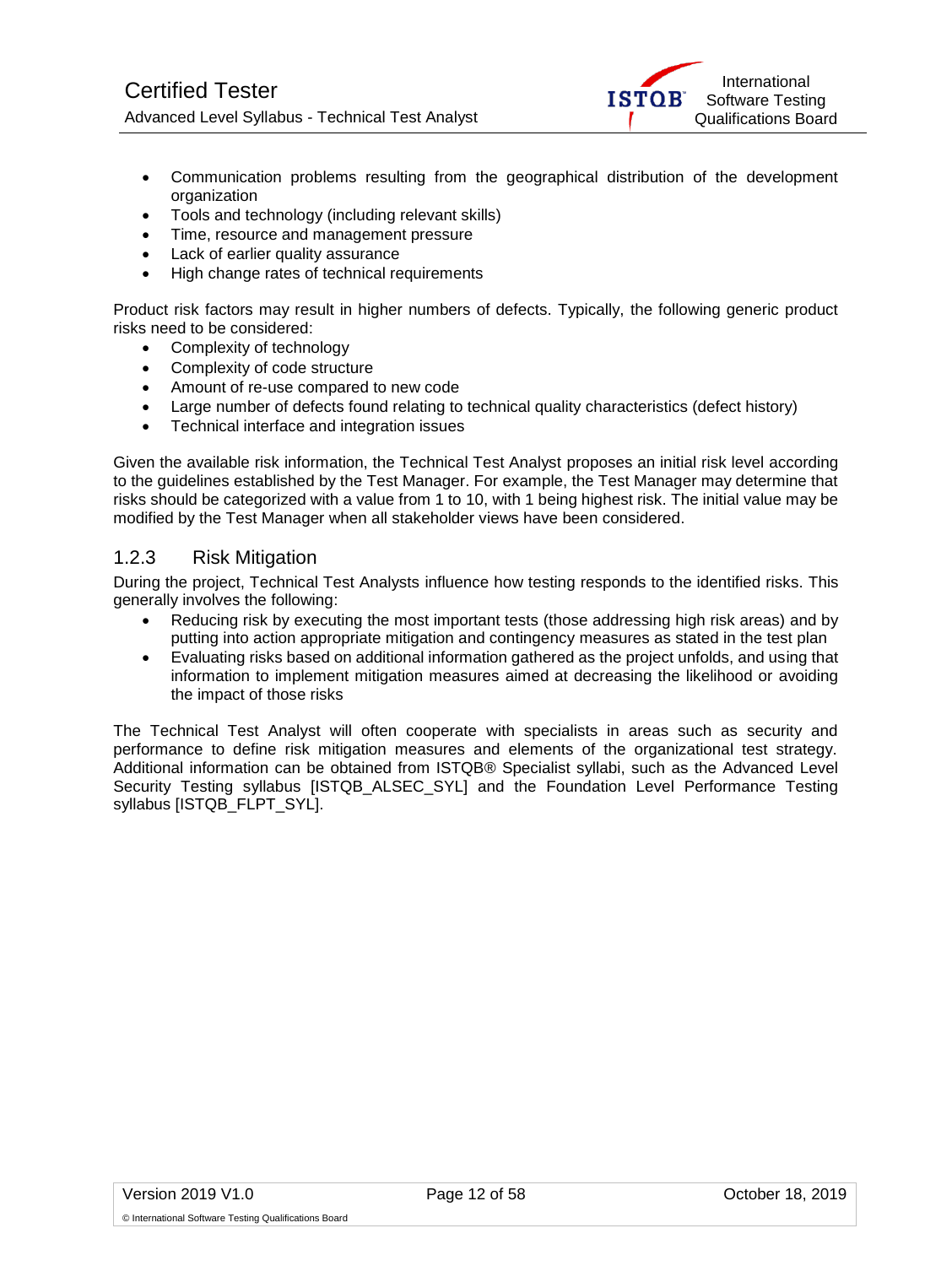

## <span id="page-12-0"></span>**2. White-box Test Techniques - 345 mins.**

#### **Keywords**

API testing, atomic condition, control flow testing, cyclomatic complexity, decision testing, modified condition/decision testing, multiple condition testing, path testing, short-circuiting, statement testing, white-box test technique

### **Learning Objectives for White-Box Testing**

Note: LOs 2.2.1, 2.3.1, 2.4.1, 2.5.1, and 2.6.1 refer to a "specification item". This includes items such as sections of code, requirements, user stories, use cases, and functional specifications.

#### **2.2 Statement Testing**

TTA-2.2.1 (K3) Write test cases for a given specification item by applying the Statement test technique to achieve a defined level of coverage

#### **2.3 Decision Testing**

TTA-2.3.1 (K3) Write test cases for a given specification item by applying the Decision test technique to achieve a defined level of coverage

#### **2.4 Modified Condition/Decision Coverage (MC/DC) Testing**

TTA-2.4.1 (K3) Write test cases by applying the Modified Condition/Decision Coverage (MC/DC) test design technique to achieve a defined level of coverage

#### **2.5 Multiple Condition Testing**

TTA-2.5.1 (K3) Write test cases for a given specification item by applying the Multiple Condition test technique to achieve a defined level of coverage

#### **2.6 Basis Path Testing**

TTA-2.6.1 (K3) Write test cases for a given specification item by applying McCabe's Simplified Baseline Method

#### **2.7 API Testing**

TTA-2.7.1 (K2) Understand the applicability of API testing and the kinds of defects it finds

#### **2.8 Selecting a White-box Test Technique**

TTA-2.8.1 (K4) Select an appropriate white-box test technique according to a given project situation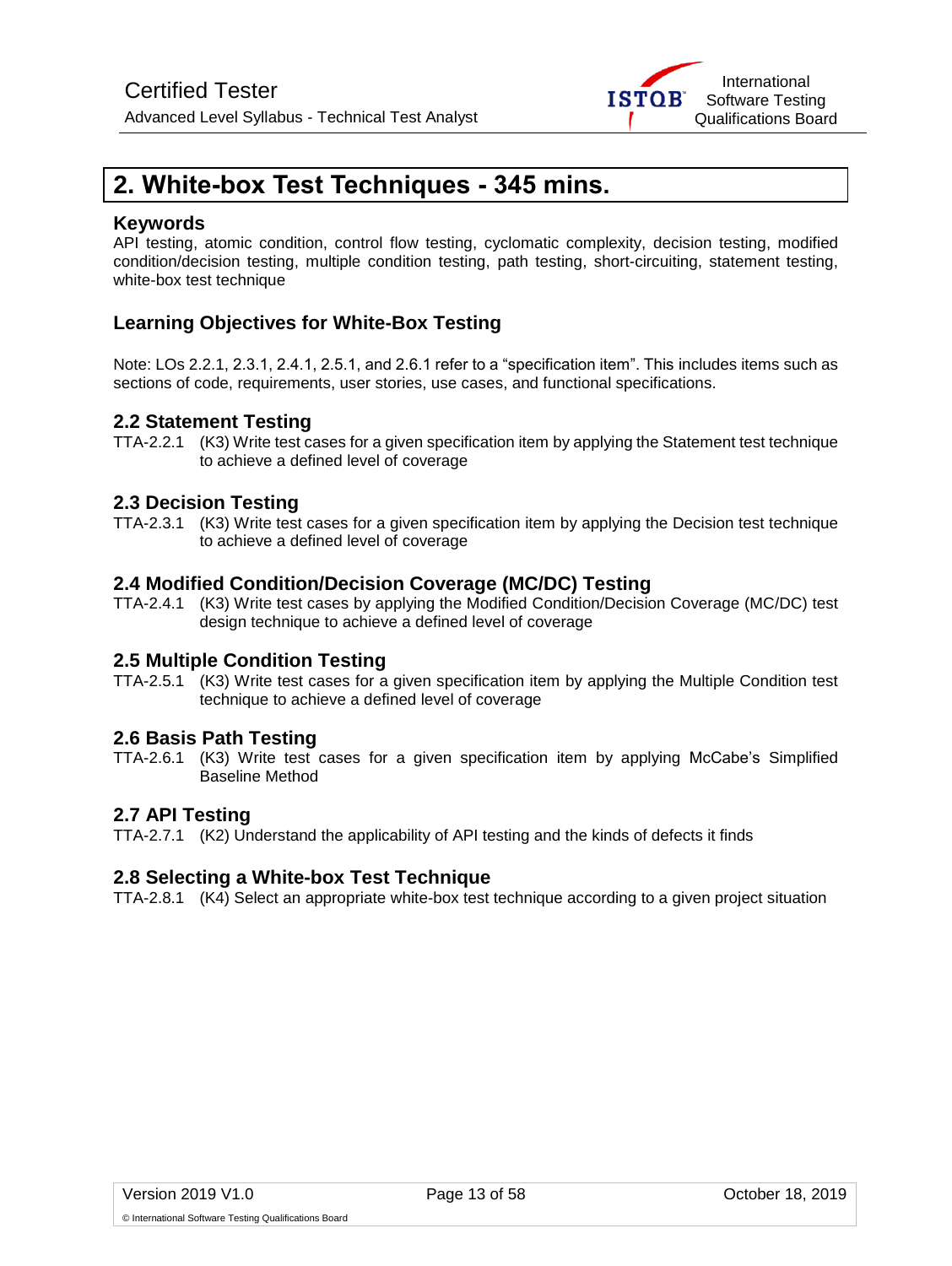## Certified Tester

Advanced Level Syllabus - Technical Test Analyst



## <span id="page-13-0"></span>2.1 Introduction

This chapter principally describes white-box test techniques. These techniques apply to code and other structures, such as business process flow charts.

Each specific technique enables test cases to be derived systematically and focuses on a particular aspect of the structure to be considered. The techniques provide coverage criteria which have to be measured and associated with an objective defined by each project or organization. Achieving full coverage does not mean that the entire set of tests is complete, but rather that the technique being used no longer suggests any useful tests for the structure under consideration.

The following techniques are considered in this syllabus:

- Statement testing
- Decision testing
- Modified Condition/Decision Coverage (MC/DC) testing
- Multiple Condition testing
- Basis Path testing
- API testing

The Foundation Syllabus [ISTQB\_FL\_SYL] introduces Statement testing and Decision testing. Statement testing exercises the executable statements in the code, whereas Decision testing exercises the decisions in the code and tests the code that is executed based on the decision outcomes.

The MC/DC and Multiple Condition techniques listed above are based on decision predicates and broadly find the same types of defects. No matter how complex a decision predicate may be, it will evaluate to either TRUE or FALSE, which will determine the path taken through the code. A defect is detected when the intended path is not taken because a decision predicate does not evaluate as expected.

The first four techniques are successively more thorough (and Basis Path testing is more thorough than Statement and Decision testing); more thorough techniques generally require more tests to be defined in order to achieve their intended coverage and find more subtle defects.

Refer to [Bath14], [Beizer90], [Beizer95], [Copeland03], [McCabe96], [ISO29119] and [Koomen06].

## <span id="page-13-1"></span>2.2 Statement Testing

Statement testing exercises the executable statements in the code. Coverage is measured as the number of statements executed by the tests divided by the total number of executable statements in the test object, normally expressed as a percentage.

#### **Applicability**

This level of coverage should be considered as a minimum for all code being tested.

#### **Limitations/Difficulties**

Decisions are not considered. Even high percentages of statement coverage may not detect certain defects in the code's logic.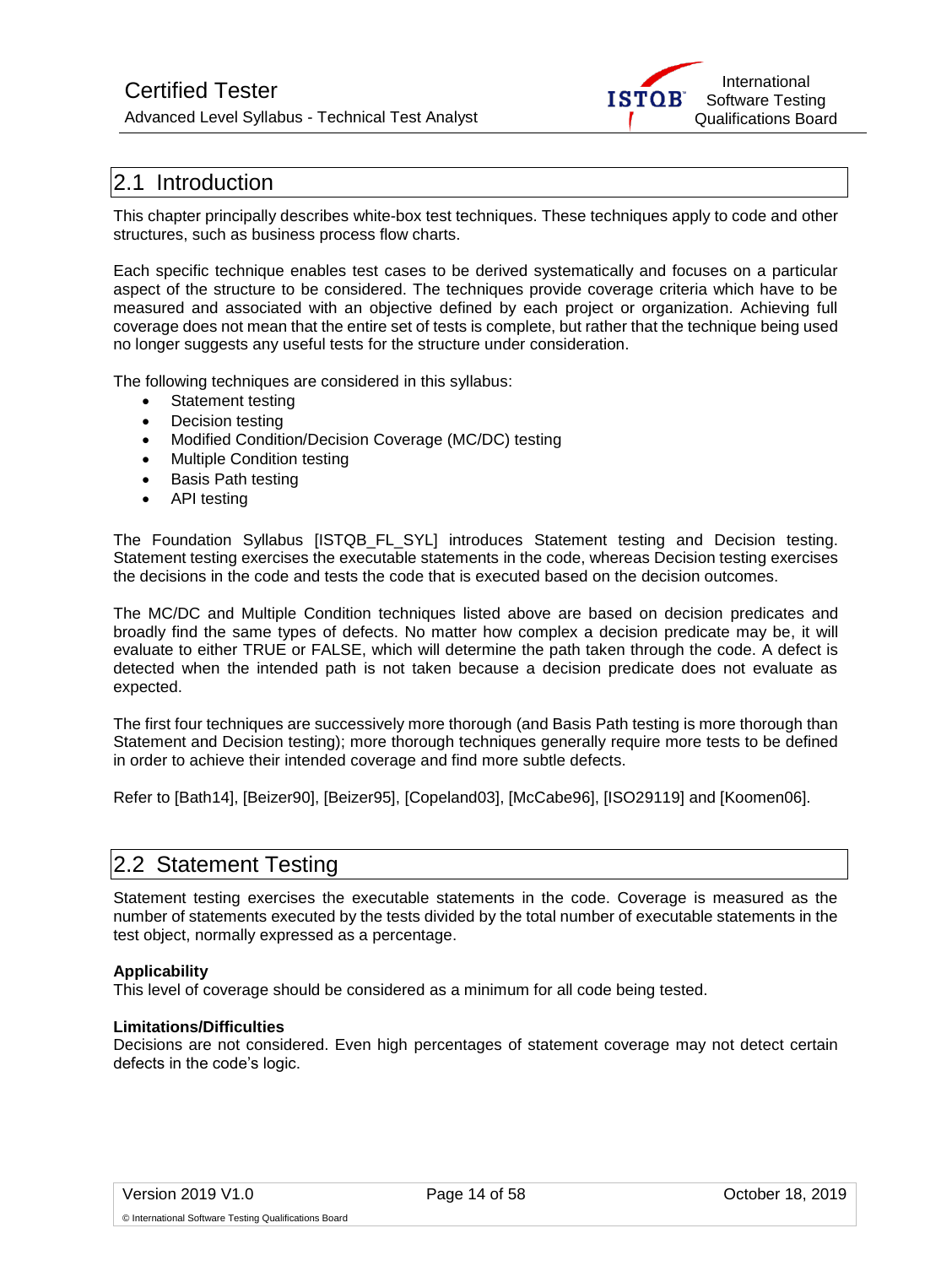

## <span id="page-14-0"></span>2.3 Decision Testing

Decision testing exercises the decisions in the code and tests the code that is executed based on the decision outcomes. To do this, the test cases follow the control flows that occur from a decision point (e.g., for an IF statement, one for the true outcome and one for the false outcome; for a CASE statement, test cases would be required for all the possible outcomes, including the default outcome). Coverage is measured as the number of decision outcomes executed by the tests divided by the total number of decision outcomes in the test object, normally expressed as a percentage.

Compared to the MC/DC and Multiple Condition techniques described below, decision testing considers the entire decision as a whole and evaluates the TRUE and FALSE outcomes in separate test cases.

#### **Applicability**

This level of coverage should be considered when the code being tested is important or even critical (see the table in Section 2.8).

#### **Limitations/Difficulties**

Because it may require more test cases than testing only at the statement level, it may be problematic when time is an issue. Decision testing does not consider the details of how a decision with multiple conditions is made and may fail to detect defects caused by combinations of these conditions.

## <span id="page-14-1"></span>2.4 Modified Condition/Decision Coverage (MC/DC) Testing

Compared to Decision testing, which considers the entire decision as a whole and evaluates the TRUE and FALSE outcomes in separate test cases, MC/DC testing considers how a decision is made when it includes multiple conditions (otherwise it is simply decision testing).

Each decision predicate is made up of one or more simple atomic conditions, each of which evaluates to a discrete Boolean value. These are logically combined to determine the final outcome of the decision. This technique checks that each of the atomic conditions independently and correctly affects the outcome of the overall decision.

This technique provides a stronger level of coverage than statement and decision coverage when there are decisions containing multiple conditions. Assuming N unique, independent atomic conditions, MC/DC can usually be achieved with N+1 unique test cases. MC/DC requires pairs of test cases that show a single atomic condition can independently affect the result of a decision.

|        |              |              |              | $(A \text{ or } B)$ and $C$ |
|--------|--------------|--------------|--------------|-----------------------------|
| Test 1 | TRUE         | <b>FALSE</b> | TRUE         | <b>TRUE</b>                 |
| Test 2 | <b>FALSE</b> | TRUE         | TRUE         | <b>TRUE</b>                 |
| Test 3 | <b>FALSE</b> | <b>FALSE</b> | TRUE         | <b>FALSE</b>                |
| Test 4 | TRUE         | <b>FALSE</b> | <b>FALSE</b> | <b>FALSE</b>                |

In the following example, a statement "If (A or B) and C, then ..." is considered.

In Test 1, A is TRUE and the overall result is TRUE. If A is changed to FALSE (as in Test 3, holding the other values unchanged) the result changes to FALSE, so showing that A can independently affect the outcome of the decision.

In Test 2, B is TRUE and the overall result is TRUE. If B is changed to FALSE (as in Test 3, holding other values unchanged) the result changes to FALSE, so showing that B can independently affect the outcome of the decision.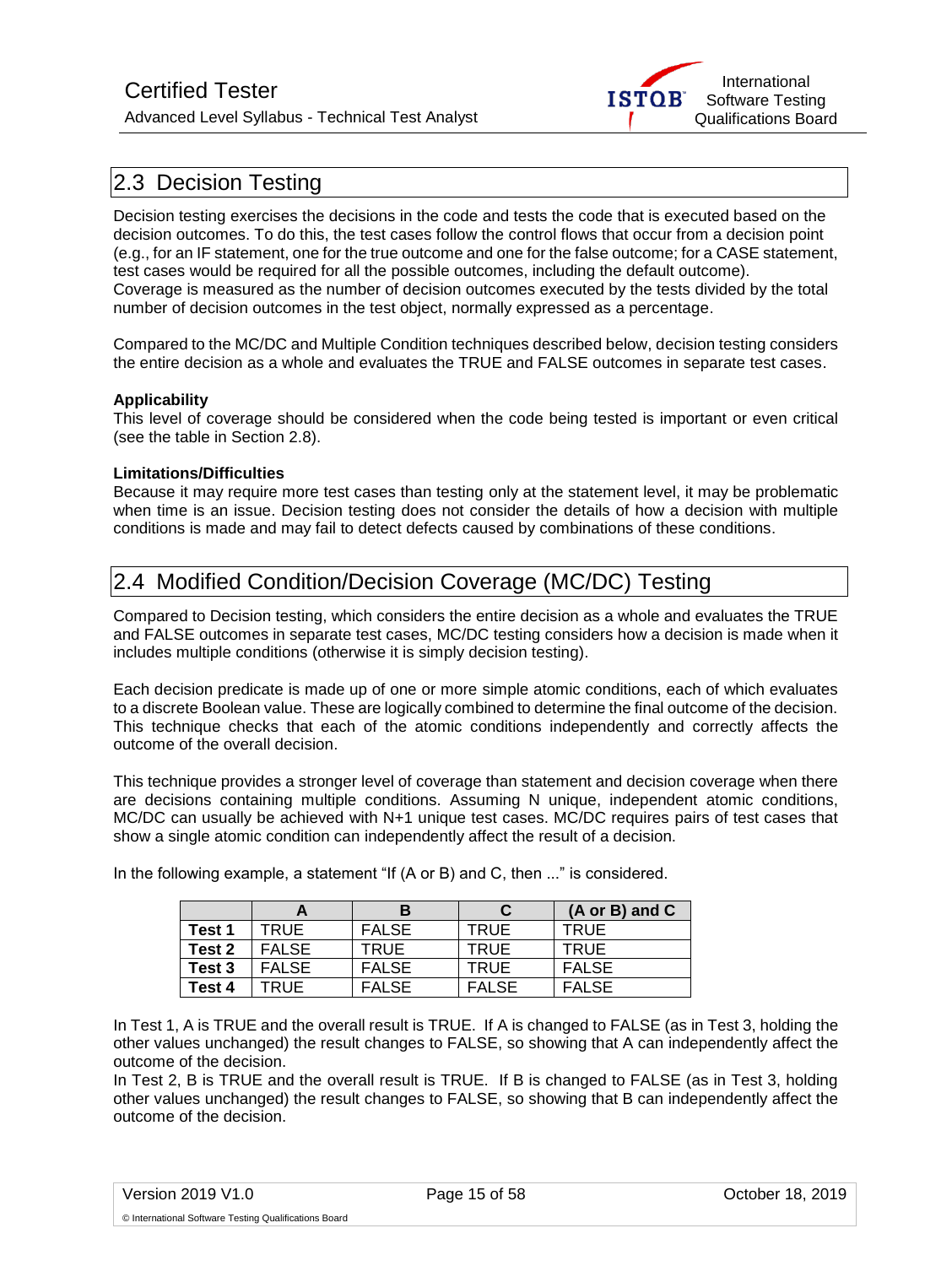

In Test 1, C is TRUE and the overall result is TRUE. If C is changed to FALSE (as in Test 4, holding other values unchanged) the result changes to FALSE, so showing that C can independently affect the outcome of the decision.

Note that unlike statement and decision testing techniques, there are no "defined levels of coverage" for MC/DC; it is either achieved (i.e., 100%) or not.

#### **Applicability**

This technique is used in the aerospace industry and other industries for safety-critical systems. It is used when testing software where a failure may cause a catastrophe.

#### **Limitations/Difficulties**

Achieving MC/DC coverage may be complicated when there are multiple occurrences of a variable in a decision with multiple conditions; when this occurs, the conditions may be "coupled". Depending on the decision, it may not be possible to vary the value of one condition such that it alone causes the decision outcome to change. One approach to addressing this issue is to specify that only uncoupled atomic conditions must be tested to the MC/DC level. The other approach is to analyze each decision in which coupling occurs on a case-by-case basis.

Some programming languages and/or interpreters are designed such that they exhibit short-circuiting behavior when evaluating a complex decision statement in the code. That is, the executing code may not evaluate an entire expression if the final outcome of the evaluation can be determined after evaluating only a portion of the expression. For example, if evaluating the decision "A and B", there is no reason to evaluate B if A has already been evaluated as FALSE. No value of B can change the final result so the code may save execution time by not evaluating B. Short-circuiting may affect the ability to attain MC/DC coverage since some required tests may not be achievable.

## <span id="page-15-0"></span>2.5 Multiple Condition Testing

In rare instances, it might be required to test all possible combinations of atomic conditions that a decision may contain. This exhaustive level of testing is called multiple condition testing. The number of required tests is dependent on the number of atomic conditions in the decision statement and can be determined by calculating 2<sup>N</sup> where N is the number of uncoupled atomic conditions. Using the same example as before, the following tests are required to achieve multiple condition coverage:

|                   | A            | B            | C            | (A or B) and C |
|-------------------|--------------|--------------|--------------|----------------|
| Test 1            | TRUE         | TRUE         | <b>TRUE</b>  | <b>TRUE</b>    |
| Test 2            | TRUE         | TRUE         | <b>FALSE</b> | <b>FALSE</b>   |
| Test 3            | TRUE         | <b>FALSE</b> | <b>TRUE</b>  | <b>TRUE</b>    |
| Test 4            | TRUE         | <b>FALSE</b> | <b>FALSE</b> | <b>FALSE</b>   |
| Test 5            | <b>FALSE</b> | TRUE         | <b>TRUE</b>  | <b>TRUE</b>    |
| Test 6            | <b>FALSE</b> | TRUE         | <b>FALSE</b> | <b>FALSE</b>   |
| Test <sub>7</sub> | <b>FALSE</b> | <b>FALSE</b> | TRUE         | <b>FALSE</b>   |
| Test 8            | <b>FALSE</b> | <b>FALSE</b> | <b>FALSE</b> | <b>FALSE</b>   |

Coverage is measured as the number of unique condition combinations executed by the tests divided by the total number of condition combinations in the test object, normally expressed as a percentage.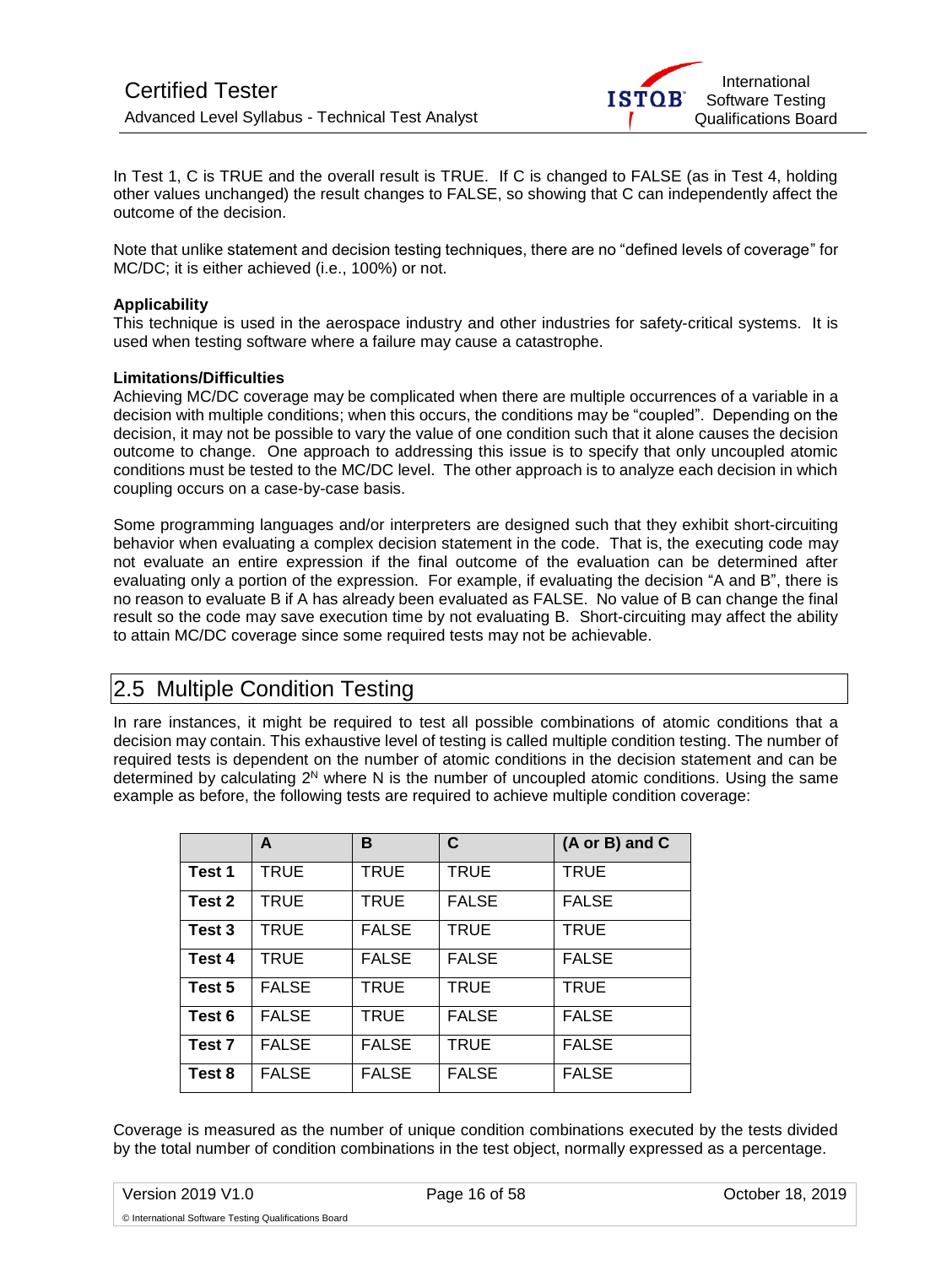#### **Applicability**

This technique is used to test embedded software which is expected to run reliably without crashing for long periods of time (e.g., telephone switches that are expected to last 30 years).

#### **Limitations/Difficulties**

Because the number of test cases can be derived directly from a truth table containing all of the atomic conditions, this level of coverage can easily be determined. However, the sheer number of test cases required makes MC/DC coverage more feasible for most situations.

If the programming language uses short-circuiting, the number of actual test cases will often be reduced, depending on the order and grouping of logical operations that are performed on the atomic conditions.

### <span id="page-16-0"></span>2.6 Basis Path Testing

Path testing in general consists of identifying paths through the code and then creating tests to cover them. Conceptually, it would be useful to test every unique path through the system. In any non-trivial system, however, the number of test cases could become excessively large due to the nature of looping structures. In contrast, basis path testing can realistically be performed and follows the Simplified Baseline Method developed by McCabe [McCabe96].

The technique is applied by the following steps:

- 1. Create a control flow graph for a given specification item (e.g., code or functional design specification). Note that this may also be the first step in performing control flow analysis (see section 3.2.1).
- 2. Select a baseline path through the code (not an exception path). This baseline path should be the most important path to test – risk could be used to make this judgment.
- 3. Generate the second path by changing the outcome of the first decision on the path, while keeping the maximum number of decision outcomes the same as the baseline path.
- 4. Generate the third path by again starting with the baseline path and changing the outcome of the second decision on the path. When multiway decisions are encountered (e.g., a case statement), each outcome of the decision should be exercised before moving on to the next decision.
- 5. Generate further paths by changing each of the outcomes on the baseline path. When new decisions are encountered, the most important outcome should be followed first.
- 6. Once all the decision outcomes on the baseline path have been covered, apply the same approach to subsequent paths until all the decision outcomes in the specification item have been exercised.

#### **Applicability**

The Simplified Baseline Method—as defined above—is often performed on mission critical software. It is a good addition to the other methods covered in this chapter because it looks at paths through the software rather than just at the way decisions are made.

#### **Limitations/Difficulties**

When the syllabus was released, tool support for basis path testing was limited.

#### **Coverage**

The technique described above should ensure full coverage of all the linearly independent paths and the number of paths should match the cyclomatic complexity for the code. Depending on the complexity of the code, it may be useful to use a tool to check that full coverage of the basis set of paths has been achieved. Coverage is measured as the number of linearly independent paths executed by the tests divided by the total number of linearly independent paths in the test object, normally expressed as a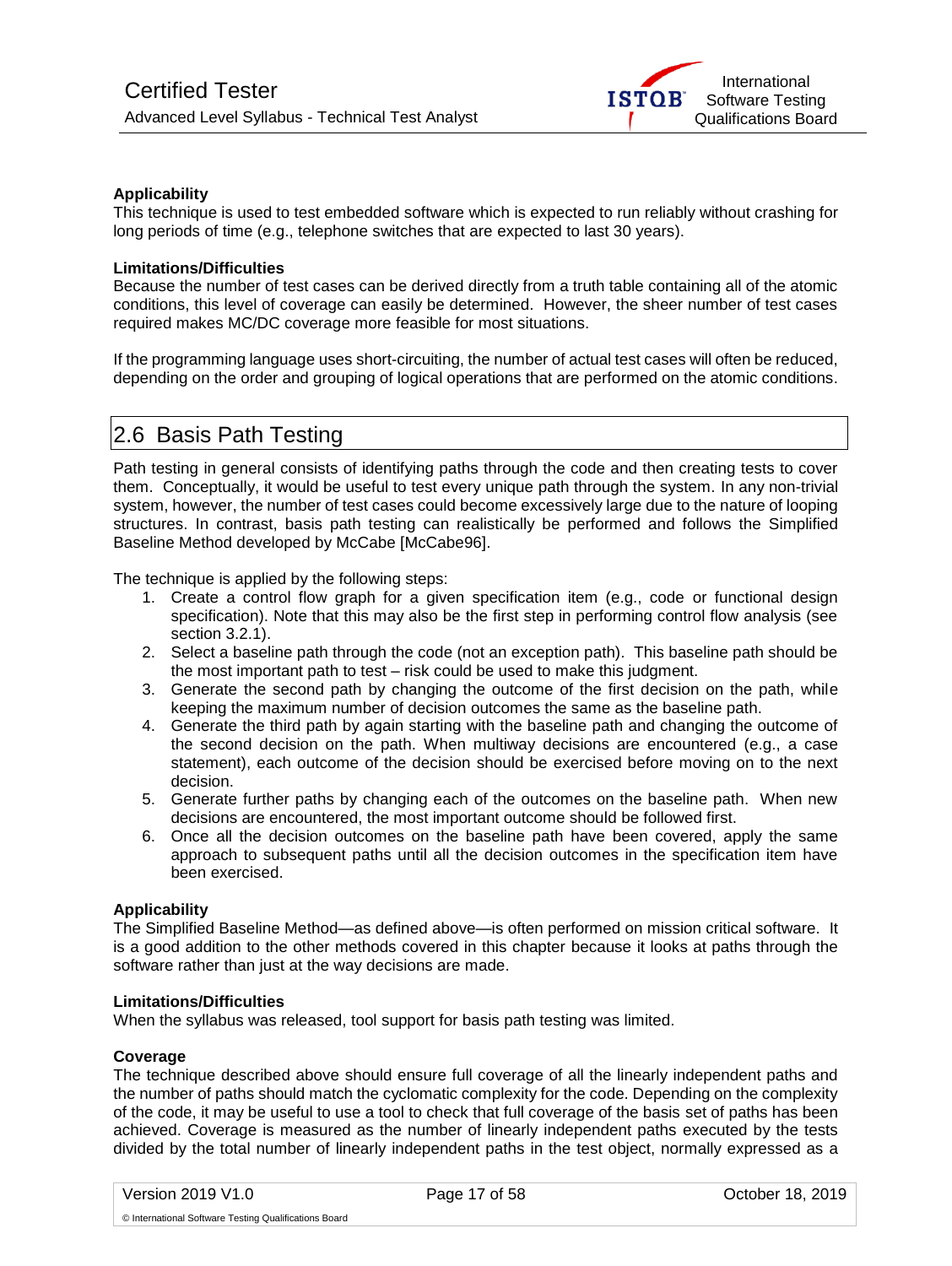

percentage. Basis path testing provides more thorough testing than decision coverage, with a relatively small increase in the number of tests [NIST96].

## <span id="page-17-0"></span>2.7 API Testing

An Application Programming Interface (API) is code which enables communication between different processes, programs and/or systems. APIs are often utilized in a client/server relationship where one process supplies some kind of functionality to other processes.

API Testing is a type of testing rather than a technique. In certain respects, API testing is quite similar to testing a graphical user interface (GUI). The focus is on the evaluation of input values and returned data.

Negative testing is often crucial when dealing with APIs. Programmers who use APIs to access services external to their own code may try to use API interfaces in ways for which they were not intended. That means that robust error handling is essential to avoid incorrect operation. Combinatorial testing of many different interfaces may be required because APIs are often used in conjunction with other APIs, and because a single interface may contain several parameters, where values of these may be combined in many ways.

APIs frequently are loosely coupled, resulting in the very real possibility of lost transactions or timing glitches. This necessitates thorough testing of the recovery and retry mechanisms. An organization that provides an API interface must ensure that all services have a very high availability; this often requires strict reliability testing by the API publisher as well as infrastructure support.

#### **Applicability**

API testing is becoming more important for testing systems of systems as the individual systems become distributed or use remote processing as a way of off-loading some work to other processors. Examples include:

- Operating systems calls
- Service-oriented architectures (SOA)
- Remote procedure calls (RPC)
- Web services

Software containerization [Burns18] results in the division of a software program into several containers which communicate with each other using mechanisms such as those listed above. API testing should also target these interfaces.

#### **Limitations/Difficulties**

Testing an API directly usually requires a Technical Test Analyst to use specialized tools. Because there is typically no direct graphical interface associated with an API, tools may be required to setup the initial environment, marshal the data, invoke the API, and determine the result.

#### **Coverage**

API testing is a description of a type of testing; it does not denote any specific level of coverage. At a minimum the API test should include making calls to the API with both realistic input values and unexpected inputs for checking exception handling. More thorough API tests may ensure that callable entities are exercised at least once or all possible calls are made at least once.

#### **Types of Defects**

The types of defects that can be found by testing APIs are quite disparate. Interface issues are common, as are data handling issues, timing problems, loss of transactions and duplication of transactions.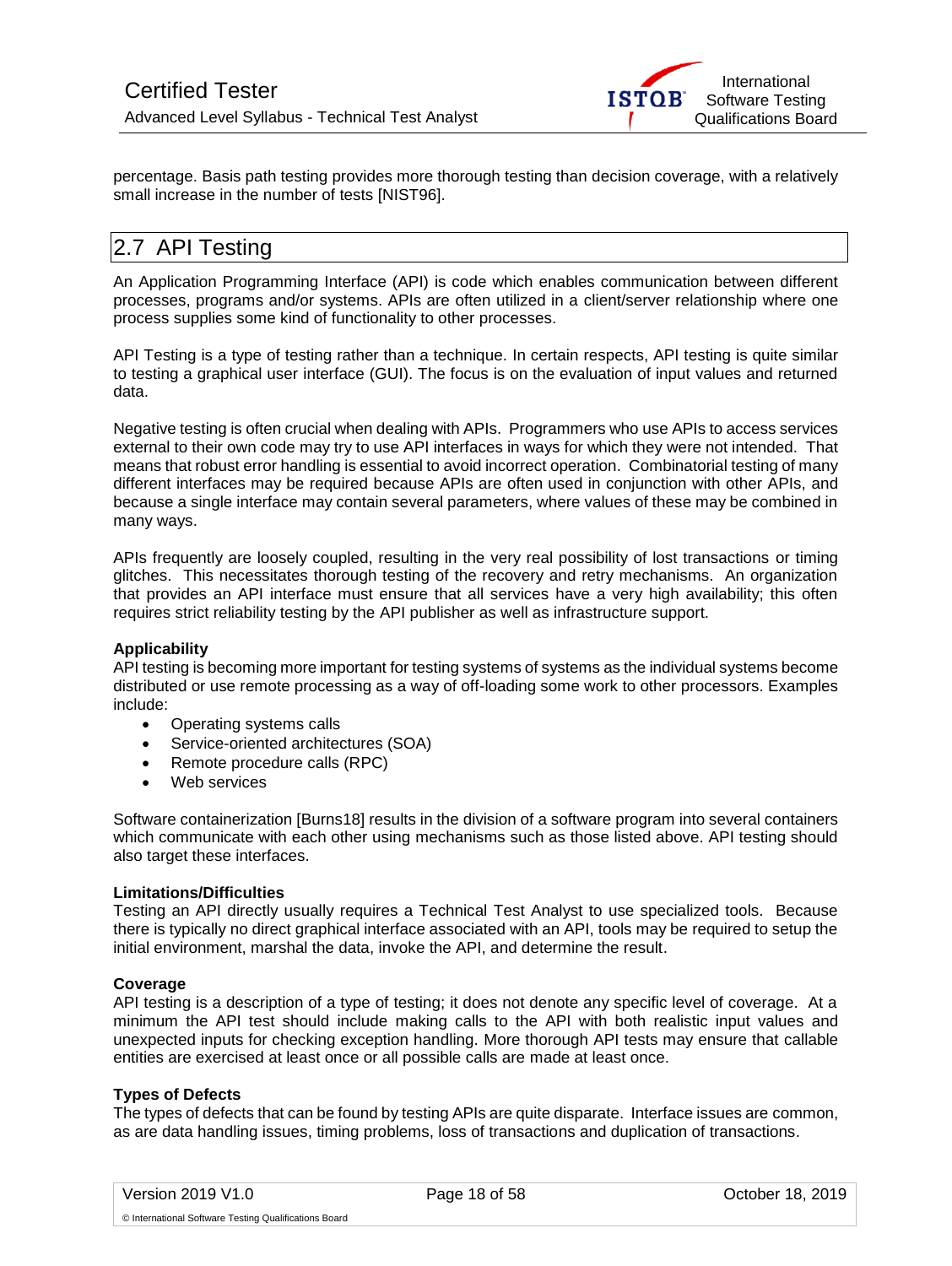

## <span id="page-18-0"></span>2.8 Selecting a White-box Test Technique

The context of the system under test will have an impact on its product risk and criticality levels ( see below). These factors influence the required coverage metric (and hence the white-box test technique to use) and the depth of coverage to be achieved. In general, the more critical the system and the higher the product risk level, the more rigorous the coverage requirements and the higher the need for time and resources to achieve the desired coverage.

Sometimes the required coverage metric may be derived from applicable standards that apply to the software system. For example, if the software were to be used in an airborne environment, it may be required to conform to standard DO-178C (in Europe, ED-12C.) This standard contains the following five failure conditions:

- A. Catastrophic: failure may cause lack of critical function needed to safely fly or land the plane
- B. Hazardous: failure may have a large negative impact on safety or performance efficiency
- C. Major: failure is significant, but less serious than A or B
- D. Minor: failure is noticeable, but with less impact than C<br>F No effect: failure has no impact on safety
- No effect: failure has no impact on safety

If the software system is categorized as level A, it must be tested to 100% MC/DC coverage. If it is level B, it must be tested to 100% decision level coverage and MC/DC is optional. Level C requires 100% statement coverage at a minimum.

Likewise, [IEC61508] is an international standard for the functional safety of programmable, electronic, safety-related systems. This standard has been adapted in many different areas, including automotive, rail, manufacturing, nuclear power plants, and machinery. Criticality is defined using a scale of Safety Integrity Levels (SIL) where SIL1 is the least critical and SIL4 the most critical. The standard gives recommendations for test coverage, as shown in the following table (note that the exact definitions for each SIL and for the meaning of "recommended" and "highly recommended" is defined in the standard).

| <b>SIL</b>     | 100% Statement<br>Coverage | 100% Branch (Decision)<br>Coverage | 100% MC/DC Coverage       |
|----------------|----------------------------|------------------------------------|---------------------------|
|                | Recommended                | Recommended                        | Recommended               |
| 2              | <b>Highly recommended</b>  | Recommended                        | Recommended               |
| 3              | <b>Highly recommended</b>  | <b>Highly recommended</b>          | Recommended               |
| $\overline{4}$ | <b>Highly recommended</b>  | <b>Highly recommended</b>          | <b>Highly recommended</b> |

In modern systems, it is rare that all processing will be done on a single system. API testing should be instituted anytime some of the processing is going to be done remotely. The criticality of the system should determine how much effort should be invested in API testing.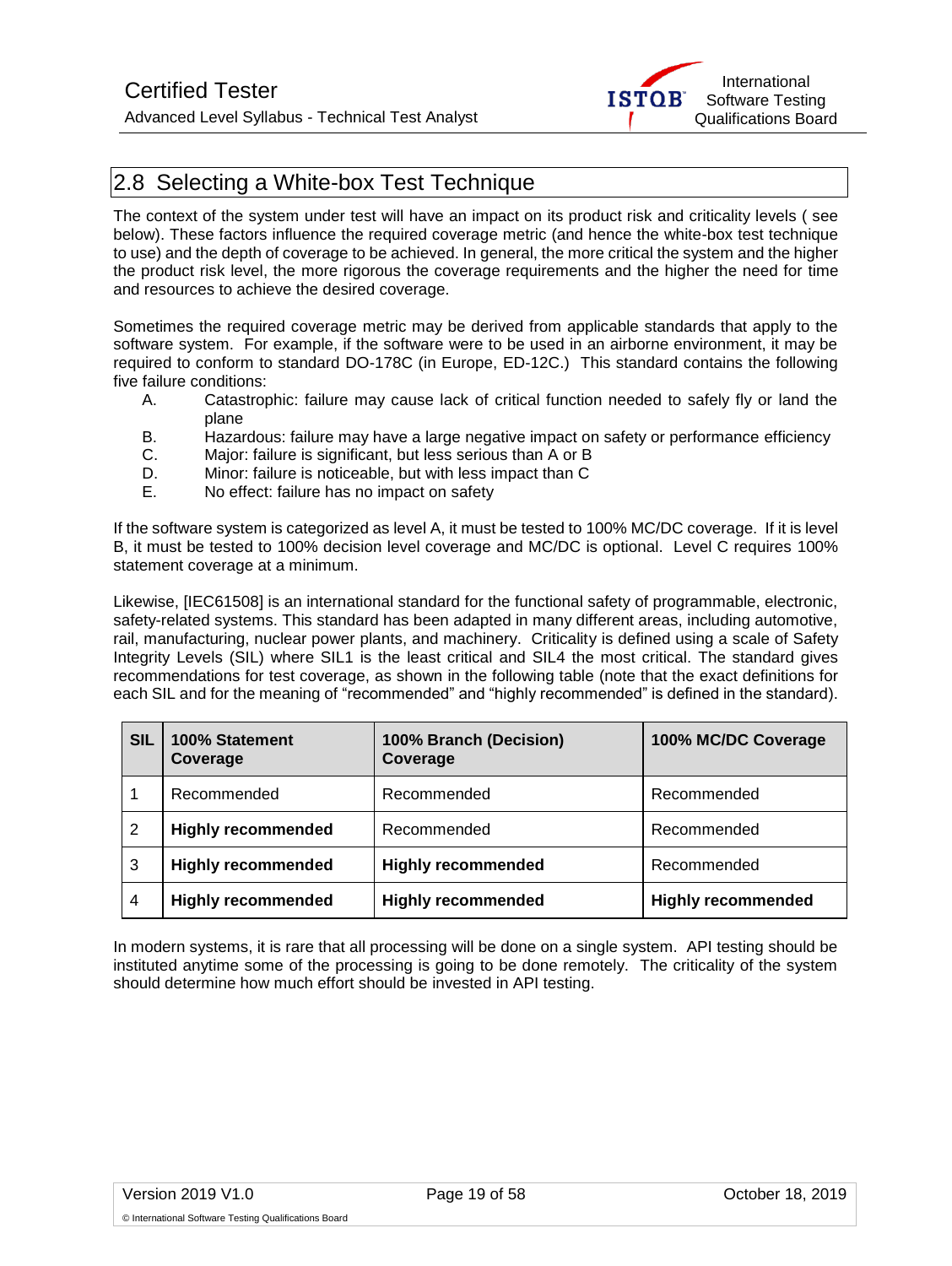

## <span id="page-19-0"></span>**3. Analytical Techniques - 210 mins.**

#### **Keywords**

control flow analysis, cyclomatic complexity, data flow analysis, definition-use pair, dynamic analysis, memory leak, pairwise integration testing, neighborhood integration testing, static analysis, wild pointer

### **Learning Objectives for Analytical Techniques**

#### **3.2 Static Analysis**

TTA-3.2.1 (K3) Use control flow analysis to detect if code has any control flow anomalies TTA-3.2.2 (K2) Explain how data flow analysis is used to detect if code has any data flow anomalies TTA-3.2.3 (K3) Propose ways to improve the maintainability of code by applying static analysis

TTA-3.2.4 (K2) Explain the use of call graphs for establishing integration testing strategies

#### **3.3 Dynamic Analysis**

TTA-3.3.1 (K3) Apply dynamic analysis to achieve a specified goal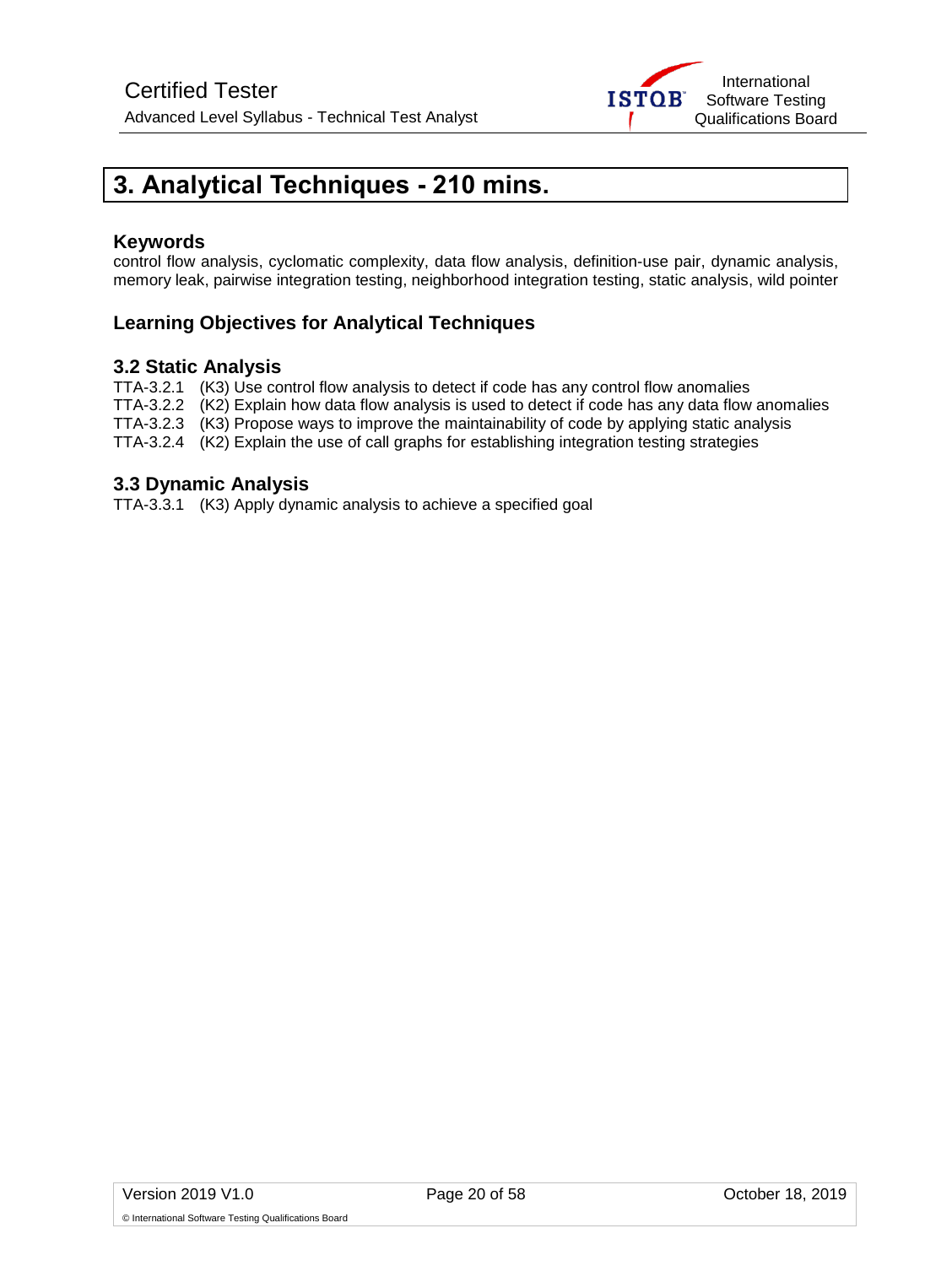Advanced Level Syllabus - Technical Test Analyst



## <span id="page-20-0"></span>3.1 Introduction

There are two types of analysis: static analysis and dynamic analysis.

Static analysis (Section 3.2) encompasses the analytical testing that can occur without executing the software. Because the software is not executing, it is examined either by a tool or by a person to determine if it will process correctly when it is executed. This static view of the software allows detailed analysis without having to create the data and preconditions that would cause a scenario to be exercised.

Note that the different forms of review which are relevant for the Technical Test Analyst are covered in Chapter 5.

Dynamic analysis (Section 3.3) requires the actual execution of the code and is used to find faults which are more easily detected when the code is executing (e.g., memory leaks). Dynamic analysis, as with static analysis, may rely on tools or may rely on an individual monitoring the executing system watching for such indicators as a rapid increase of memory use.

## <span id="page-20-1"></span>3.2 Static Analysis

The objective of static analysis is to detect actual or potential defects in code and system architecture and to improve their maintainability. Static analysis is generally supported by tools.

### <span id="page-20-2"></span>3.2.1 Control Flow Analysis

Control flow analysis is the static technique where the steps followed through a program is analyzed, either through the use of a control flow graph or a tool. There are a number of anomalies which can be found in a system using this technique, including loops that are badly designed (e.g., having multiple entry points), ambiguous targets of function calls in certain languages (e.g., Scheme), incorrect sequencing of operations, etc.

Control flow analysis can be used to determine cyclomatic complexity. The cyclomatic complexity value is a positive integer which represents the number of independent paths in a strongly connected graph. Loops and iterations are ignored as soon as they have been traversed once. Each path, from entry to exit, represents a unique path through the module. Each unique path should be tested.

The cyclomatic complexity value is generally used to understand the overall complexity of a module. Thomas McCabe's theory [McCabe 76] was that the more complex the system, the harder it would be to maintain and the more defects it would contain. Many studies over the years have noted this correlation between complexity and the number of contained defects. The NIST (National Institute of Standards and Technology) recommends a maximum complexity value of 10. Any module that is measured with a higher complexity should be reviewed for possible division into multiple modules.

### <span id="page-20-3"></span>3.2.2 Data Flow Analysis

Data flow analysis covers a variety of techniques which gather information about the use of variables in a system. The lifecycle of each variable is investigated, (i.e., where it is declared, defined, read, evaluated and destroyed), since anomalies can occur during any of those operations or if the operations are out of sequence.

One common technique is called definition-use notation where the lifecycle of each variable is split into three different atomic actions:

• d: when the variable is declared, defined or initialized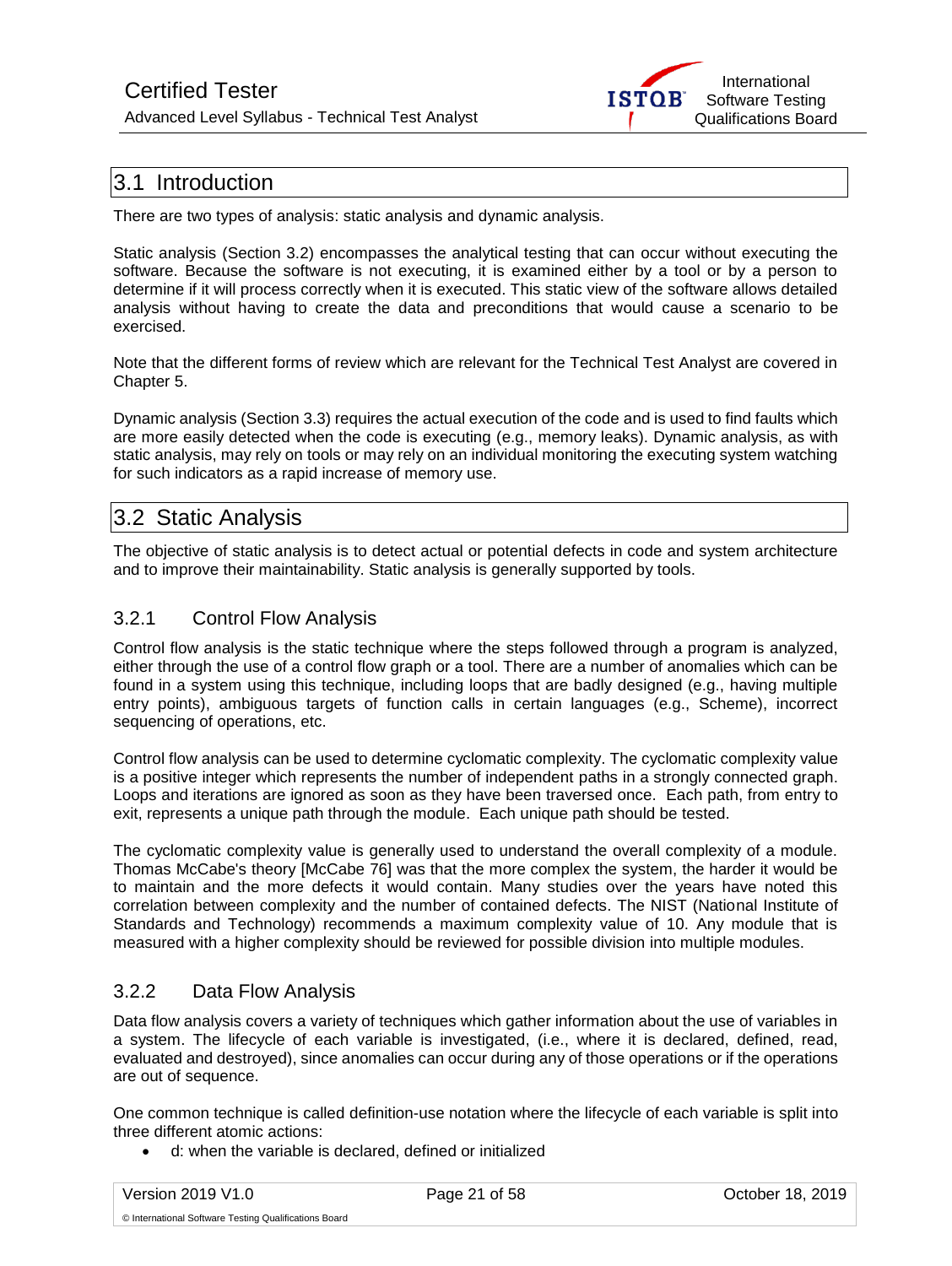

- u: when the variable is used or read in either a computation or a decision predicate
- k: when the variable is killed, destroyed or goes out of scope

A common alternative notation for d-u-k is: d (define) - r (reference or read) - u (undefine).

These three atomic actions are combined into pairs ("definition-use pairs") to illustrate the data flow. For example, a "du-path" represents a fragment of the code where a data variable is defined and then subsequently used.

Possible data flow anomalies include performing the correct action on a variable at the wrong time or carrying out an incorrect action on data in a variable. These anomalies include:

- Failing to assign a value to a variable before using it
- Taking an incorrect path due to an incorrect value in a control predicate
- Trying to use a variable after it is destroyed
- Referencing a variable when it is out of scope
- Declaring and destroying a variable without using it
- Redefining a variable before it has been used
- Failing to kill a dynamically allocated variable (causing a possible memory leak)
- Modifying a variable, which results in unexpected side effects (e.g., ripple effects when changing a global variable without considering all uses of the variable)

The development language being used may guide the rules used in data flow analysis. Programming languages may allow the programmer to perform certain actions with variables which are not illegal, but may cause the system to behave differently than the programmer expected under certain circumstances. For example, a variable might be defined twice without actually being used when a certain path is followed. Data flow analysis will often label these uses "suspicious". While this may be a legal use of the variable assignment capability, it can lead to future maintainability issues in the code.

Data flow testing "uses the control flow graph to explore the unreasonable things that can happen to data" [Beizer90] and therefore finds different defects than control flow analysis. A Technical Test Analyst should include this technique when planning testing since many of these defects cause intermittent failures that are difficult to find while performing dynamic testing.

Data flow analysis is a static technique; it may miss some issues that occur as data is used in the runtime system. For example, the static data variable may contain a pointer into a dynamically created array that does not even exist until runtime. Multi-processor usage and pre-emptive multi-tasking may create race conditions which will not be found by data flow or control flow analysis.

#### <span id="page-21-0"></span>3.2.3 Using Static Analysis for Improving Maintainability

Static analysis can be applied in a number of ways to improve the maintainability of code, architecture and web sites.

Poorly written, uncommented and unstructured code tends to be harder to maintain. It may require more effort for developers to locate and analyze defects in the code, and the modification of the code to correct a defect or add a new feature may result in further defects being introduced.

Static analysis is used with tool support to improve code maintainability by verifying compliance to coding standards and guidelines. These standards and guidelines describe required coding practices such as naming conventions, commenting, indentation and code modularization. Note that static analysis tools generally raise warnings rather than detect errors. These warnings may be highlighted even though the code may be syntactically correct.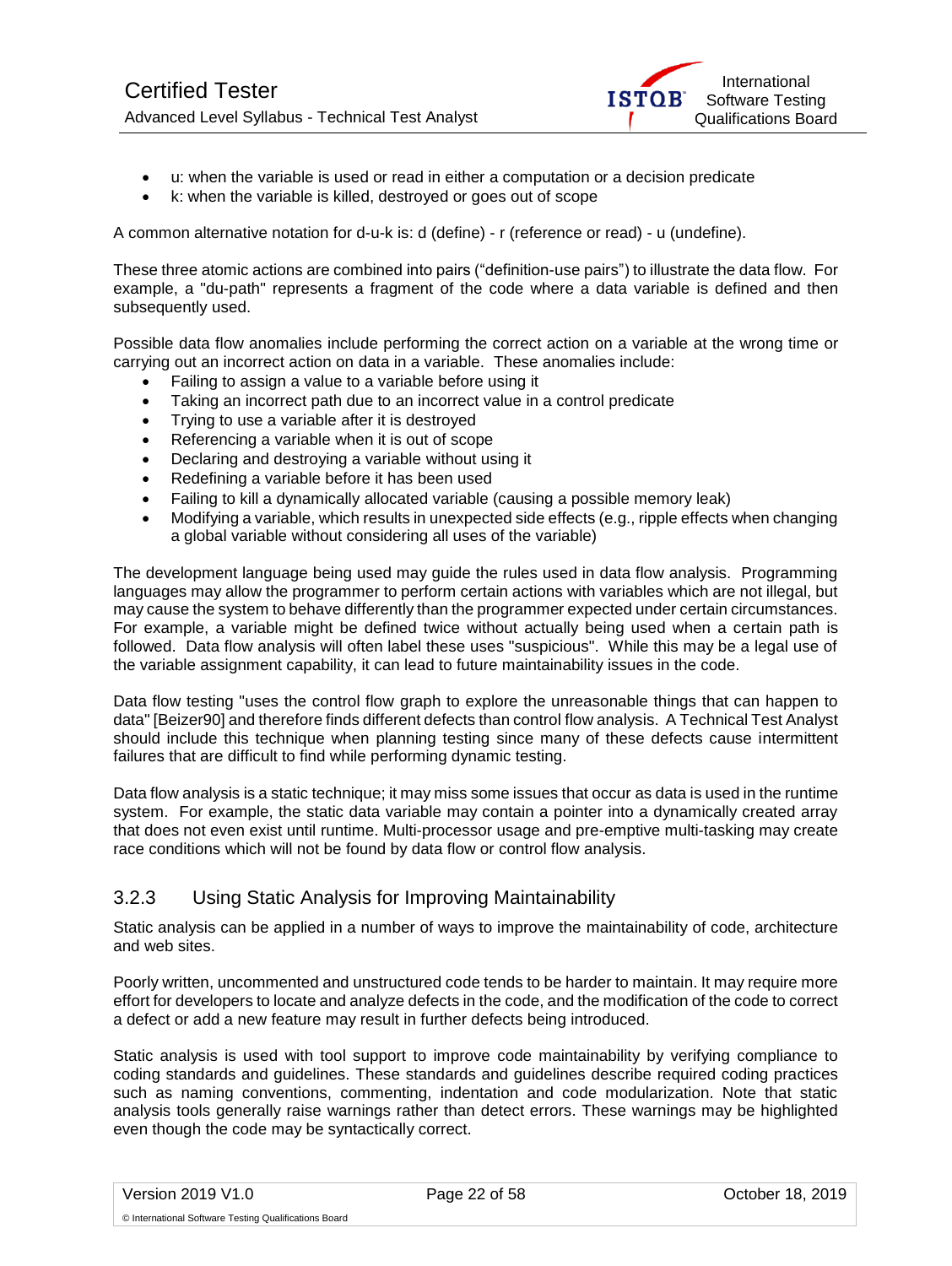

Static analysis tools can be applied to the code used for implementing web sites to check for possible exposure to security vulnerabilities such as code injection, cookie security, cross-site scripting, resource tampering and SQL code injection. Further details are provided in Section 4.3 and in the Advanced Level Security Testing syllabus [ISTQB\_ALSEC\_SYL].

Modular designs generally result in more maintainable code. Static analysis tools support the development of modular code in the following ways:

- They search for repeated code. These sections of code may be candidates for refactoring into modules (although the runtime overhead imposed by module calls may be an issue for real-time systems).
- They generate metrics which are valuable indicators of code modularization. These include measures of coupling and cohesion. A system that is to have good maintainability is more likely to have a low measure of coupling (the degree to which modules rely on each other during execution) and a high measure of cohesion (the degree to which a module is self-contained and focused on a single task).
- They indicate, in object-oriented code, where derived objects may have too much or too little visibility into parent classes.
- They highlight areas in code or architecture with a high level of structural complexity.

The maintenance of a web site can also be supported using static analysis tools. Here the objective is to check if the tree-like structure of the site is well-balanced or if there is an imbalance that will lead to:

- More difficult testing tasks
- Increased maintenance workload
- Difficult navigation for the user

#### <span id="page-22-0"></span>3.2.4 Call Graphs

Call graphs are a static representation of communication complexity. They are directed graphs in which nodes represent program modules and edges represent communication among those modules.

Call graphs may be used in unit testing where different functions or methods call each other, in integration and system testing when separate modules call each other, or in system integration testing when separate systems call each other.

Call graphs can be used for the following purposes:

- Designing tests that call a specific module or system
- Establishing the number of locations within the software from where a module or system is called
- Evaluating the structure of the code and of the system architecture
- Providing suggestions for the order of integration (e.g., pairwise and neighbourhood integration as discussed below)

In the Foundation Level syllabus [ISTQB\_FL\_SYL], two different categories of integration testing were discussed: incremental (top-down, bottom-up, etc.) and non-incremental (big bang). The incremental methods were said to be preferred because they introduce code in increments thus making defect isolation easier since the amount of code involved is limited.

In this Advanced syllabus, three more non-incremental methods using call graphs are introduced. These may be preferable to incremental methods which likely will require additional builds to complete testing and non-shippable code to be written to support the testing. These three methods are:

• Pairwise integration testing (not to be confused with the black-box test technique "pairwise testing"), targets pairs of components that work together as seen in the call graph for integration testing. While this method reduces the number of builds only by a small amount, it reduces the amount of test harness code needed.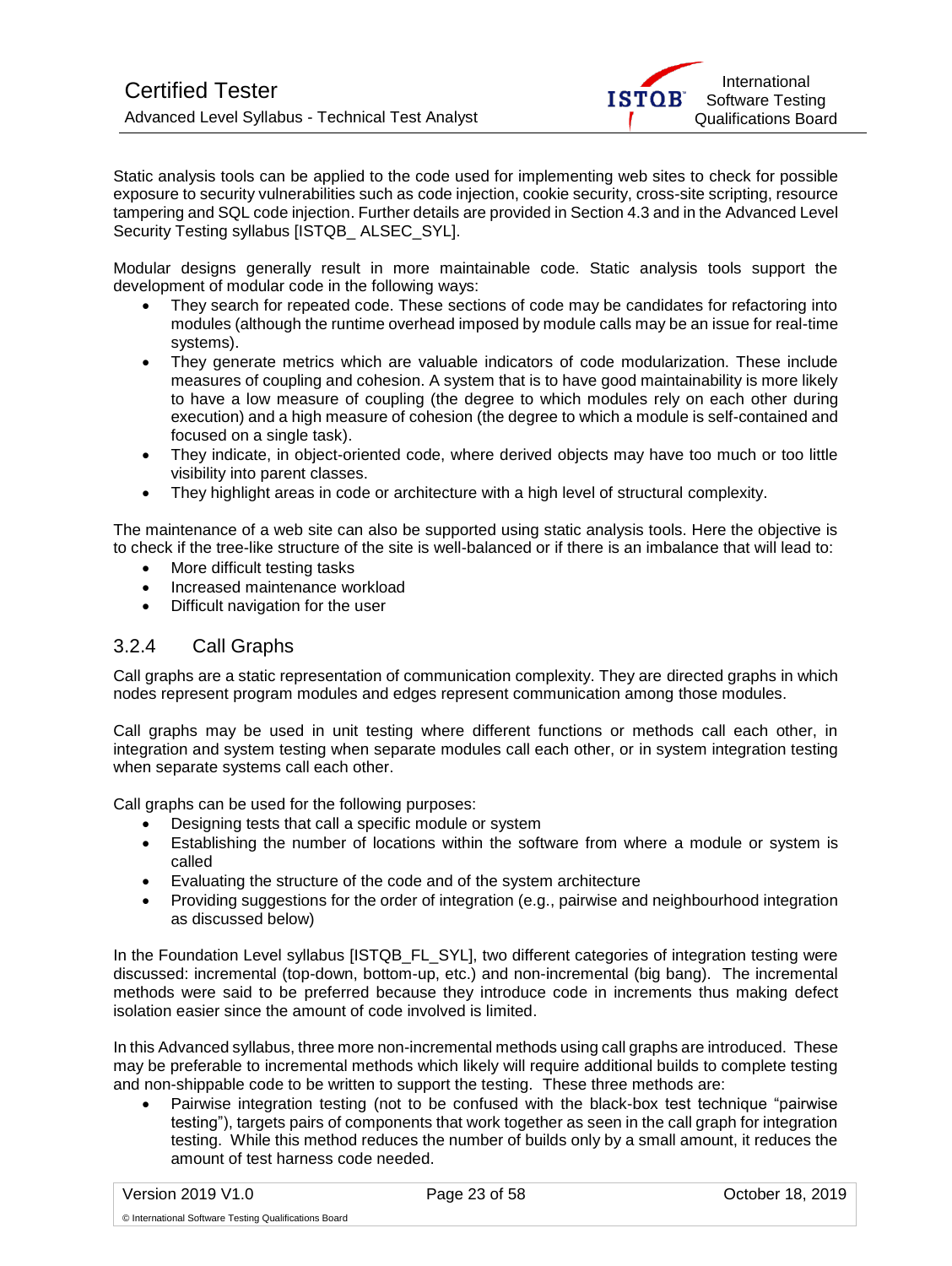

- <span id="page-23-2"></span>• Neighborhood integration tests all of the nodes that connect to a given node as the basis for the integration testing. All predecessor and successor nodes of a specific node in the call graph are the basis for the test.
- McCabe's design predicate approach uses the theory of cyclomatic complexity as applied to a call graph for modules. This requires the construction of a call graph that shows the different ways that modules can call each other, including:
	- Unconditional call: the call of one module to another always happens
	- Conditional call: the call of one module to another sometimes happens
	- Mutually exclusive conditional call: a module will call one (and only one) of a number of different modules
	- Iterative call: one module calls another at least once but may call it multiple times
	- Iterative conditional call: one module can call another zero to many times

After creating the call graph, the integration complexity is calculated and tests are created to cover the graph.

<span id="page-23-0"></span>Refer to [Jorgensen07] for more information on using call graphs and neighborhood integration testing.

## 3.3 Dynamic Analysis

#### <span id="page-23-1"></span>3.3.1 Overview

Dynamic analysis is used to detect failures where the symptoms are only visible when the code is executed. For example, the possibility of memory leaks may be detectable by static analysis (finding code that allocates but never frees memory), but a memory leak is readily apparent with dynamic analysis.

Failures that are not immediately reproducible (intermittent) can have significant consequences on the testing effort and on the ability to release or productively use software. Such failures may be caused by memory or resource leaks, incorrect use of pointers and other corruptions (e.g., of the system stack) [Kaner02]. Due to the nature of these failures, which may include the gradual worsening of system performance or even system crashes, testing strategies must consider the risks associated with such defects and, where appropriate, perform dynamic analysis to reduce them (typically by using tools). Since these failures often are the most expensive failures to find and to correct, it is recommended to start dynamic analysis early in the project.

Dynamic analysis may be applied to accomplish the following:

- Prevent failures from occurring by detecting memory leaks (see section 3.3.2) and wild pointers (see section 3.3.3)
- Analyze system failures which cannot easily be reproduced
- Evaluate network behavior
- Improve system performance by providing information on runtime system behavior which can be used to make informed changes

Dynamic analysis may be performed at any test level and requires technical and system skills to do the following:

- Specify the testing objectives of dynamic analysis
- Determine the proper time to start and stop the analysis
- Analyze the results

During system testing, dynamic analysis tools can be used even if the Technical Test Analysts have minimal technical skills; the tools utilized usually create comprehensive logs which can be analyzed by those with the needed technical skills.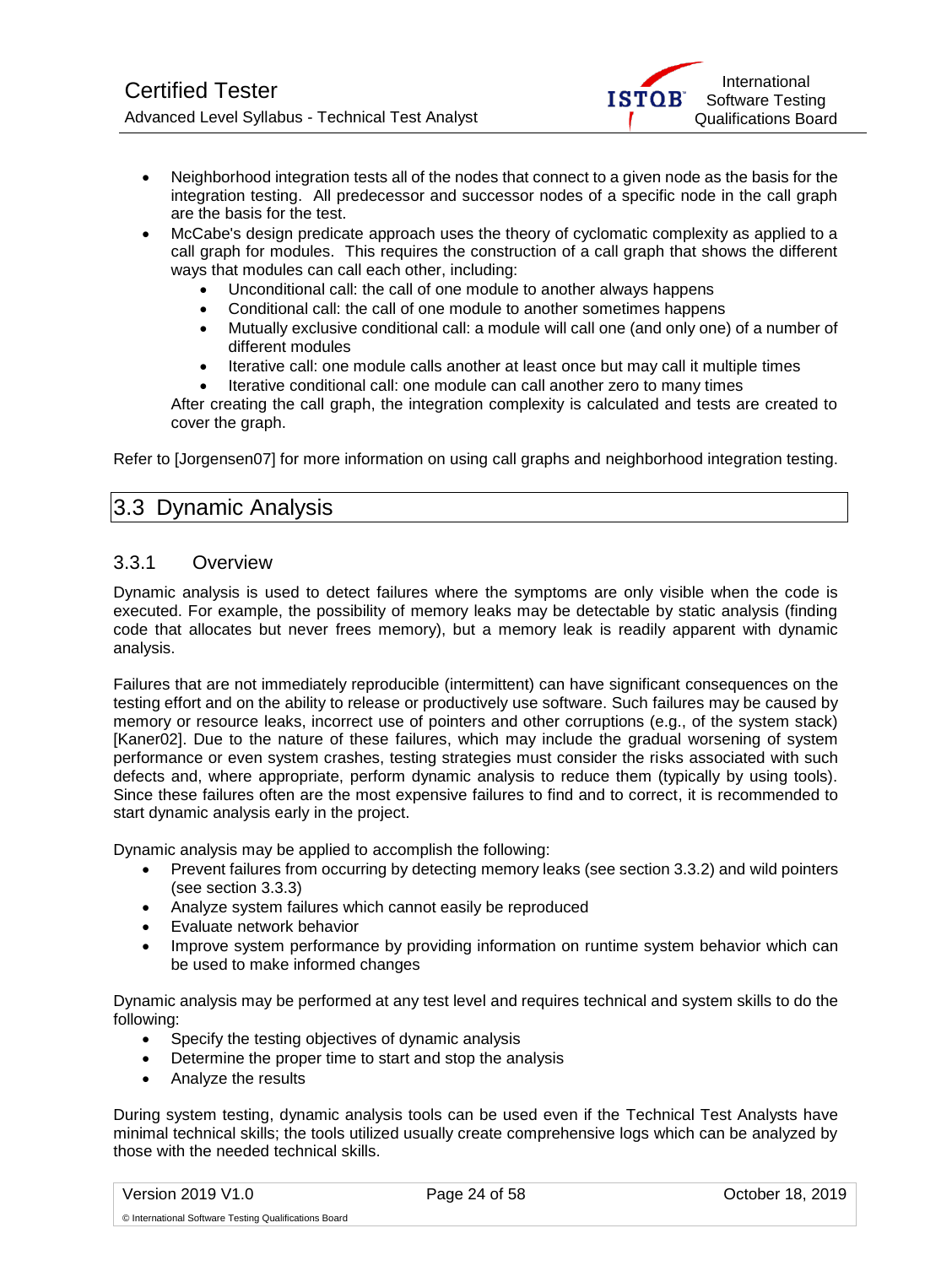

### <span id="page-24-1"></span>3.3.2 Detecting Memory Leaks

A memory leak occurs when the areas of memory (RAM) available to a program are allocated by that program but are not subsequently released when no longer needed. This memory area is left as allocated and is not available for re-use. When this occurs frequently or in low memory situations, the program may run out of usable memory. Historically, memory manipulation was the responsibility of the programmer. Any dynamically allocated areas of memory had to be released by the allocating program within the correct scope to avoid a memory leak. Many modern programming environments include automatic or semi-automatic "garbage collection" where allocated memory is freed after use without the programmer's direct intervention. Isolating memory leaks can be very difficult in cases where existing allocated memory is freed by the automatic garbage collection.

Memory leaks cause problems which develop over time and may not be immediately obvious. This may be the case if, for example, the software has been recently installed or the system restarted, which often occurs during testing. For these reasons, the negative effects of memory leaks may first be noticed when the program is in production.

The primary symptom of a memory leak is a steadily worsening of system response time which may ultimately result in system failure. While such failures may be resolved by re-starting (re-booting) the system, this may not always be practical or even possible.

Many dynamic analysis tools identify areas in the code where memory leaks occur so that they can be corrected. Simple memory monitors can also be used to obtain a general impression of whether available memory is declining over time, although a follow-up analysis would still be required to determine the exact cause of the decline.

There are other types of leaks that also should be considered. Examples include file handles, semaphores and connection pools for resources.

#### <span id="page-24-0"></span>3.3.3 Detecting Wild Pointers

"Wild" pointers within a program are pointers that are no longer accurate and must not be used. For example, a wild pointer may have "lost" the object or function to which it should be pointing or it does not point to the area of memory intended (e.g., it points to an area that is beyond the allocated boundaries of an array). When a program uses wild pointers, a variety of consequences may occur including the following:

- The program may perform as expected. This may be the case where the wild pointer accesses memory which is currently not used by the program and is notionally "free" and/or contains a reasonable value.
- The program may crash. In this case the wild pointer may have caused a part of the memory to be incorrectly used which is critical to the running of the program (e.g., the operating system).
- The program does not function correctly because objects required by the program cannot be accessed. Under these conditions the program may continue to function, although an error message may be issued.
- Data in the memory location may be corrupted by the pointer and incorrect values subsequently used (this may also represent a security threat).

Note that any changes made to the program's memory usage (e.g., a new build following a software change) may trigger any of the four consequences listed above. This is particularly critical where initially the program performs as expected despite the use of wild pointers, and then crashes unexpectedly (perhaps even in production) following a software change. It is important to note that such failures are often symptoms of an underlying defect (i.e., the wild pointer) (Refer to [Kaner02], "Lesson 74"). Tools can help identify wild pointers as they are used by the program, irrespective of their impact on the program's execution. Some operating systems have built-in functions to check for memory access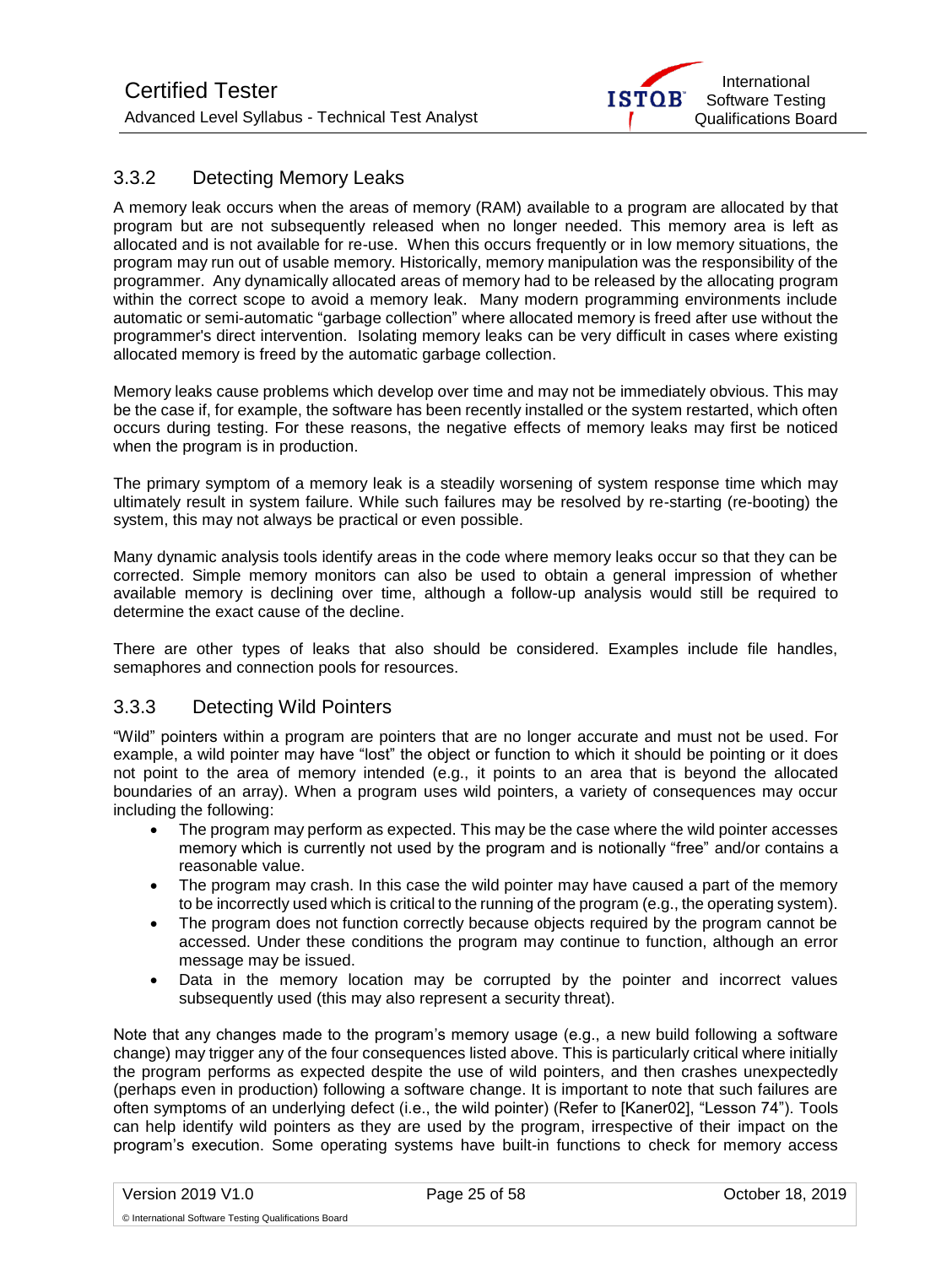

violations during runtime. For instance, the operating system may throw an exception when an application tries to access a memory location that is outside of that application's allowed memory area.

#### 3.3.4 Analysis of Performance Efficiency

Dynamic analysis is not just useful for detecting failures. With the dynamic analysis of program performance, tools help identify performance efficiency bottlenecks and generate a wide range of performance metrics which can be used by the developer to tune the system performance. For example, information can be provided about the number of times a module is called during execution. Modules which are frequently called would be likely candidates for performance enhancement.

By merging the information about the dynamic behavior of the software with information obtained from call graphs during static analysis (see Section 3.2.4), the tester can also identify the modules which might be candidates for detailed and extensive testing (e.g., modules which are frequently called and have many interfaces).

Dynamic analysis of program performance is often done while conducting system tests, although it may also be done when testing a single sub-system in earlier phases of testing using test harnesses. Further details are provided in the Foundation Level Performance Testing syllabus [ISTQB\_FLPT\_SYL].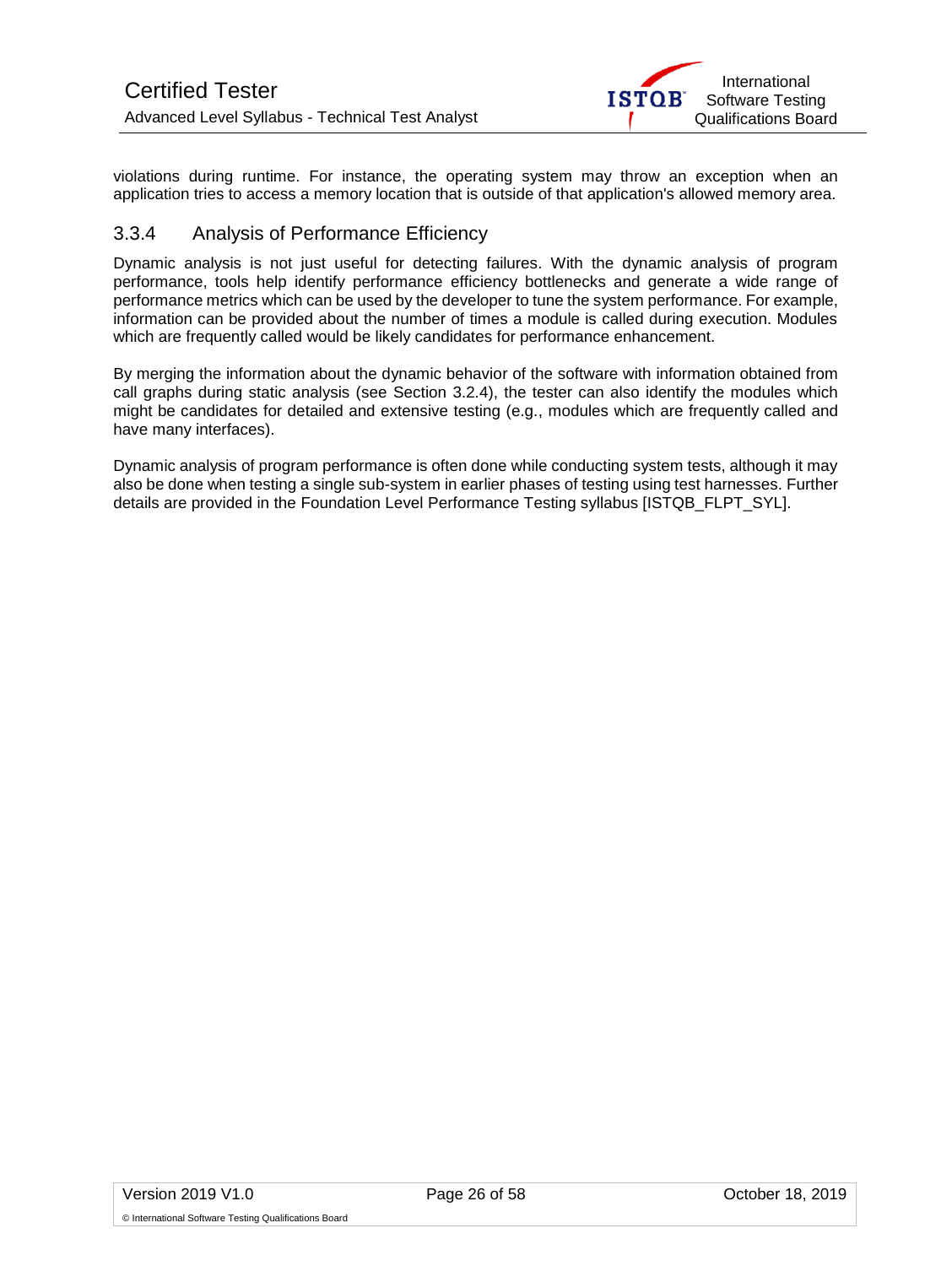## <span id="page-26-0"></span>**4. Quality Characteristics for Technical Testing - 345 mins.**

#### **Keywords**

accountability, adaptability, analyzability, authenticity, availability, capacity, co-existence, compatibility, confidentiality, fault tolerance, installability, integrity, maintainability, maturity, modifiability, modularity, non-repudiation, operational acceptance testing, operational profile, performance efficiency, portability, quality characteristic, recoverability, reliability, reliability growth model, replaceability, resource utilization, reusability, security, testability, time behavior

### **Learning Objectives for Quality Characteristics for Technical Testing**

#### **4.2 General Planning Issues**

- TTA-4.2.1 (K4) For a particular scenario, analyze the non-functional requirements and write the respective sections of the test plan
- TTA-4.2.2 (K3) Given a particular product risk, define the particular non-functional test type(s) which are most appropriate
- TTA-4.2.3 (K2) Understand and explain the stages in an application's software development lifecycle where non-functional tests should typically be applied
- TTA-4.2.4 (K3) For a given scenario, define the types of defects you would expect to find by using the different non-functional testing types

#### **4.3 Security Testing**

- TTA-4.3.1 (K2) Explain the reasons for including security testing in a test approach
- TTA-4.3.2 (K2) Explain the principal aspects to be considered in planning and specifying security tests

#### **4.4 Reliability Testing**

- TTA-4.4.1 (K2) Explain the reasons for including reliability testing in a test approach
- TTA-4.4.2 (K2) Explain the principal aspects to be considered in planning and specifying reliability tests

#### **4.5 Performance Efficiency Testing**

- TTA-4.5.1 (K2) Explain the reasons for including performance efficiency testing in a test approach
- TTA-4.5.2 (K2) Explain the principal aspects to be considered in planning and specifying performance efficiency tests

#### **4.6 Maintainability Testing**

TTA-4.6.1 (K2) Explain the reasons for including maintainability testing in a test approach

#### **4.7 Portability Testing**

TTA-4.7.1 (K2) Explain the reasons for including portability testing in a test approach

#### **4.8 Compatibility Testing**

TTA-4.8.1 (K2) Explain the reasons for including compatibility tests in a test approach

International Software Testing Qualifications Board

**ISTOB**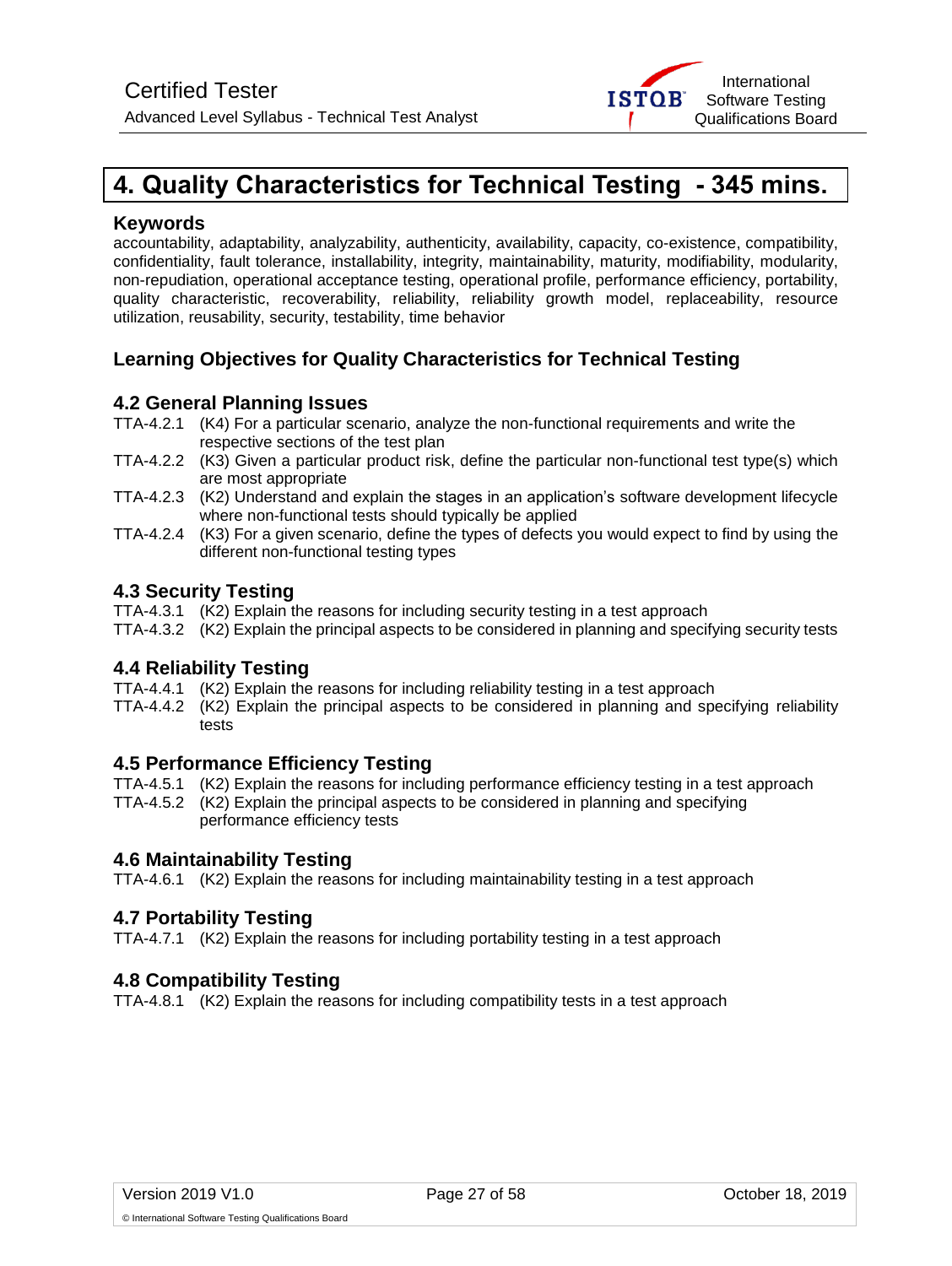Advanced Level Syllabus - Technical Test Analyst



## <span id="page-27-0"></span>4.1 Introduction

In general, the Technical Test Analyst focuses testing on "how" the product works, rather than the functional aspects of "what" it does. These tests can take place at any test level. For example, during component testing of real time and embedded systems, conducting performance efficiency benchmarking and testing resource usage is important. During operational acceptance testing and system test, testing for reliability aspects, such as recoverability, is appropriate. The tests at this level are aimed at testing a specific system, i.e., combinations of hardware and software. The specific system under test may include various servers, clients, databases, networks and other resources. Regardless of the test level, testing should be performed according to the risk priorities and the available resources.

It should be noted that both dynamic testing and static testing (see Chapter 3) may be applied to test the non-functional quality characteristics described in this chapter.

The description of product quality characteristics provided in ISO 25010 [ISO25010] is used as a guide to describing the characteristics and their sub-characteristics. These are shown in the table below, together with an indication of which characteristics/sub-characteristics are covered by the Test Analyst and the Technical Test Analyst syllabi.

| <b>Characteristic</b>     | <b>Sub-Characteristics</b>                                                                                                        | <b>Test Analyst</b> | <b>Technical</b><br><b>Test Analyst</b> |
|---------------------------|-----------------------------------------------------------------------------------------------------------------------------------|---------------------|-----------------------------------------|
| Functional<br>suitability | Functional correctness, functional<br>appropriateness, functional completeness                                                    | X                   |                                         |
| Reliability               | Maturity, fault-tolerance, recoverability,<br>availability                                                                        |                     | X                                       |
| <b>Usability</b>          | Appropriateness recognizability, learnability,<br>operability, user interface aesthetics, user error<br>protection, accessibility | X                   |                                         |
| Performance<br>efficiency | Time behavior, resource utilization, capacity                                                                                     |                     | X                                       |
| Maintainability           | Analyzability, modifiability, testability,<br>modularity, reusability                                                             |                     | X                                       |
| Portability               | Adaptability, installability, replaceability                                                                                      |                     | X                                       |
| Security                  | Confidentiality, integrity, non-repudiation,<br>accountability, authenticity                                                      |                     | X                                       |
| Compatibility             | Co-existence                                                                                                                      |                     | x                                       |
|                           | Interoperability                                                                                                                  |                     |                                         |

Note that a table is provided in Appendix A which compares the characteristics described in ISO 9126 (as used in version 2012 of this syllabus) with those in the newer ISO 25010.

For all of the quality characteristics and sub-characteristics discussed in this section, the typical risks must be recognized so that an appropriate testing approach can be formed and documented. Quality characteristic testing requires particular attention to lifecycle timing, required tools, required standards, software and documentation availability and technical expertise. Without planning an approach to deal with each characteristic and its unique testing needs, the tester may not have adequate planning, preparation and test execution time built into the schedule [Bath14].

Some of this testing, e.g., performance efficiency testing, requires extensive planning, dedicated equipment, specific tools, specialized testing skills and, in most cases, a significant amount of time. Testing of the quality characteristics and sub-characteristics must be integrated into the overall testing schedule with adequate resources allocated to the effort. Each of these test types has specific needs, targets specific issues and may occur at different times during the software development lifecycle, as discussed in the sections below.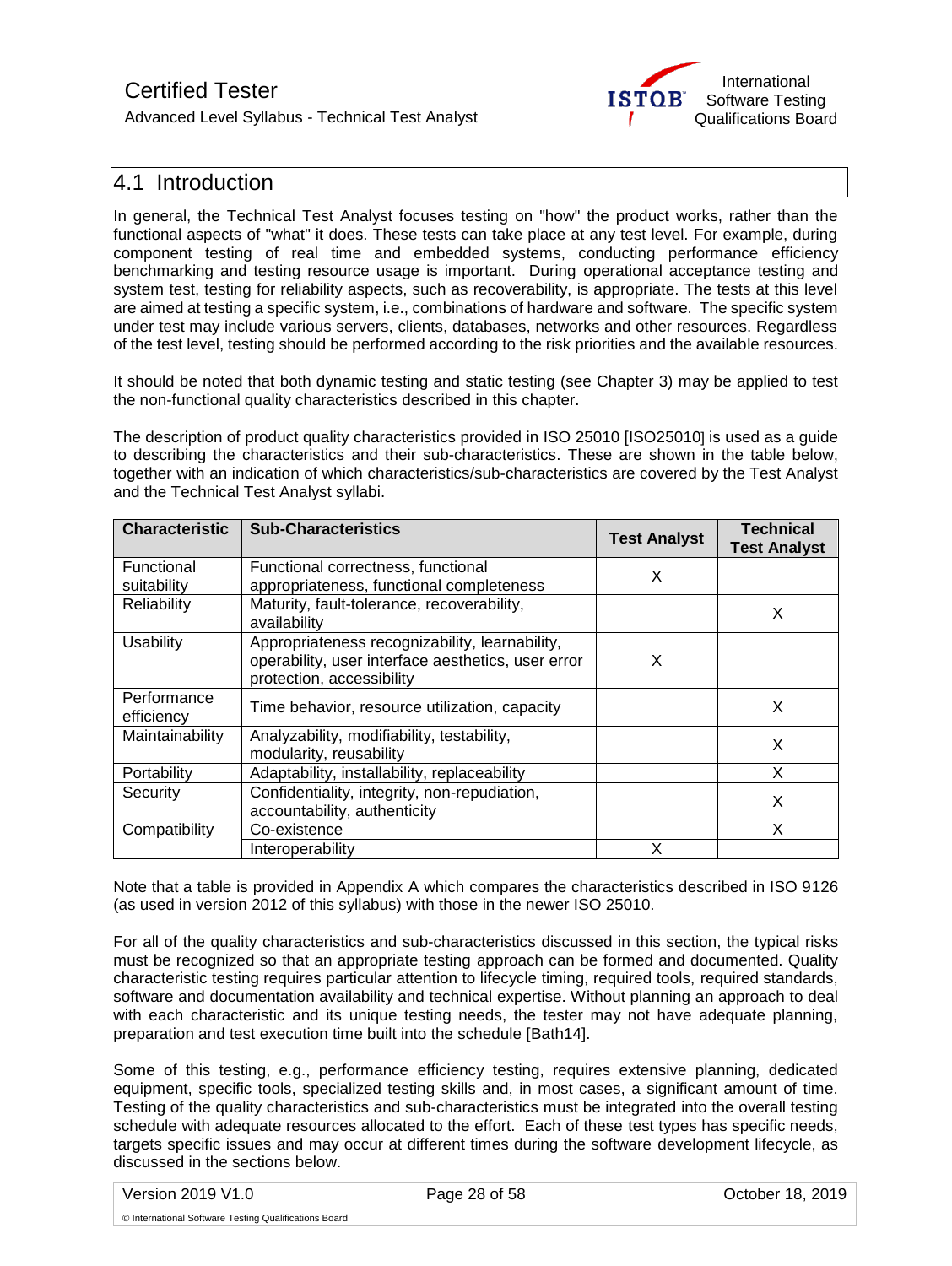While the Test Manager will be concerned with compiling and reporting the summarized metric information concerning quality characteristics and sub-characteristics, the Test Analyst or the Technical Test Analyst (according to the table above) gathers the information for each metric.

Measurements of quality characteristics gathered in pre-production tests by the Technical Test Analyst may form the basis for Service Level Agreements (SLAs) between the supplier and the stakeholders (e.g., customers, operators) of the software system. In some cases, the tests may continue to be executed after the software has entered production, often by a separate team or organization. This is usually seen for performance efficiency and reliability testing which may show different results in the production environment than in the testing environment.

## <span id="page-28-0"></span>4.2 General Planning Issues

Failure to plan for non-functional tests can put the success of an application at considerable risk. The Technical Test Analyst may be requested by the Test Manager to identify the principal risks for the relevant quality characteristics (see table in Section 4.1) and address any planning issues associated with the proposed tests. This information may be used in creating the master test plan.

The following general factors are considered when performing these tasks:

- Stakeholder requirements
- Required tool acquisition and training
- Test environment requirements
- Organizational considerations
- Data security considerations
- Risks and typical defects

#### <span id="page-28-1"></span>4.2.1 Stakeholder Requirements

Non-functional requirements are often poorly specified or even non-existent. At the planning stage, Technical Test Analysts must be able to obtain expectation levels relating to technical quality characteristics from affected stakeholders and evaluate the risks that these represent.

A common approach is to assume that if the customer is satisfied with the existing version of the system, they will continue to be satisfied with new versions, as long as the achieved quality levels are maintained. This enables the existing version of the system to be used as a benchmark. This can be a particularly useful approach to adopt for some of the non-functional quality characteristics such as performance efficiency, where stakeholders may find it difficult to specify their requirements.

It is advisable to obtain multiple viewpoints when capturing non-functional requirements. They must be elicited from stakeholders such as customers, product owners, users, operations staff and maintenance staff. If key stakeholders are excluded some requirements are likely to be missed. For more details about capturing requirements, refer to the Advanced Test Manager syllabus [ISTQB\_ALTM\_SYL].

In Agile projects non-functional requirements may be stated as user stories or added to the functionality specified in use cases as non-functional constraints.

### <span id="page-28-2"></span>4.2.2 Required Tool Acquisition and Training

Commercial tools or simulators are particularly relevant for performance efficiency and certain security tests. Technical Test Analysts should estimate the costs and timescales involved for acquiring, learning and implementing the tools. Where specialized tools are to be used, planning should account for the learning curves for new tools and/or the cost of hiring external tool specialists.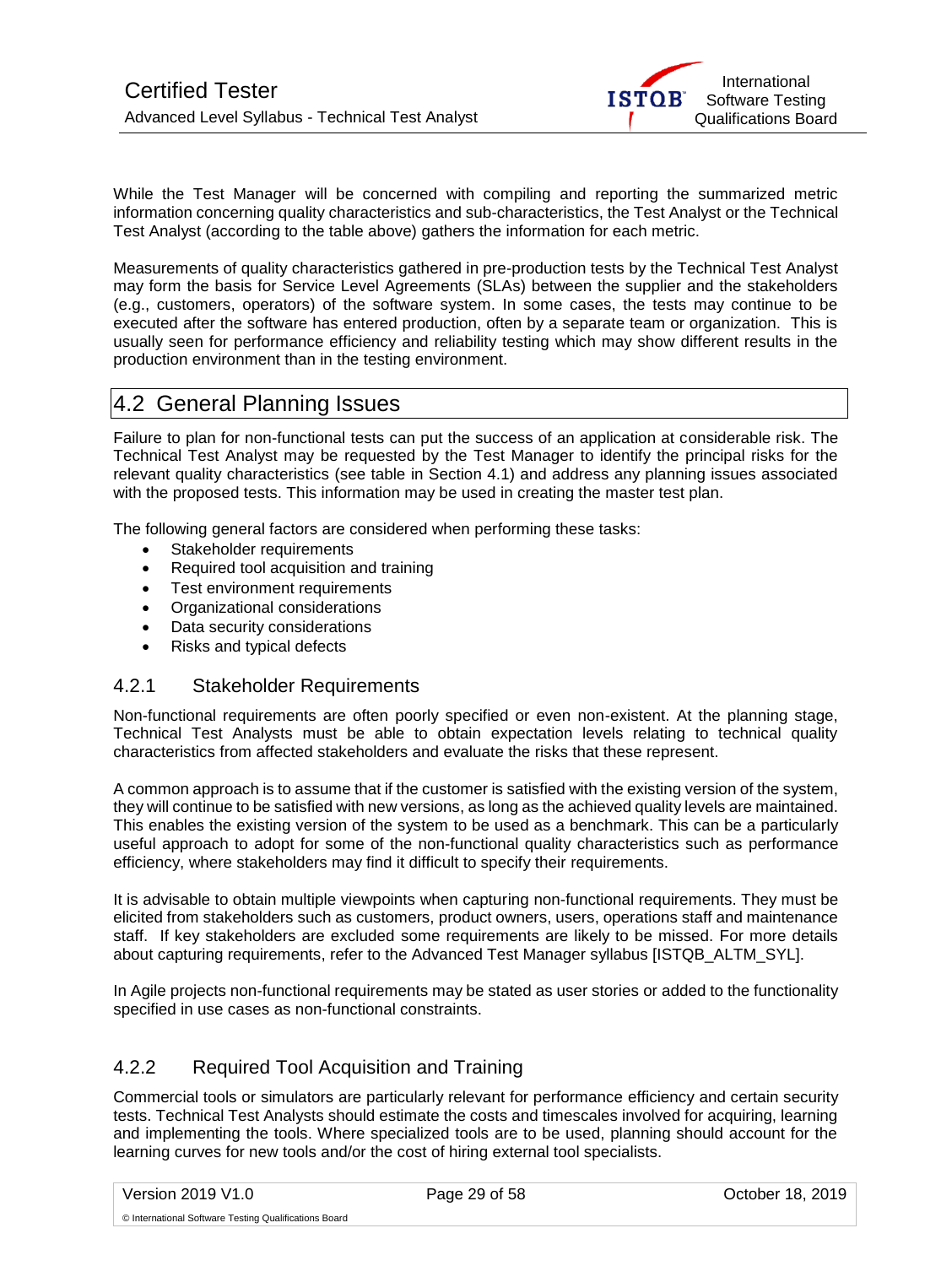<span id="page-29-4"></span>The development of a complex simulator may represent a development project in its own right and should be planned as such. In particular the testing and documentation of the developed tool must be accounted for in the schedule and resource plan. Sufficient budget and time should be planned for upgrading and retesting the simulator as the simulated product changes. The planning for simulators to be used in safety-critical applications must take into account the acceptance testing and possible certification of the simulator by an independent body.

### <span id="page-29-0"></span>4.2.3 Test Environment Requirements

Many technical tests (e.g., security tests, performance efficiency tests) require a production-like test environment in order to provide realistic measures. Depending on the size and complexity of the system under test, this can have a significant impact on the planning and funding of the tests. Since the cost of such environments may be high, the following alternatives may be considered:

- Using the production environment
- Using a scaled-down version of the system, taking care that the test results obtained are sufficiently representative of the production system
- Using cloud-based resources as an alternative to acquiring the resources directly
- Using virtualized environments

The timing of such test executions must be planned carefully and it is quite likely that such tests can only be executed at specific times (e.g., at low usage times).

#### <span id="page-29-1"></span>4.2.4 Organizational Considerations

Technical tests may involve measuring the behavior of several components in a complete system (e.g., servers, databases, networks). If these components are distributed across a number of different sites and organizations, the effort required to plan and co-ordinate the tests may be significant. For example, certain software components may only be available for system testing at particular times of day or year, or organizations may only offer support for testing for a limited number of days. Failing to confirm that system components and staff (i.e., "borrowed" expertise) from other organizations are available "on call" for testing purposes may result in severe disruption to the scheduled tests.

### <span id="page-29-2"></span>4.2.5 Data Security Considerations

Specific security measures implemented for a system should be taken into account at the test planning stage to ensure that all testing activities are possible. For example, the use of data encryption may make the creation of test data and the verification of results difficult.

Data protection policies and laws may preclude the generation of any required test data based on production data (e.g., personal data, credit card data). Making test data anonymous is a non-trivial task which must be planned for as part of the test implementation.

### <span id="page-29-3"></span>4.2.6 Risks and Typical Defects

Identifying and managing risks is a fundamental consideration for test planning (see Chapter 1). The Technical Test Analyst identifies product risks by using knowledge of the typical types of defects to be expected for a particular quality characteristic. This enables the types of testing required to address those risks to be selected. These specific aspects are covered within the remaining sections of this chapter which describe the individual quality characteristics.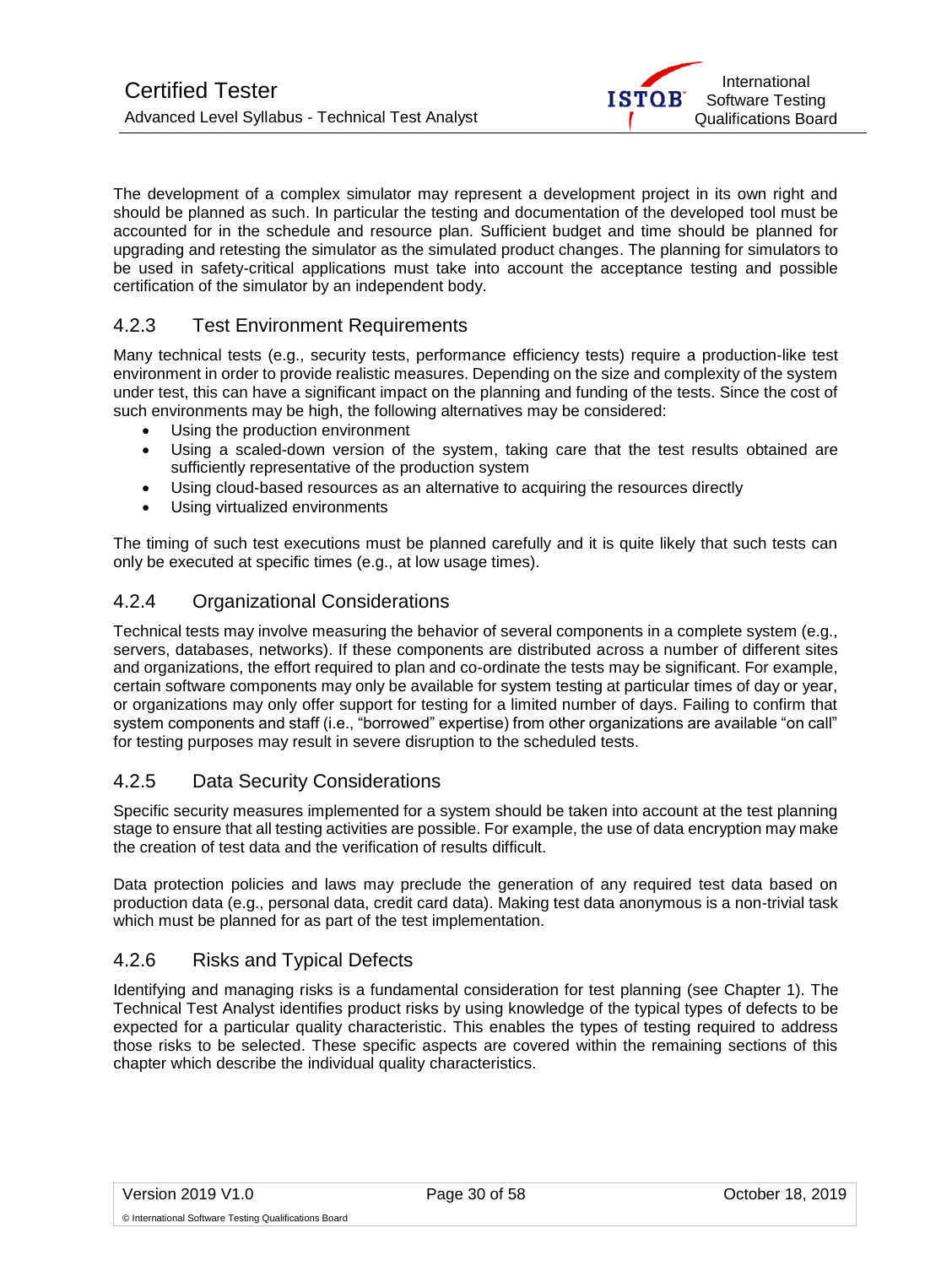Advanced Level Syllabus - Technical Test Analyst



## 4.3 Security Testing

### <span id="page-30-0"></span>4.3.1 Reasons for Considering Security Testing

Security testing assesses a system's vulnerability to threats by attempting to compromise the system's security policy. The following is a list of potential threats which should be explored during security testing:

- Unauthorized copying of applications or data.
- Unauthorized access control (e.g., ability to perform tasks for which the user does not have rights). User rights, access and privileges are the focus of this testing. This information should be available in the specifications for the system.
- Software which exhibits unintended side-effects when performing its intended function. For example, a media player which correctly plays audio but does so by writing files out to unencrypted temporary storage exhibits a side-effect which may be exploited by software pirates.
- Code inserted into a web page which may be exercised by subsequent users (cross-site scripting or XSS). This code may be malicious.
- Buffer overflow (buffer overrun) which may be caused by entering strings into a user interface input field which are longer than the code can correctly handle. A buffer overflow vulnerability represents an opportunity for running malicious code instructions.
- Denial of service, which prevents users from interacting with an application (e.g., by overloading a web server with "nuisance" requests).
- The interception, mimicking and/or altering and subsequent relaying of communications (e.g., credit card transactions) by a third party such that a user remains unaware of that third party's presence ("Man in the Middle" attack)
- Breaking the encryption codes used to protect sensitive data.
- Logic bombs (sometimes called Easter Eggs), which may be maliciously inserted into code and which activate only under certain conditions (e.g., on a specific date). When logic bombs activate, they may perform malicious acts such as the deletion of files or formatting of disks.

### <span id="page-30-1"></span>4.3.2 Security Test Planning

In general the following aspects are of particular relevance when planning security tests:

- Because security issues can be introduced during the architecture, design and implementation of the system, security testing may be scheduled for the unit, integration and system testing levels. Due to the changing nature of security threats, security tests may also be scheduled on a regular basis after the system has entered production. This is particularly true for dynamic open architectures such as Internet of Things (IoT) where the production phase is characterized by many updates to the software and hardware elements used.
- The test approaches proposed by the Technical Test Analyst may include reviews of the architecture, design, and code, and the static analysis of code with security tools. These can be effective in finding security issues that are easily missed during dynamic testing.
- The Technical Test Analyst may be called upon to design and perform certain security "attacks" (see below) which require careful planning and coordination with stakeholders (including security testing specialists). Other security tests may be performed in cooperation with developers or with Test Analysts (e.g., testing user rights, access and privileges).
- An essential aspect of security test planning is obtaining approvals. For the Technical Test Analyst, this means ensuring that explicit permission has been obtained from the Test Manager to perform the planned security tests. Any additional, unplanned tests performed could appear to be actual attacks and the person conducting those tests could be at risk for legal action. With nothing in writing to show intent and authorization, the excuse "We were performing a security test" may be difficult to explain convincingly.
- All security test planning should be coordinated with an organization's Information Security Officer if the organization has such a role.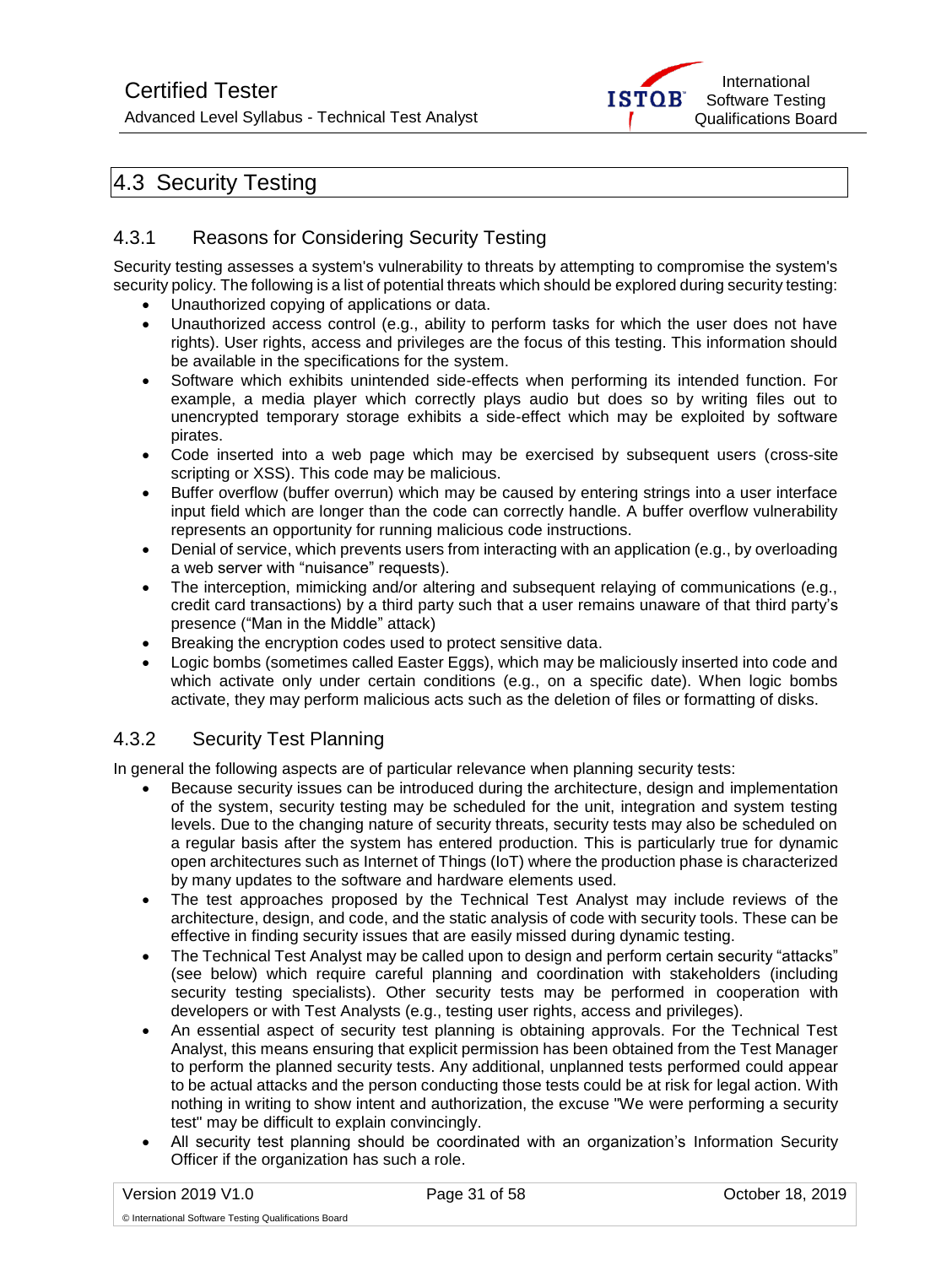• It should be noted that improvements which may be made to the security of a system may affect its performance efficiency or reliability. After making security improvements it is advisable to consider the need for conducting performance efficiency or reliability tests (see Sections 4.4 and 4.5 below).

Individual standards may apply when conducting security test planning, such as [ISA/IEC 62443-3-2], which applies to industrial automation and control systems.

The Advanced Level Security Testing syllabus [ISTQB\_ALSEC\_SYL] includes further details of key security test plan elements.

### <span id="page-31-0"></span>4.3.3 Security Test Specification

Particular security tests may be grouped [Whittaker04] according to the origin of the security risk. These include the following:

- User interface related unauthorized access and malicious inputs
- File system related access to sensitive data stored in files or repositories
- Operating system related storage of sensitive information such as passwords in non-encrypted form in memory which could be exposed when the system is crashed through malicious inputs
- External software related interactions which may occur among external components that the system utilizes. These may be at the network level (e.g., incorrect packets or messages passed) or at the software component level (e.g., failure of a software component on which the software relies).

The ISO 25010 sub-characteristics of security [ISO25010] also provide a basis from which security tests may be specified. These focus on the following aspects of security:

- Confidentiality the degree to which a product or system ensures that data is accessible only to those authorized to have access
- Integrity the degree to which a system, product or component prevents unauthorized access to, or modification of, computer programs or data
- Non-repudiation the degree to which actions or events can be proven to have taken place so they cannot be denied later
- Accountability the degree to which the actions of an entity can be traced uniquely to the entity
- Authenticity the degree to which the identity of a subject or resource can be proven to be the one claimed

The following approach [Whittaker04] may be used to develop security tests:

- Gather information which may be useful in specifying tests, such as names of employees, physical addresses, details regarding the internal networks, IP numbers, identity of software or hardware used, and operating system version.
- Perform a vulnerability scan using widely available tools. Such tools are not used directly to compromise the system(s), but to identify vulnerabilities that are, or that may result in, a breach of security policy. Specific vulnerabilities can also be identified using information and checklists such as those provided by the National Institute of Standards and Technology (NIST) [Web-1] and the Open Web Application Security Project™ (OWASP) [Web-4].
- Develop "attack plans" (i.e., a plan of testing actions intended to compromise a particular system's security policy) using the gathered information. Several inputs via various interfaces (e.g., user interface, file system) need to be specified in the attack plans to detect the most severe security defects. The various "attacks" described in [Whittaker04] are a valuable source of techniques developed specifically for security testing.

Note that attack plans may be developed for penetration tests (see [ISTQB\_ALSEC\_SYL]).

Security issues can also be exposed by reviews (see Chapter 5) and/or the use of static analysis tools (see Section 3.2). Static analysis tools contain an extensive set of rules which are specific to security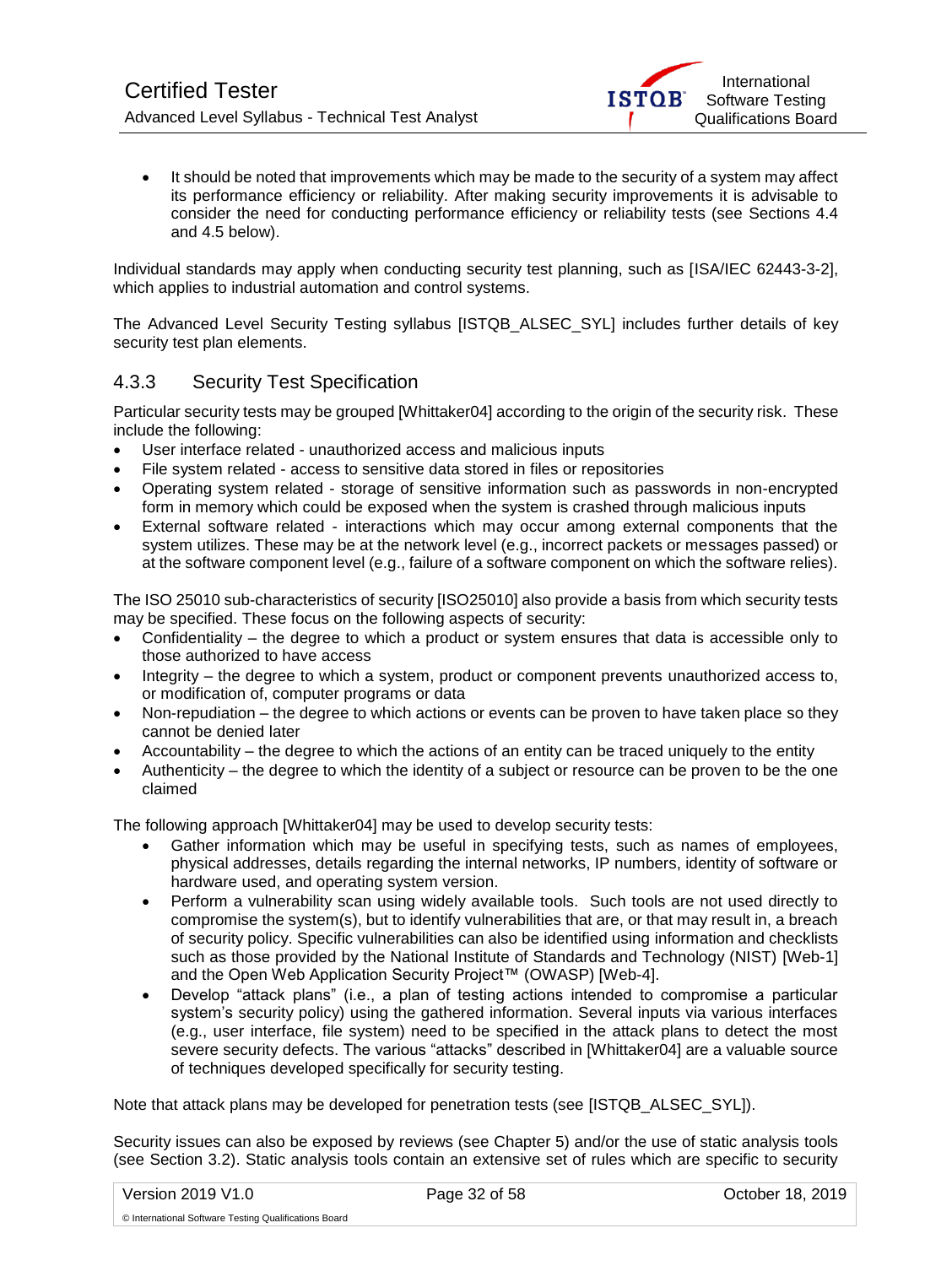threats and against which the code is checked. For example, buffer overflow issues, caused by failure to check buffer size before data assignment, can be found by the tool.

Section 3.2 (static analysis) and the Advanced Level Security Testing syllabus [ISTQB\_ALSEC\_SYL] includes further details of security testing.

## <span id="page-32-0"></span>4.4 Reliability Testing

#### <span id="page-32-1"></span>4.4.1 Introduction

The ISO 25010 classification of product quality characteristics defines the following sub-characteristics of reliability:

- Maturity the degree to which a component or system meets needs for reliability under normal operation
- Fault tolerance the capability of the software product to maintain a specified level of performance in cases of software defects or of infringement of its specified interface
- Recoverability the capability of the software product to re-establish a specified level of performance and recover the data directly affected in case of failure
- Availability the degree to which a component or system is operational and accessible when required for use

### <span id="page-32-2"></span>4.4.2 Measuring Software Maturity

An objective of reliability testing is to monitor a statistical measure of software maturity over time and compare this to a desired reliability goal which may be expressed as a Service Level Agreement (SLA). The measures may take the form of a Mean Time Between Failures (MTBF), Mean Time To Repair (MTTR) or any other form of failure intensity measurement (e.g., number of failures of a particular severity occurring per week). These may be used as exit criteria (e.g., for production release).

Note that maturity in the reliability context should not be confused with maturity of the overall software testing process, as discussed in the ISTQB® Advanced Level Test Manager syllabus [ISTQB\_ALTM\_SYL].

#### <span id="page-32-3"></span>4.4.3 Fault Tolerance Testing

In addition to the functional testing that evaluates the software's tolerance to faults in terms of handling unexpected input values (so-called negative tests), additional testing is needed to evaluate a system's tolerance to faults which occur externally to the application under test. Such faults are typically reported by the operating system (e.g., disk full, process or service not available, file not found, memory not available). Tests of fault tolerance at the system level may be supported by specific tools.

Note that the terms "robustness" and "error tolerance" are also commonly used when discussing fault tolerance (see [ISTQB\_GLOSSARY] for details).

#### <span id="page-32-4"></span>4.4.4 Recoverability Testing

Further forms of reliability testing evaluate the software system's ability to recover from hardware or software failures in a predetermined manner which subsequently allows normal operations to be resumed. Recoverability tests include Failover and Backup and Restore tests.

Failover tests are performed where the consequences of a software failure are so negative that specific hardware and/or software measures have been implemented to ensure system operation even in the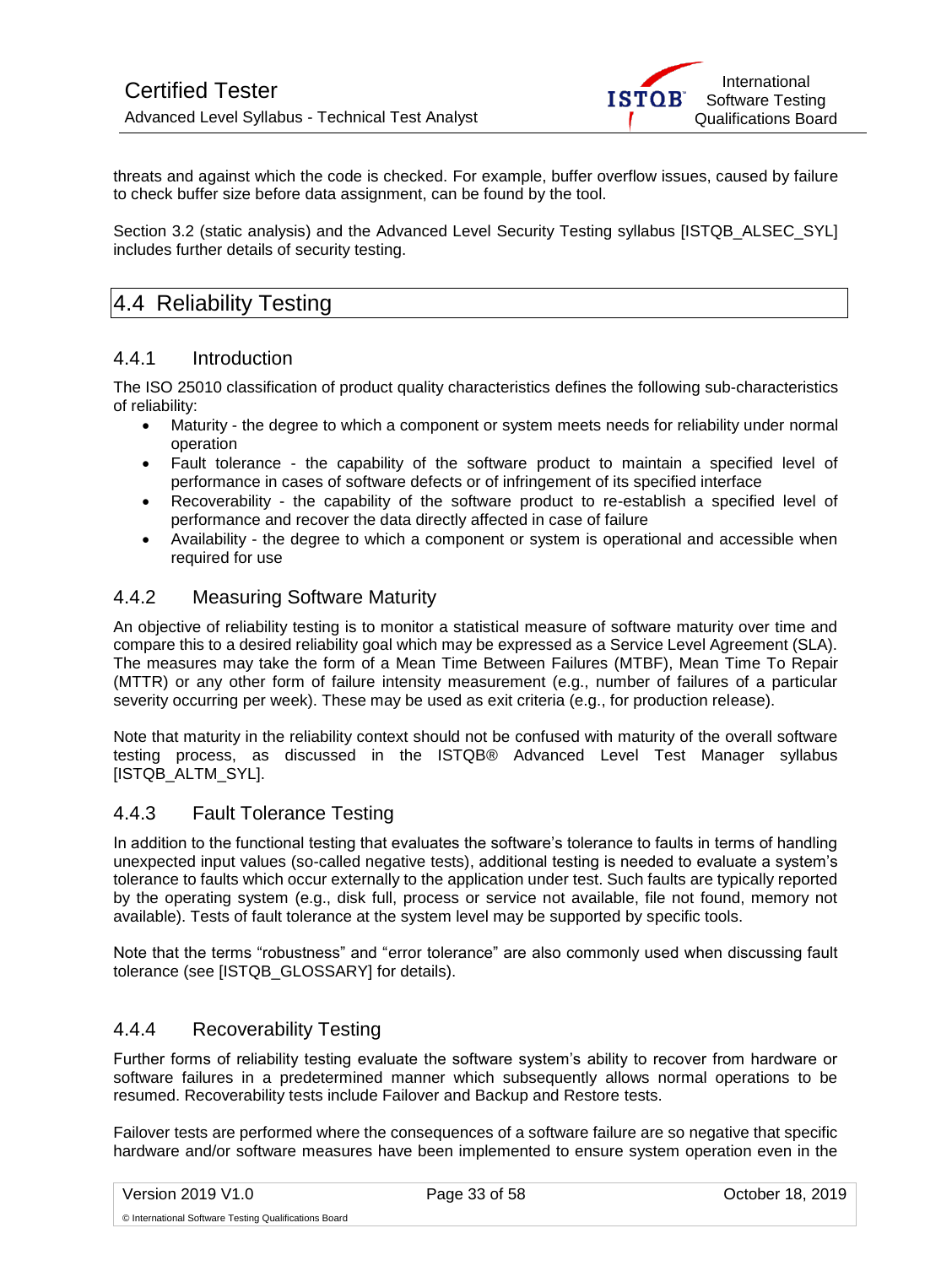event of a failure. Failover tests may be applicable, for example, where the risk of financial losses is extreme or where critical safety issues exist. Where failures may result from catastrophic events, this form of recoverability testing may also be called "disaster recovery" testing.

Typical preventive measures for hardware failures might include load balancing across several processors and clustering servers, processors or disks so that one can immediately take over from another if it should fail (redundant systems). A typical software measure might be the implementation of more than one independent instance of a software system (for example, an aircraft's flight control system) in so-called redundant dissimilar systems. Redundant systems are typically a combination of software and hardware measures and may be called duplex, triplex or quadruplex systems, depending on the number of independent instances (two, three or four respectively). The dissimilar aspect for the software is achieved when the same software requirements are provided to two (or more) independent and not connected development teams, with the objective of having the same services provided with different software. This protects the redundant dissimilar systems in that a similar defective input is less likely to have the same result. These measures taken to improve the recoverability of a system may directly influence its reliability as well and should also be considered when performing reliability testing.

Failover testing is designed to explicitly test systems by simulating failure modes or actually causing failures in a controlled environment. Following a failure, the failover mechanism is tested to ensure that data is not lost or corrupted and that any agreed service levels are maintained (e.g., function availability or response times).

Backup and Restore tests focus on the procedural measures set up to minimize the effects of a failure. Such tests evaluate the procedures (usually documented in a manual) for taking different forms of backup and for restoring that data if data loss or corruption should occur. Test cases are designed to ensure that critical paths through each procedure are covered. Technical reviews may be performed to "dry-run" these scenarios and validate the manuals against the actual procedures. Operational acceptance testing exercises the scenarios in a production or production-like environment to validate their actual use.

Measures for Backup and Restore tests may include the following:

- Time taken to perform different types of backup (e.g., full, incremental)
- Time taken to restore data
- Levels of guaranteed data backup (e.g., recovery of all data no more than 24 hours old, recovery of specific transaction data no more than one hour old)

#### <span id="page-33-0"></span>4.4.5 Availability Testing

Any system that has interfaces with other systems and/or processes (e.g., for receiving inputs) relies on the availability of those interfaces to ensure overall operability.

Availability testing serves the following principal purposes:

- To establish whether required system components and processes are available (on demand or continuously) and respond as expected to requests
- To provide measurements from which an overall level of availability can be obtained (often given as a percentage of time in a SLA).
- To establish whether an overall system is ready for operation (e.g., as one of the criteria for operational acceptance testing).

Availability testing is performed both before and after entering operational service, and is particularly relevant for the following situations:

• Where systems are made up of other systems (i.e., systems of systems). Tests focus on the availability of all individual component systems.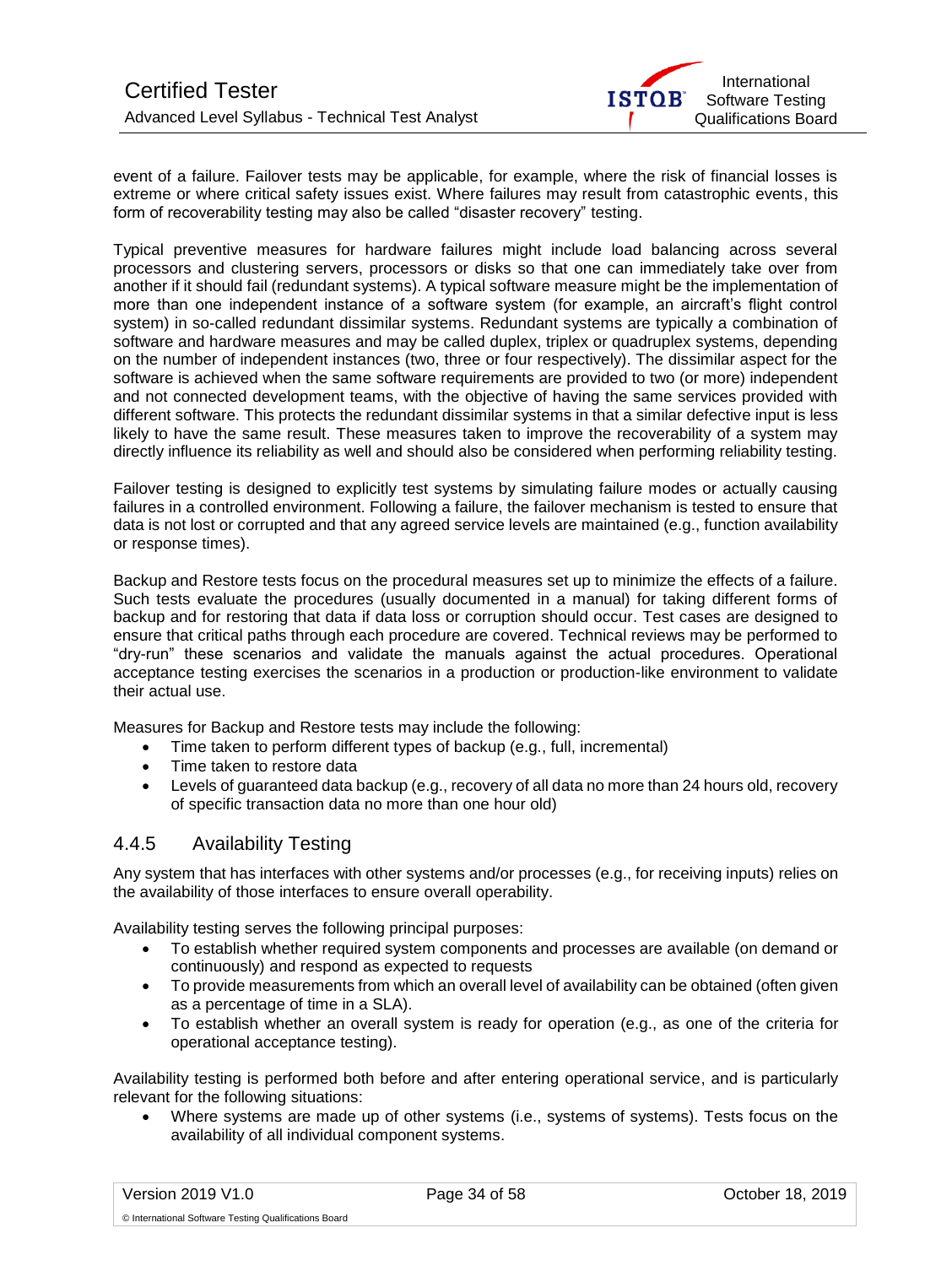• Where a system or service is sourced externally (e.g., from a third party supplier). Tests focus on measuring availability levels to ensure that agreed service levels are upheld.

Availability may be measured using dedicated monitoring tools or by executing specific tests. Such tests are typically automated and may run in parallel to normal operations provided they do not impact normal operations (e.g., by reducing performance efficiency).

### <span id="page-34-0"></span>4.4.6 Reliability Test Planning

In general, the following aspects are of particular relevance when planning reliability tests:

- Reliability can continue to be monitored after the software has entered production. The organization and staff responsible for operation of the software must be consulted when gathering reliability requirements for test planning purposes.
- The Technical Test Analyst may select a reliability growth model which shows the expected levels of reliability over time. A reliability growth model can provide useful information to the Test Manager by enabling comparison of the expected and achieved reliability levels.
- Reliability tests should be performed in a production-like environment. The environment used should remain as stable as possible to enable reliability trends to be monitored over time.
- Because reliability tests often require use of the entire system, reliability testing is most commonly done as part of system testing. However, individual components can be subjected to reliability testing as well as integrated sets of components. Detailed architecture, design and code reviews can also be used to remove some of the risk of reliability issues occurring in the implemented system.
- In order to produce test results that are statistically significant, reliability tests usually require long execution times. This may make it difficult to schedule within other planned tests.

### <span id="page-34-1"></span>4.4.7 Reliability Test Specification

Reliability testing may take the form of a repeated set of predetermined tests. These may be tests selected at random from a pool or test cases generated by a statistical model using random or pseudorandom methods. Tests may also be based on patterns of use which are sometimes referred to as "Operational Profiles" (see Section 4.5.3).

Where reliability tests are scheduled to run automatically in parallel to normal operations (e.g., to test availability), they are generally specified to be as simple as possible to avoid possible negative impact on the system performance efficiency.

Certain reliability tests may specify that memory-intensive actions be executed repeatedly so that possible memory leaks can be detected.

## <span id="page-34-2"></span>4.5 Performance Efficiency Testing

### <span id="page-34-3"></span>4.5.1 Types of Performance Efficiency Testing

#### **4.5.1.1 Load Testing**

Load testing focuses on the ability of a system to handle increasing levels of anticipated realistic loads resulting from the transaction requests generated by numbers of concurrent users or processes. Average response times for users under different scenarios of typical use (operational profiles) can be measured and analyzed. See also [Splaine01].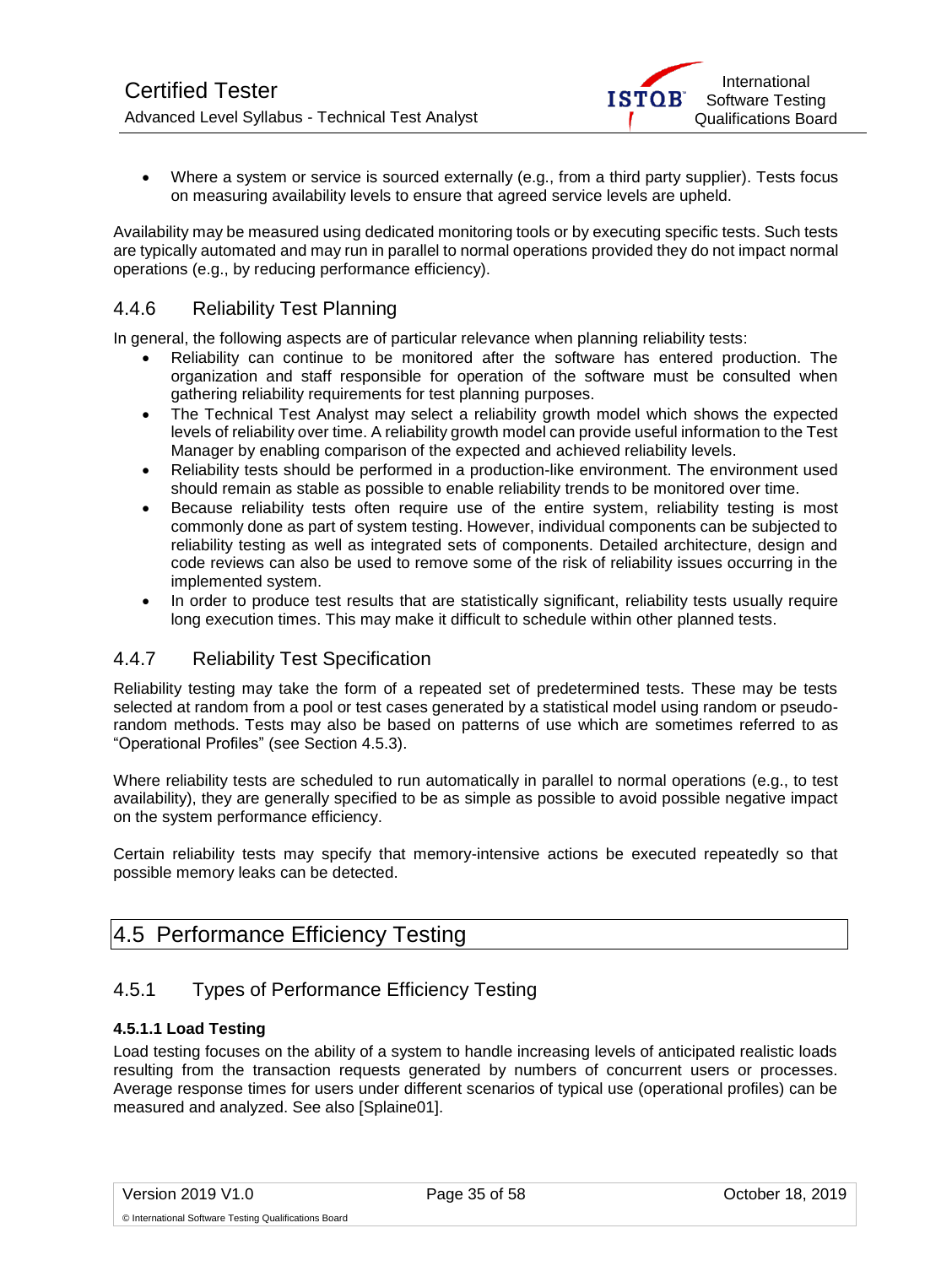

#### **4.5.1.2 Stress Testing**

Stress testing focuses on the ability of a system or component to handle peak loads at or beyond the limits of its anticipated or specified workloads, or with reduced availability of resources such as available bandwidth. Performance levels should degrade slowly and predictably without failure as stress levels are increased. In particular, the functional integrity of the system should be tested while the system is under stress in order to find possible defects in functional processing or data inconsistencies.

One possible objective of stress testing is to discover the limits at which a system actually fails so that the "weakest link in the chain" can be determined. Stress testing allows additional capacity to be added to the system in a timely manner (e.g., memory, CPU capability, database storage).

#### **4.5.1.3 Scalability Testing**

Scalability testing focuses on the ability of a system to meet future efficiency requirements, which may be beyond those currently required. The objective of the tests is to determine the system's ability to grow (e.g., with more users, larger amounts of data stored) without reaching a point where the currently specified performance requirements cannot be met or the system fails. Once the limits of scalability are known, threshold values can be set and monitored in production to provide a warning of impending problems. In addition, the production environment may be adjusted with appropriate amounts of hardware to meet anticipated needs.

### <span id="page-35-0"></span>4.5.2 Performance Efficiency Test Planning

In addition to the general planning issues described in Section 4.2, the following factors can influence the planning of performance efficiency tests:

- Depending on the test environment used and the software being tested, (see Section 4.2.3) performance efficiency tests may require the entire system to be implemented before effective testing can be done. In this case, performance efficiency testing is usually scheduled to occur during system test. Other performance efficiency tests which can be performed effectively at the component level may be scheduled during unit testing.
- In general, it is desirable to conduct initial performance efficiency tests as early as possible, even if a production-like environment is not yet available. These early tests may find performance efficiency problems (e.g., bottlenecks) and reduce project risk by avoiding timeconsuming corrections in the later stages of software development or production.
- Code reviews, in particular those which focus on database interaction, component interaction and error handling, can identify performance efficiency issues (particularly regarding "wait and retry" logic and inefficient queries) and should be scheduled early in the software development lifecycle.
- The hardware, software and network bandwidth needed to run the performance efficiency tests should be planned and budgeted. Needs depend primarily on the load to be generated, which may be based on the number of virtual users to be simulated and the amount of network traffic they are likely to generate. Failure to account for this may result in unrepresentative performance measurements being taken. For example, verifying the scalability requirements of a much-visited Internet site may require the simulation of hundreds of thousands of virtual users.
- Generating the required load for performance efficiency tests may have a significant influence on hardware and tool acquisition costs. This must be considered in the planning of performance efficiency tests to ensure that adequate funding is available.
- The costs of generating the load for performance efficiency tests may be minimized by renting the required test infrastructure. This may involve, for example, renting "top-up" licenses for performance tools or by using the services of a third party provider for meeting hardware needs (e.g., cloud services). If this approach is taken, the available time for conducting the performance efficiency tests may be limited and must therefore be carefully planned.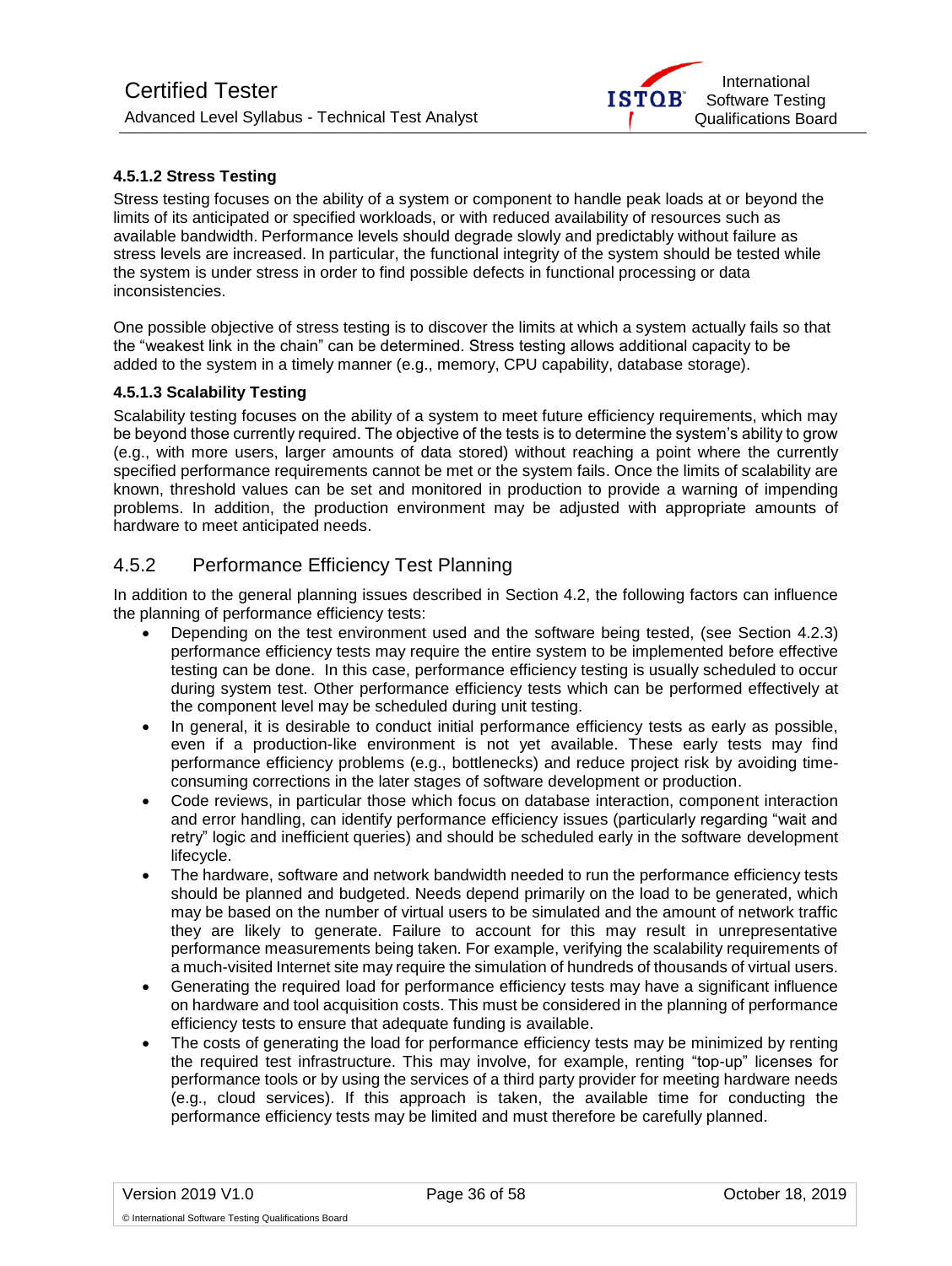

- Care should be taken at the planning stage to ensure that the performance tool to be used provides the required compatibility with the communications protocols used by the system under test.
- Defects relating to performance efficiency often have significant impact on the system under test. When performance efficiency requirements are imperative, it is often useful to conduct performance efficiency tests on the critical components (via drivers and stubs) so testing can start early in the lifecycle instead of waiting for system tests.

The Foundation Level Performance Testing syllabus [ISTQB\_FLPT\_SYL] includes further details of performance test planning.

### <span id="page-36-0"></span>4.5.3 Performance Efficiency Test Specification

The specification of tests for different performance efficiency test types such as load and stress are based on the definition of operational profiles. These represent distinct forms of user behavior when interacting with an application. There may be multiple operational profiles for a given application.

The numbers of users per operational profile may be obtained by using monitoring tools (where the actual or comparable application is already available) or by predicting usage. Such predictions may be based on algorithms or provided by the business organization. These are especially important for specifying the operational profile(s) to be used for scalability testing.

Operational profiles are the basis for the number and types of test cases to be used during performance efficiency testing. These tests are often controlled by test tools that create "virtual" or simulated users in quantities that will represent the profile under test (see Section 6.2.2).

The Foundation Level Performance Testing syllabus [ISTQB\_FLPT\_SYL] includes further details of performance efficiency test design.

#### <span id="page-36-1"></span>4.5.4 Quality Sub-characteristics of Performance Efficiency

The ISO 25010 classification of product quality characteristics includes the following sub-characteristics of performance efficiency:

- Time behavior the ability of a component or system to respond to user or system inputs within a specified time and under specified conditions
- Resource utilization the capability of the software product to use appropriate amounts and types of resources
- Capacity the maximum limit to which a particular parameter can be handled

#### **4.5.4.1 Time Behavior**

Time behavior focuses on the ability of a component or system to respond to user or system inputs within a specified time and under specified conditions. Time behavior measurements vary according to the objectives of the test. For individual software components, time behavior may be measured according to CPU cycles, while for client-based systems time behavior may be measured according to the time taken to respond to a particular user request. For systems whose architectures consist of several components (e.g., clients, servers, databases) time behavior measurements are taken for transactions between individual components so that "bottlenecks" can be identified.

#### **4.5.4.2 Resource Utilization**

Tests relating to resource utilization evaluate the usage of system resources (e.g., usage of memory, disk capacity, network bandwidth, connections) against a predefined benchmark. These are compared under both normal loads and stress situations, such as high levels of transaction and data volumes, to determine if unnatural growth in usage is occurring.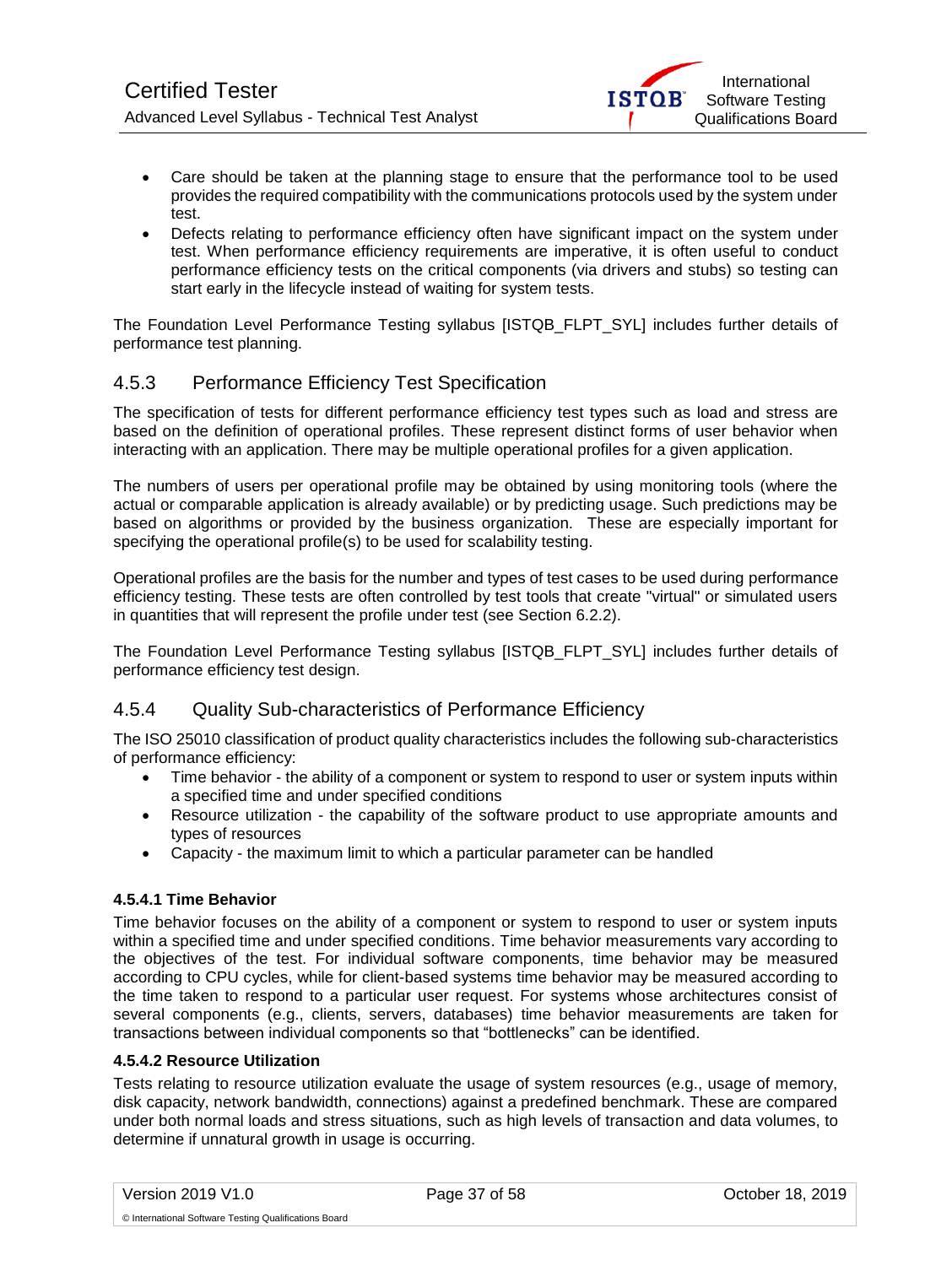

For example, for real-time embedded systems, memory usage (sometimes referred to as a "memory footprint") plays a significant role in performance efficiency testing. If the memory footprint exceeds the allowed measure, the system may have insufficient memory needed to perform its tasks within the specified time periods. This may slow down the system or even lead to a system crash.

Dynamic analysis may also be applied to the task of investigating resource utilization (see Section 3.3.4) and detecting performance efficiency bottlenecks.

#### **4.5.4.3 Capacity**

The capacity of a system (including software and hardware) represents the maximum limit to which a particular parameter can be handled. Capacity requirements are typically specified by technical and operational stakeholders and may relate to parameters such as the maximum number of users that can use an application at a given point of time, the maximum volume of data that can be transmitted per second (i.e., bandwidth) and the maximum number of transactions that can be handled per second.

The approach to testing capacity limits is generally similar to the approach described in Sections 4.5.2 and 4.5.3 for testing performance efficiency. Operational profiles for capacity tests focus on generating a load which exercises the particular limit. This may involve, for example, generating a load which submits the system to the maximum amount of data transfer. Stress testing and scalability testing approaches may also be applied to capacity to test system behavior beyond specified capacity limits (see Sections 4.5.1.2 and 4.5.1.3 respectively).

## <span id="page-37-0"></span>4.6 Maintainability Testing

Software often spends substantially more of its lifetime being maintained than being developed. Maintenance testing is performed to test the impact of changes to an operational system or its environment. To ensure that the task of conducting maintenance is as efficient as possible, maintainability testing is performed to measure the ease with which code can be analyzed, changed and tested.

Typical maintainability objectives of affected stakeholders (e.g., the software owner or operator) include:

- Minimizing the cost of owning or operating the software
- Minimizing downtime required for software maintenance

Maintainability tests should be included in a test approach where one or more of the following factors apply:

- Software changes are likely after the software enters production (e.g., to correct defects or introduce planned updates)
- The benefits of achieving maintainability objectives over the software development lifecycle are considered by the affected stakeholders to outweigh the costs of performing the maintainability tests and making any required changes
- The risks of poor software maintainability (e.g., long response times to defects reported by users and/or customers) justify conducting maintainability tests

#### <span id="page-37-1"></span>4.6.1 Static and Dynamic Maintainability Testing

Appropriate techniques for maintainability testing include static analysis and reviews as discussed in Sections 3.2 and 5.2. Maintainability testing should be started as soon as the design documentation is available and should continue throughout the code implementation effort. Since maintainability is built into the code and the documentation for each individual code component, maintainability can be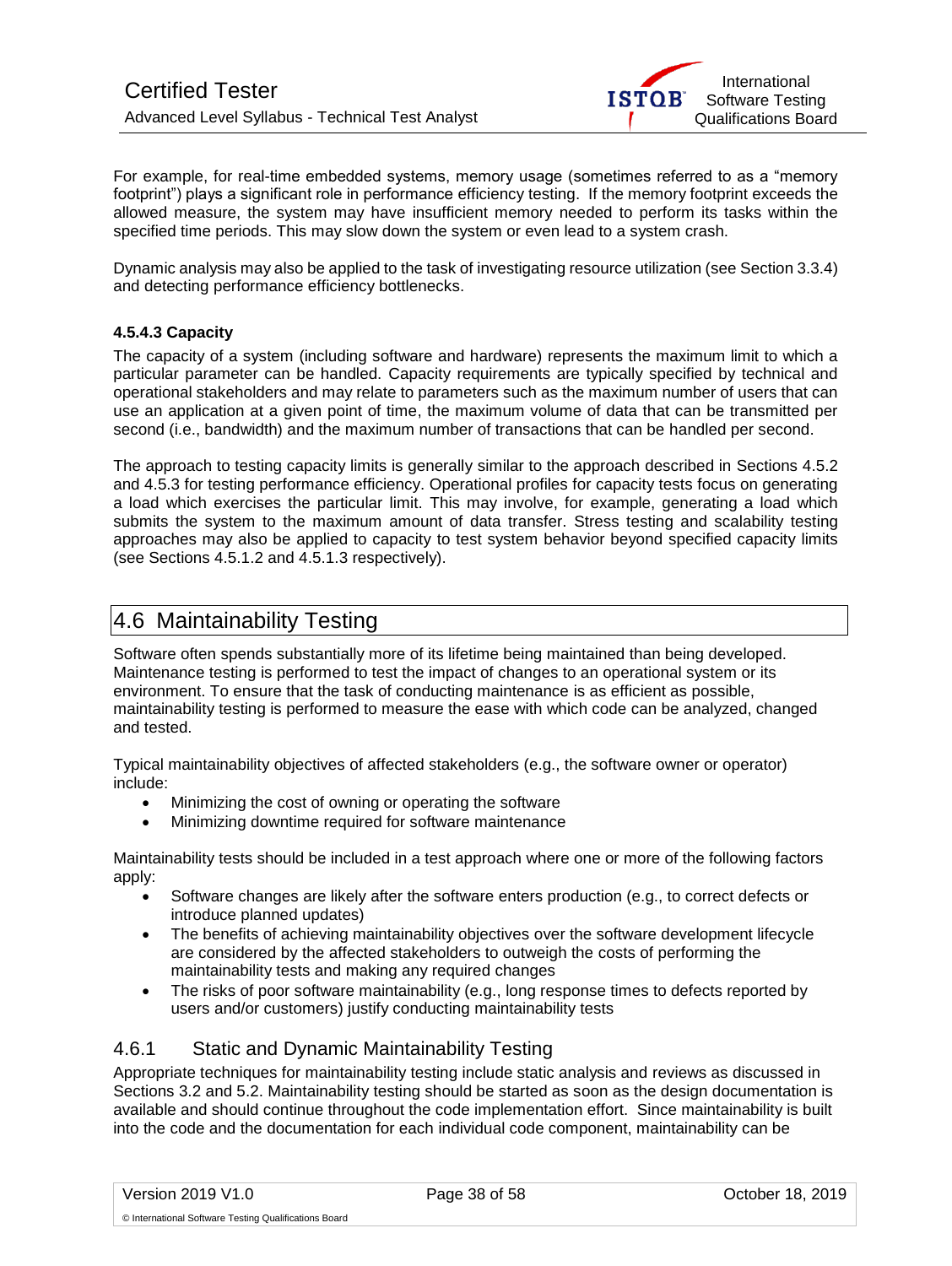

<span id="page-38-3"></span>evaluated early in the software development lifecycle without having to wait for a completed and running system.

Dynamic maintainability testing focuses on the documented procedures developed for maintaining a particular application (e.g., for performing software upgrades). Selections of maintenance scenarios are used as test cases to ensure the required service levels are attainable with the documented procedures. This form of testing is particularly relevant where the underlying infrastructure is complex, and support procedures may involve multiple departments/organizations. This form of testing may take place as part of operational acceptance testing.

#### <span id="page-38-0"></span>4.6.2 Maintainability Sub-characteristics

The maintainability of a system can be measured in terms of the effort required to diagnose problems identified within a system (analyzability) and test the changed system (testability). Factors which influence both analyzability and testability include the application of good programming practices (e.g., commenting, naming of variables, indentation), and the availability of technical documentation (e.g., system design specifications, interface specifications).

Other relevant quality sub-characteristics for maintainability [ISO25010] are:

- Modifiability the degree to which a component or system can be effectively and efficiently modified without introducing defects or degrading existing product quality
- Modularity the degree to which a system, product or component is composed of discrete components such that a change to one component has minimal impact on other components
- Reusability the degree to which an asset can be used in more than one system, or in building other assets

## <span id="page-38-1"></span>4.7 Portability Testing

#### <span id="page-38-2"></span>4.7.1 Introduction

Portability tests in general relate to the degree to which a software component or system can be transferred into its intended environment, either initially or from an existing environment.

[ISO25010] includes the following sub-characteristics of portability:

- Installability the capability of the software product to be installed in a specified environment
- Adaptability the degree to which a component or system can be adapted for different or evolving hardware and software environments
- Replaceability the capability of another software product to be used in place of the specified software product for the same purpose in the same environment

Portability testing can start with the individual components (e.g., replaceability of a particular component such as changing from one database management system to another) and then expand in scope as more code becomes available. Installability may not be testable until all the components of the product are functionally working.

Portability must be designed and built into the product and so must be considered early in the design and architecture phases. Architecture and design reviews can be particularly productive for identifying potential portability requirements and issues (e.g., dependency on a particular operating system).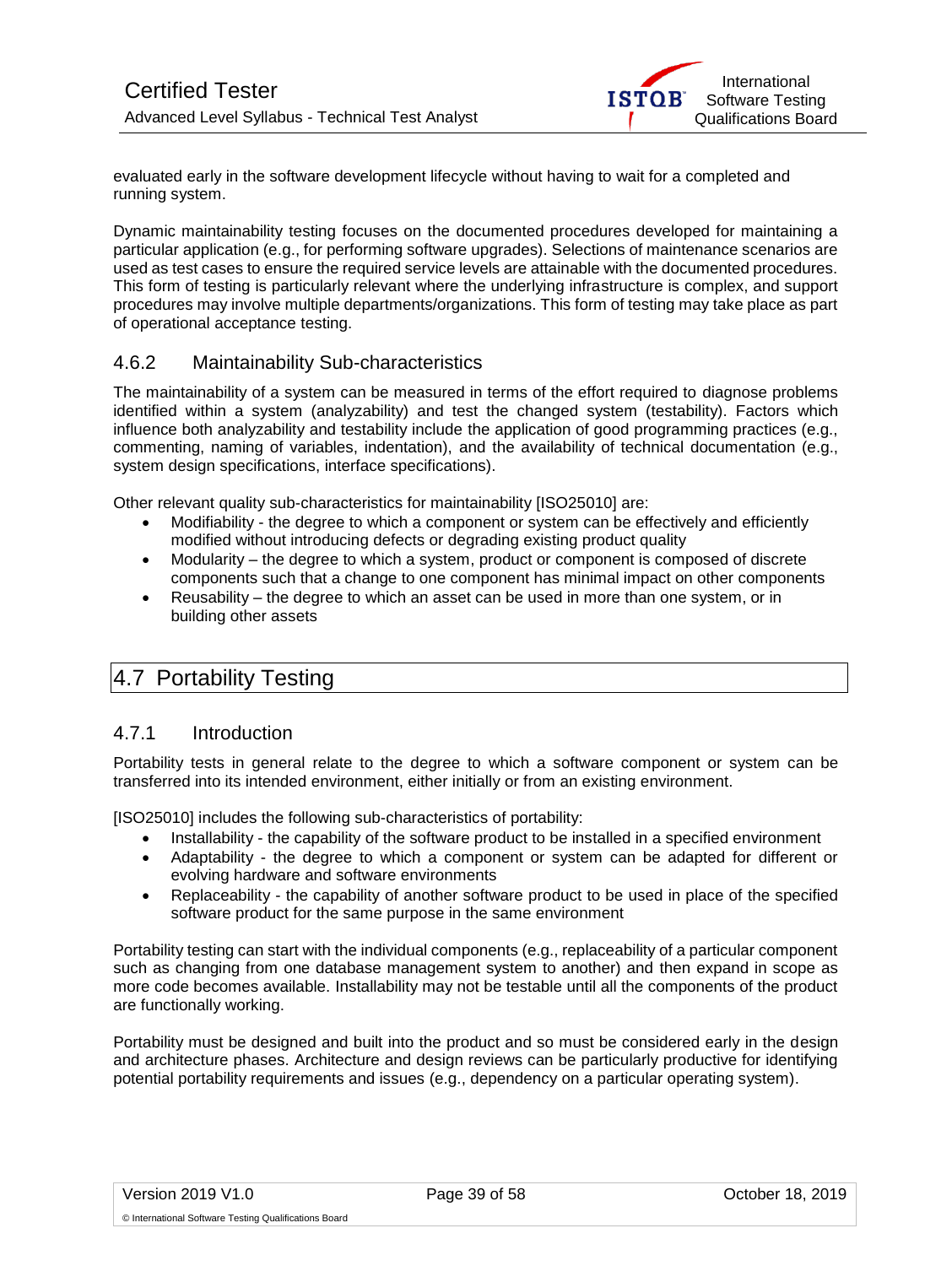### <span id="page-39-2"></span>4.7.2 Installability Testing

Installability testing is performed on the software and written procedures used to install the software on its target environment. This may include, for example, the software developed to install an operating system onto a processor, or an installation "wizard" used to install a product onto a client PC.

Typical installability testing objectives include the following:

- Validating that the software can be successfully installed by following the instructions in an installation manual (including the execution of any installation scripts), or by using an installation wizard. This includes exercising installation options for different hardware/software configurations and for various degrees of installation (e.g., initial or update).
- Testing whether failures which occur during installation (e.g., failure to load particular DLLs) are dealt with by the installation software correctly without leaving the system in an undefined state (e.g., partially installed software or incorrect system configurations)
- Testing whether a partial installation/de-installation can be completed
- Testing whether an installation wizard can successfully identify invalid hardware platforms or operating system configurations
- Measuring whether the installation process can be completed within a specified number of minutes or within a specified number of steps
- Validating that the software can be successfully downgraded or uninstalled

Functionality testing is normally performed after the installation test to detect any defects which may have been introduced by the installation (e.g., incorrect configurations, functions not available). Usability testing is normally performed in parallel with installability testing (e.g., to validate that users are provided with understandable instructions and feedback/error messages during the installation).

### <span id="page-39-0"></span>4.7.3 Adaptability Testing

Adaptability testing checks whether a given application can function correctly in all intended target environments (hardware, software, middleware, operating system, etc.). An adaptive system is therefore an open system that is able to fit its behavior according to changes in its environment or in parts of the system itself. Specifying tests for adaptability requires that combinations of the intended target environments are identified, configured and available to the testing team. These environments are then tested using a selection of functional test cases which exercise the various components present in the environment.

Adaptability may relate to the ability of the software to be ported to various specified environments by performing a predefined procedure. Tests may evaluate this procedure.

Adaptability tests may be performed in conjunction with installability tests and are typically followed by functional tests to detect any defects which may have been introduced in adapting the software to a different environment.

### <span id="page-39-1"></span>4.7.4 Replaceability Testing

Replaceability testing focuses on the ability of software components within a system to be exchanged for others. This may be particularly relevant for systems which use commercial off-the-shelf (COTS) software for specific system components.

Replaceability tests may be performed in parallel with functional integration tests where more than one alternative component is available for integration into the complete system. Replaceability may be evaluated by technical review or inspection at the architecture and design levels, where the emphasis is placed on the clear definition of interfaces to potential replaceable components.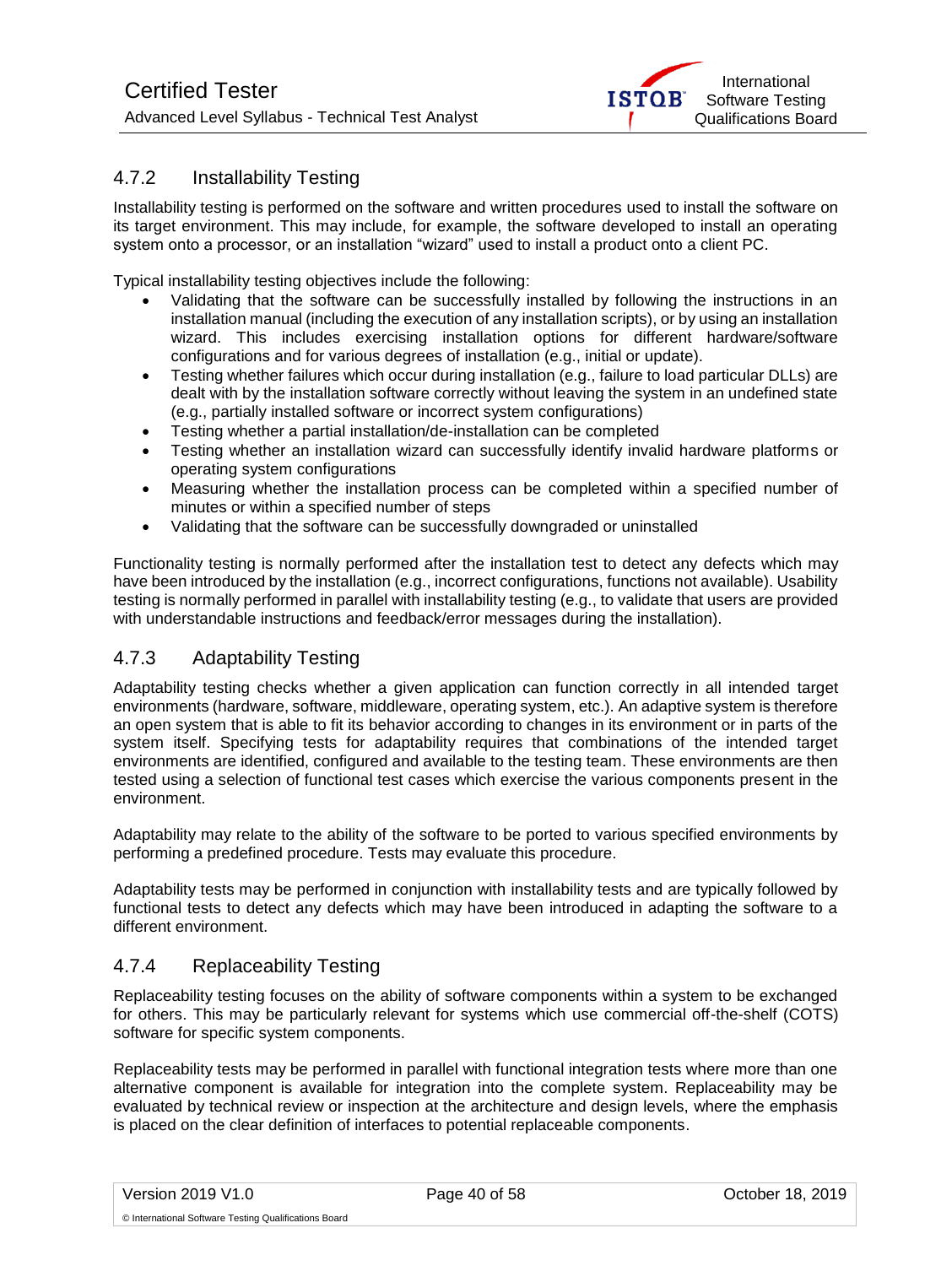

## 4.8 Compatibility Testing

#### <span id="page-40-0"></span>4.8.1 Introduction

Compatibility testing considers the following aspects [ISO25010]:

- Co-existence the degree to which a test item can function satisfactorily alongside other independent products in a shared environment. This is described below.
- Interoperability the degree to which a system exchanges information with other systems or components. This is described in the ISTQB® Advanced Level Test Analyst [ISTQB\_ALTA\_SYL] syllabus.

#### <span id="page-40-1"></span>4.8.2 Co-existence Testing

Computer systems which are not related to each other are said to co-exist when they can run in the same environment (e.g., on the same hardware) without affecting each other's behavior (e.g., resource conflicts). Tests for co-existence should be performed when new or upgraded software will be rolled out into environments which already contain installed applications.

Co-existence problems may arise when the application is tested in an environment where it is the only installed application (where incompatibility issues are not detectable) and then deployed onto another environment (e.g., production) which also runs other applications.

Typical objectives of co-existence testing include:

- Evaluation of possible adverse impact on functionality when applications are loaded in the same environment (e.g., conflicting resource usage when a server runs multiple applications)
- Evaluation of the impact to any application resulting from the deployment of operating system fixes and upgrades

Co-existence issues should be analyzed when planning the targeted production environment but the actual tests are normally performed after system testing has been successfully completed.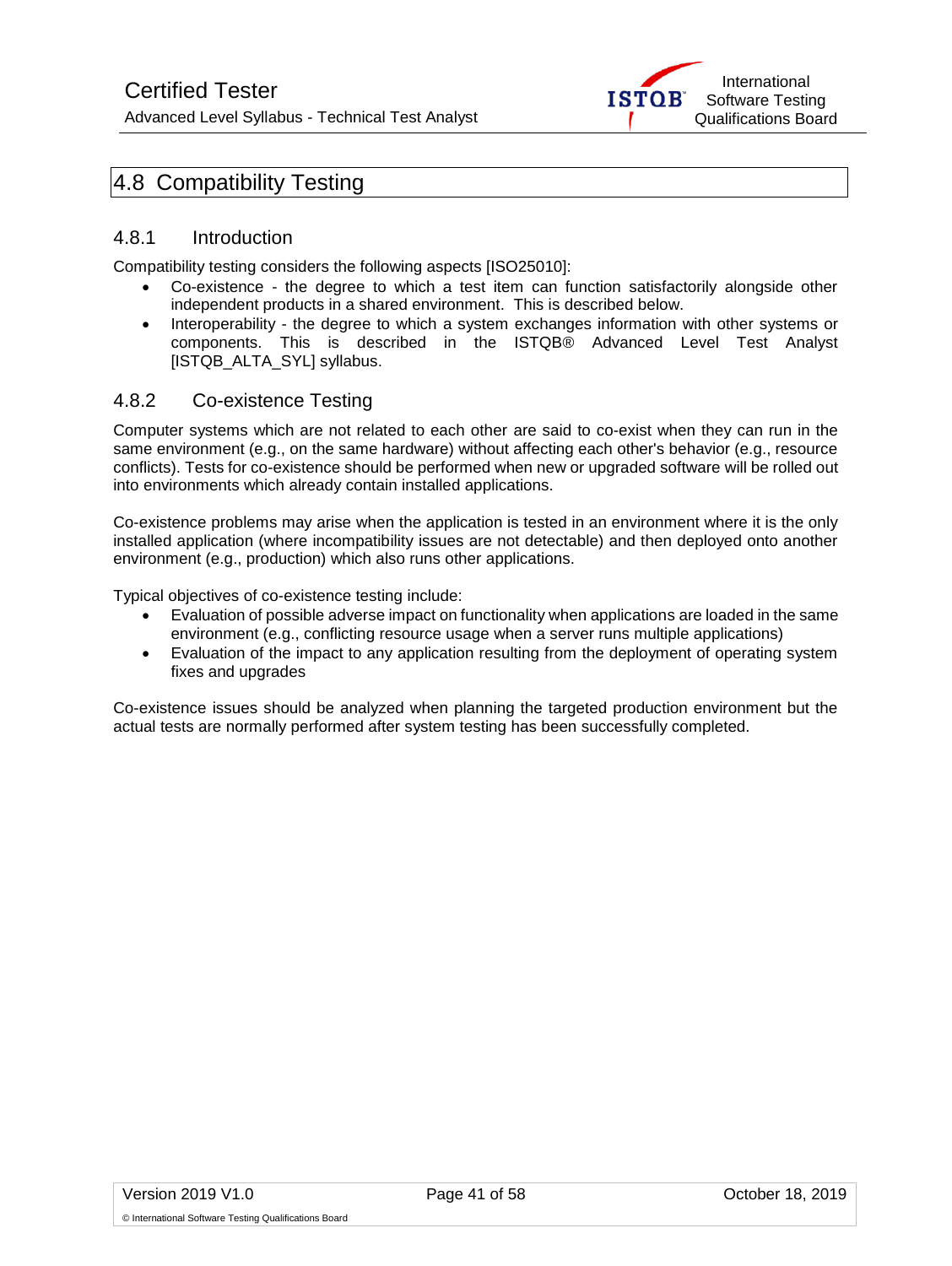

## <span id="page-41-0"></span>**5. Reviews - 165 mins.**

#### **Keywords**

anti-pattern

#### **Learning Objectives for Reviews**

#### **5.1 Technical Test Analyst Tasks in Reviews**

TTA 5.1.1 (K2) Explain why review preparation is important for the Technical Test Analyst

#### **5.2 Using Checklists in Reviews**

- TTA 5.2.1 (K4) Analyze an architectural design and identify problems according to a checklist provided in the syllabus
- TTA 5.2.2 (K4) Analyze a section of code or pseudo-code and identify problems according to a checklist provided in the syllabus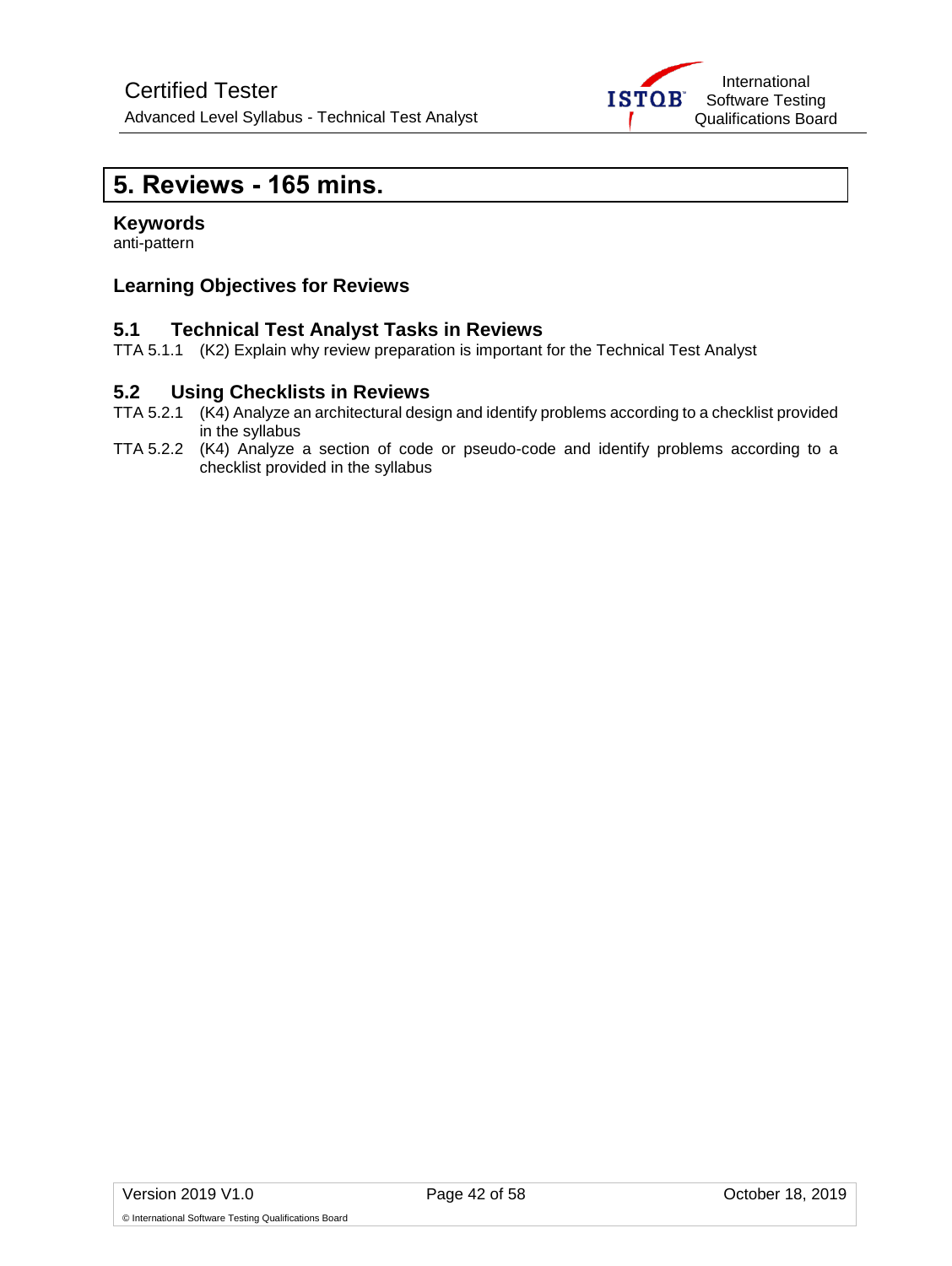

## <span id="page-42-0"></span>5.1 Technical Test Analyst Tasks in Reviews

Technical Test Analysts must be active participants in the technical review process, providing their unique views. All review participants should have formal review training to better understand their respective roles and must be committed to the benefits of a well-conducted technical review. This includes maintaining a constructive working relationship with the authors when describing and discussing review comments. For a complete description of technical reviews, including numerous review checklists, see [Wiegers02]. Technical Test Analysts normally participate in technical reviews and inspections where they bring an operational (behavioral) viewpoint that may be missed by developers. In addition, Technical Test Analysts play an important role in the definition, application, and maintenance of review checklists and defect severity information.

Regardless of the type of review being performed, the Technical Test Analyst must be allowed adequate time to prepare. This includes time to review the work product, time to check cross-referenced documentation to verify consistency, and time to determine what might be missing from the work product. Without adequate preparation time, the review can become an editing exercise rather than a true review. A good review includes understanding what is written, determining what is missing, and verifying that the described product is consistent with other products that are either already developed or are in development. For example, when reviewing an integration level test plan, the Technical Test Analyst must also consider the items that are being integrated. Are they ready for integration? Are there dependencies that must be documented? Is there data available to test the integration points? A review is not isolated to the work product being reviewed. It must also consider the interaction of that item with the others in the system.

## <span id="page-42-1"></span>5.2 Using Checklists in Reviews

Checklists are used during reviews to remind the participants to verify specific points during the review. Checklists can also help to de-personalize the review, e.g., "this is the same checklist we use for every review, and we are not targeting only your work product." Checklists can be generic and used for all reviews or focused on specific quality characteristics or areas. For example, a generic checklist might verify the proper usage of the terms "shall" and "should", verify proper formatting and similar conformance items. A targeted checklist might concentrate on security issues or performance efficiency issues.

The most useful checklists are those gradually developed by an individual organization, because they reflect:

- The nature of the product
- The local development environment
	- o Staff
	- o Tools
	- o Priorities
- History of previous successes and defects
- Particular issues (e.g., performance efficiency, security)

Checklists should be customized for the organization and perhaps for the particular project. The checklists provided in this chapter are meant only to serve as examples.

Some organizations extend the usual notion of a software checklist to include "anti-patterns" that refer to common errors, poor techniques, and other ineffective practices. The term derives from the popular concept of "design patterns" which are reusable solutions to common problems that have been shown to be effective in practical situations [Gamma94]. An anti-pattern, then, is a commonly made error, often implemented as an expedient short-cut.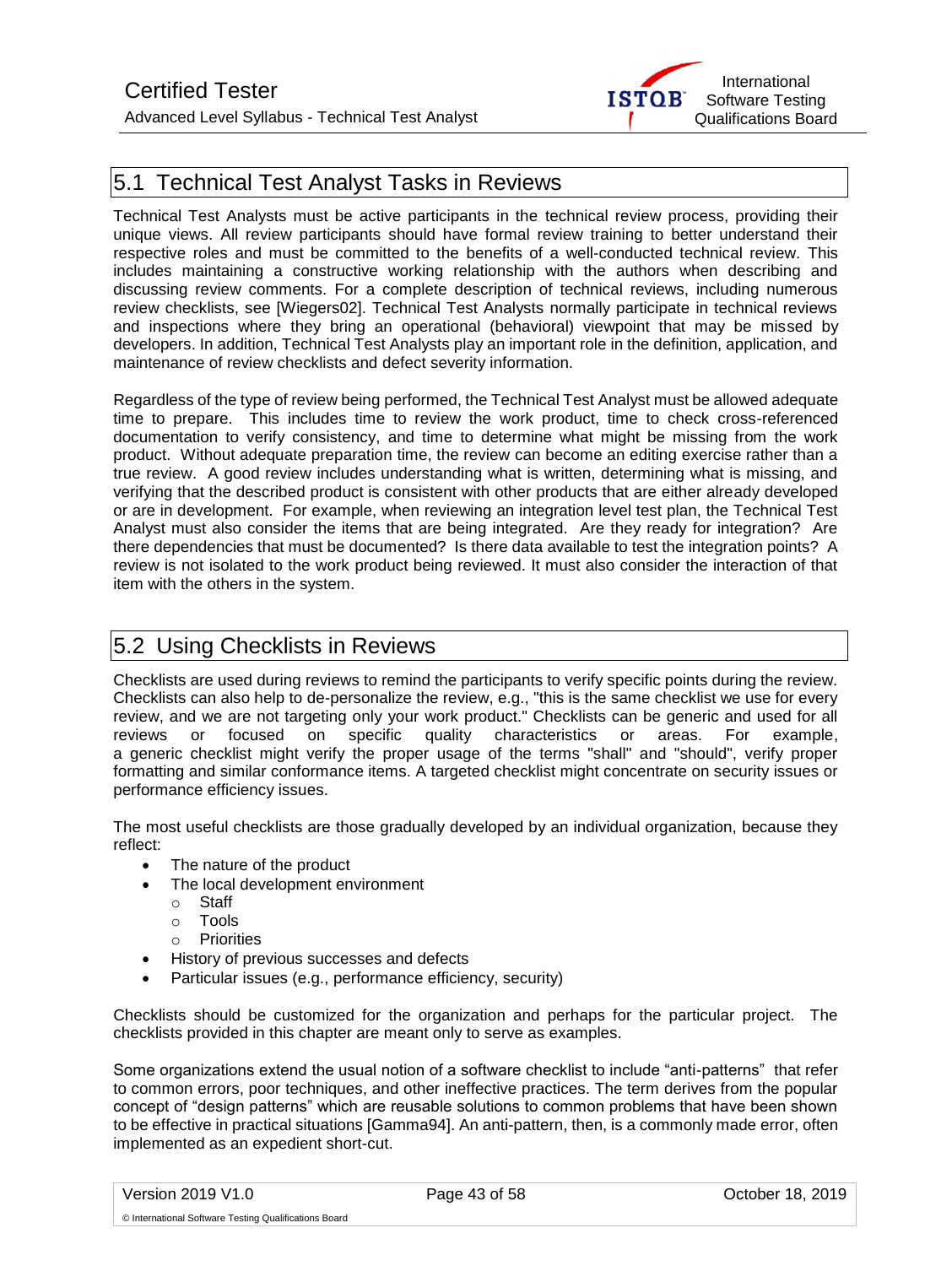It is important to remember that if a requirement is not testable, meaning that it is not defined in such a way that the Technical Test Analyst can determine how to test it, then it is a defect. For example, a requirement that states "The software should be fast" cannot be tested. How can the Technical Test Analyst determine if the software is fast? If, instead, the requirement said "The software must provide a maximum response time of three seconds under specific load conditions", then the testability of this requirement is substantially better assuming the "specific load conditions" (e.g., number of concurrent users, activities performed by the users) are defined. It is also an overarching requirement because this one requirement could easily spawn many individual test cases in a non-trivial application. Traceability from this requirement to the test cases is also critical because if the requirement should change, all the test cases will need to be reviewed and updated as needed.

### <span id="page-43-0"></span>5.2.1 Architectural Reviews

Software architecture consists of the fundamental organization of a system, embodied in its components, their relationships to each other and the environment, and the principles governing its design and evolution. [ISO42010], [Bass03].

Checklists<sup>1</sup> used for architecture reviews could, for example, include verification of the proper implementation of the following items, which are quoted from [Web-2]:

- "Connection pooling reducing the execution time overhead associated with establishing database connections by establishing a shared pool of connections
- Load balancing spreading the load evenly between a set of resources
- Distributed processing
- Caching using a local copy of data to reduce access time
- Lazy instantiation
- Transaction concurrency
- Process isolation between Online Transactional Processing (OLTP) and Online Analytical Processing (OLAP)
- Replication of data"

### <span id="page-43-1"></span>5.2.2 Code Reviews

Checklists for code reviews are necessarily very detailed, and, as with checklists for architecture reviews, are most useful when they are language, project and company-specific. The inclusion of codelevel anti-patterns is helpful, particularly for less experienced software developers.

Checklists<sup>1</sup> used for code reviews could include the following items:.

#### 1. Structure

- Does the code completely and correctly implement the design?
- Does the code conform to any pertinent coding standards?
- Is the code well-structured, consistent in style, and consistently formatted?
- Are there any uncalled or unneeded procedures or any unreachable code?
- Are there any leftover stubs or test routines in the code?
- Can any code be replaced by calls to external reusable components or library functions?
- Are there any blocks of repeated code that could be condensed into a single procedure?
- Is storage use efficient?
- Are symbolics used rather than "magic number" constants or string constants?
- Are any modules excessively complex and should be restructured or split into multiple modules?

l

<sup>1</sup> The exam question will provide a subset of the checklist with which to answer the question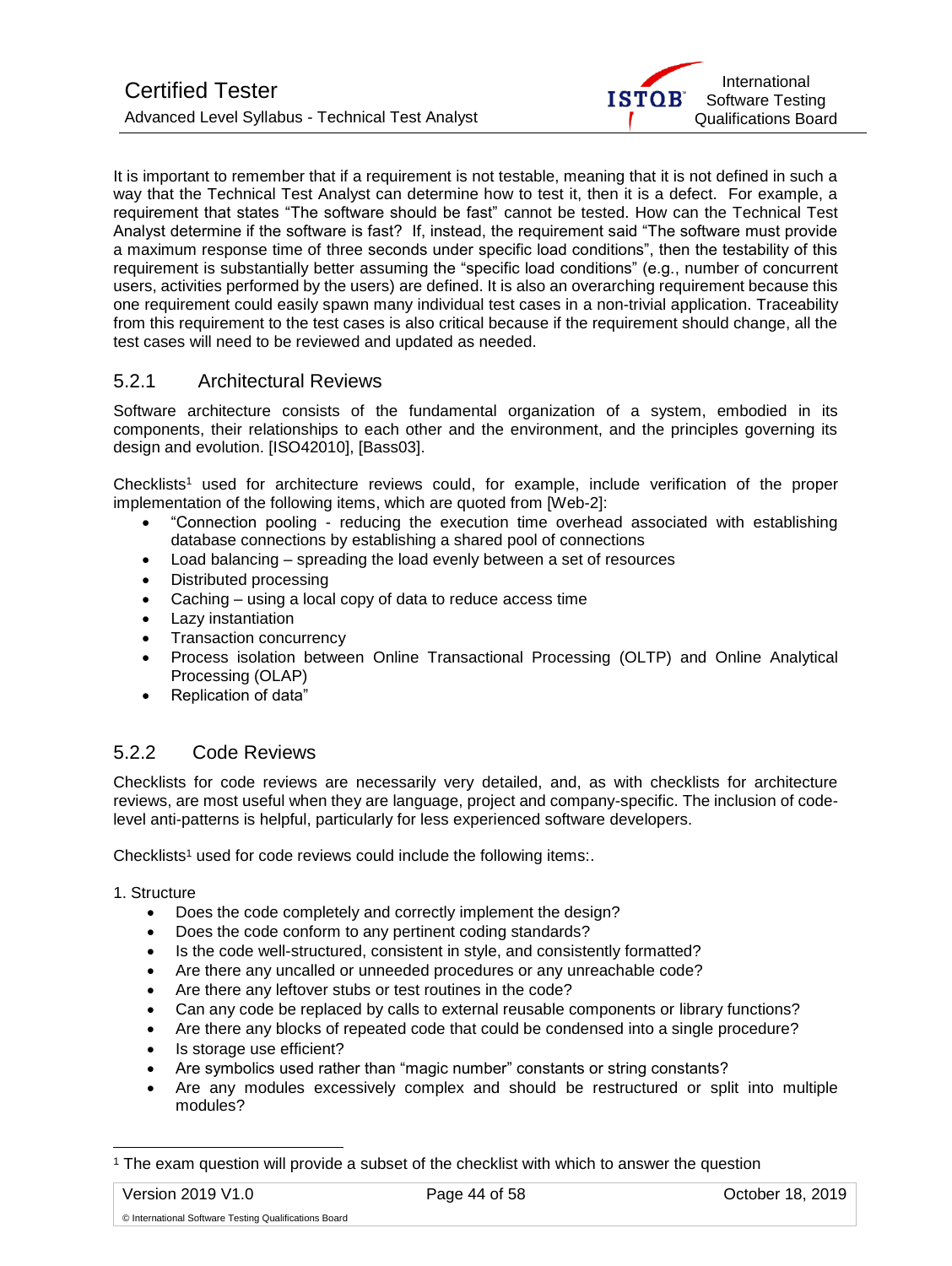#### 2. Documentation

- Is the code clearly and adequately documented with an easy-to-maintain commenting style?
- Are all comments consistent with the code?
- Does the documentation conform to applicable standards?

#### 3. Variables

- Are all variables properly defined with meaningful, consistent, and clear names?
- Are there any redundant or unused variables?

#### 4. Arithmetic Operations

- Does the code avoid comparing floating-point numbers for equality?
- Does the code systematically prevent rounding errors?
- Does the code avoid additions and subtractions on numbers with greatly different magnitudes?
- Are divisors tested for zero or noise?

#### 5. Loops and Branches

- Are all loops, branches, and logic constructs complete, correct, and properly nested?
- Are the most common cases tested first in IF-ELSEIF chains?
- Are all cases covered in an IF-ELSEIF or CASE block, including ELSE or DEFAULT clauses?
- Does every case statement have a default?
- Are loop termination conditions obvious and invariably achievable?
- Are indices or subscripts properly initialized, just prior to the loop?
- Can any statements that are enclosed within loops be placed outside the loops?
- Does the code in the loop avoid manipulating the index variable or using it upon exit from the loop?
- 6. Defensive Programming
	- Are indices, pointers, and subscripts tested against array, record, or file bounds?
	- Are imported data and input arguments tested for validity and completeness?
	- Are all output variables assigned?
	- Is the correct data element operated on in each statement?
	- Is every memory allocation released?
	- Are timeouts or error traps used for external device access?
	- Are files checked for existence before attempting to access them?
	- Are all files and devices left in the correct state upon program termination?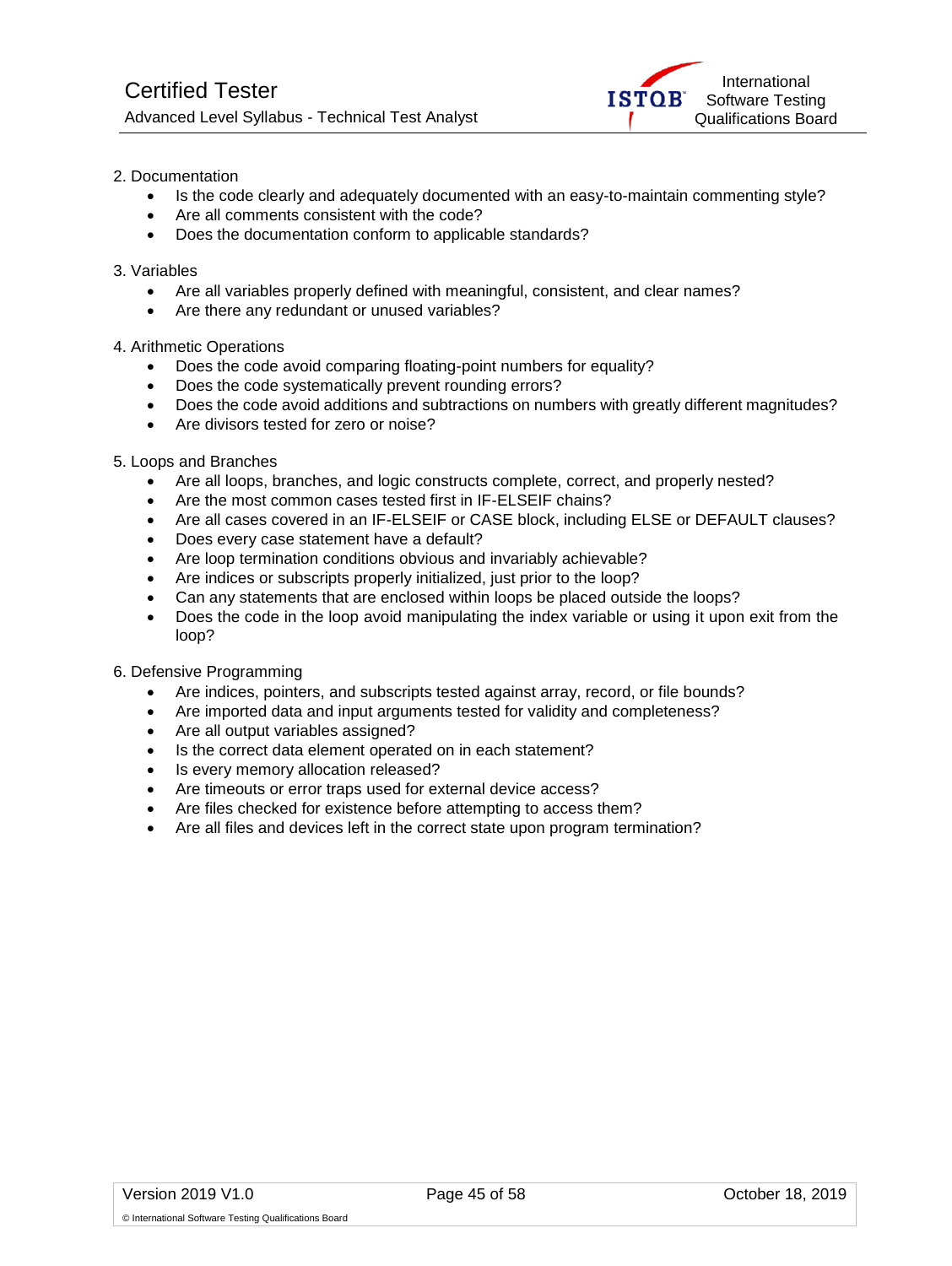

## <span id="page-45-0"></span>**6. Test Tools and Automation - 180 mins.**

#### **Keywords**

capture/playback, data-driven testing, debugging, emulator, fault seeding, hyperlink, keyword-driven testing, performance efficiency, simulator, test execution, test management

#### **Learning Objectives for Test Tools and Automation**

#### **6.1 Defining the Test Automation Project**

- TTA-6.1.1 (K2) Summarize the activities that the Technical Test Analyst performs when setting up a test automation project
- TTA-6.1.2 (K2) Summarize the differences between data-driven and keyword-driven automation
- TTA-6.1.3 (K2) Summarize common technical issues that cause automation projects to fail to achieve the planned return on investment
- TTA-6.1.4 (K3) Construct keywords based on a given business process

#### **6.2 Specific Test Tools**

- TTA-6.2.1 (K2) Summarize the purpose of tools for fault seeding and fault injection
- TTA-6.2.2 (K2) Summarize the main characteristics and implementation issues for performance testing tools
- TTA-6.2.3 (K2) Explain the general purpose of tools used for web-based testing
- TTA-6.2.4 (K2) Explain how tools support the practice of model-based testing
- TTA-6.2.5 (K2) Outline the purpose of tools used to support component testing and the build process
- TTA-6.2.6 (K2) Outline the purpose of tools used to support mobile application testing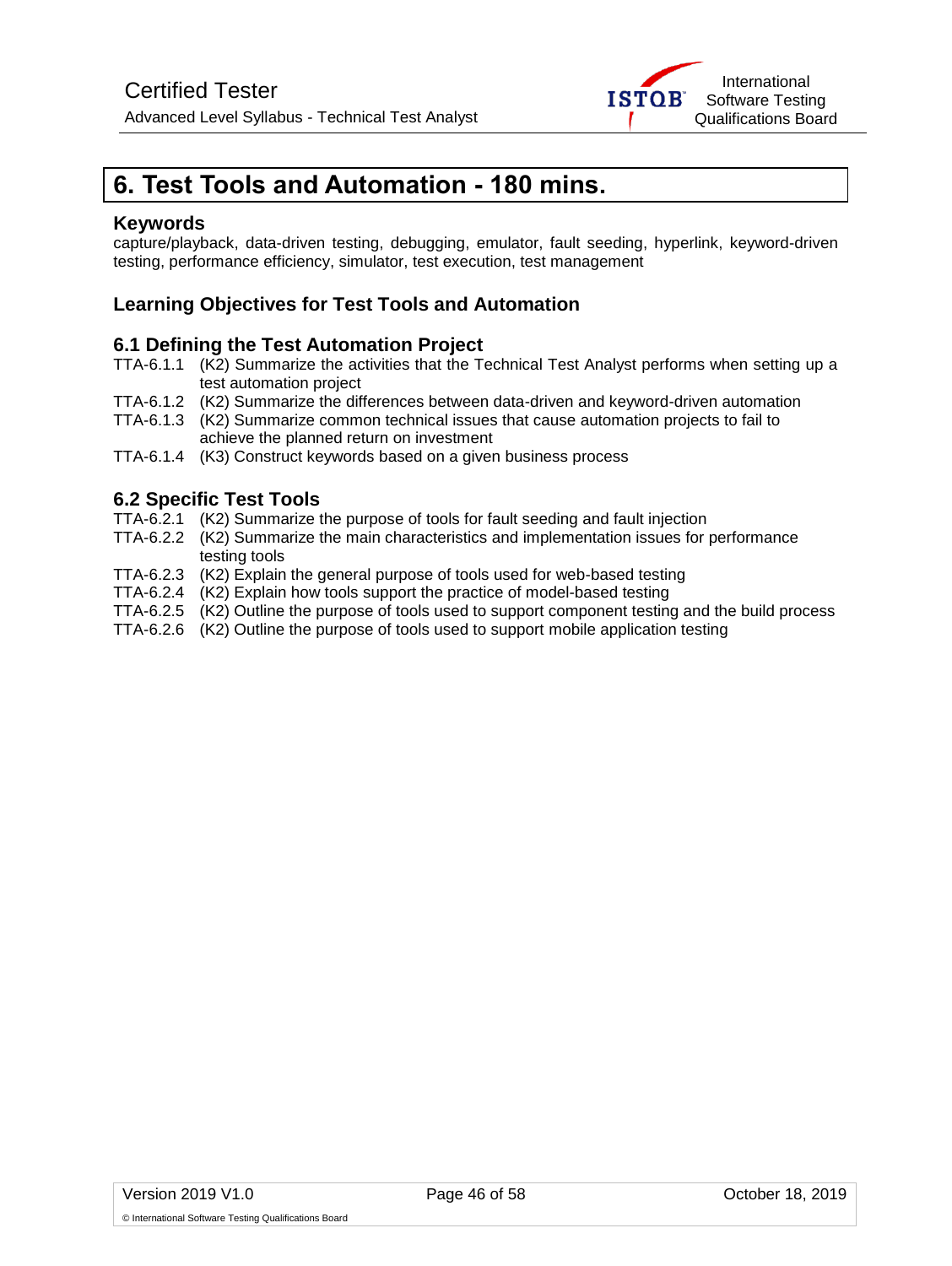

## <span id="page-46-0"></span>6.1 Defining the Test Automation Project

In order to be cost-effective, test tools (and particularly those which support test execution), must be carefully architected and designed. Implementing a test execution automation strategy without a solid architecture usually results in a tool set that is costly to maintain, insufficient for the purpose and unable to achieve the target return on investment.

A test automation project should be considered a software development project. This includes the need for architecture documentation, detailed design documentation, design and code reviews, component and component integration testing, as well as final system testing. Testing can be needlessly delayed or complicated when unstable or inaccurate test automation code is used.

There are multiple tasks that the Technical Test Analyst can perform regarding test execution automation. These include:

- Determining who will be responsible for the test execution (possibly in coordination with a Test Manager)
- Selecting the appropriate tool for the organization, timeline, skills of the team, and maintenance requirements (note this could mean deciding to create a tool to use rather than acquiring one)
- Defining the interface requirements between the automation tool and other tools such as the test management, defect management and tools used for continuous integration
- Developing any adapters which may be required to create an interface between the test execution tool and the software under test
- Selecting the automation approach, i.e., keyword-driven or data-driven (see Section 6.1.1 below)
- Working with the Test Manager to estimate the cost of the implementation, including training. In Agile projects this aspect would typically be discussed and agreed in project/sprint planning meetings with the whole team.
- Scheduling the automation project and allocating the time for maintenance
- Training the Test Analysts and Business Analysts to use and supply data for the automation
- Determining how and when the automated tests will be executed
- Determining how the automated test results will be combined with the manual test results

In projects with a strong emphasis on test automation, a Test Automation Engineer may be tasked with many of these activities (see the Advanced Level Test Automation Engineer syllabus [ISTQB\_ALTAE\_SYL] for details). Certain organizational tasks may be taken on by a Test Manager according to project needs and preferences. In Agile projects the assignment of these tasks to roles is typically more flexible and less formal.

These activities and the resulting decisions will influence the scalability and maintainability of the automation solution. Sufficient time must be spent researching the options, investigating available tools and technologies and understanding the future plans for the organization.

#### <span id="page-46-1"></span>6.1.1 Selecting the Automation Approach

This section considers the following factors which impact the test automation approach:

- Automating through the GUI
- Applying a data-driven approach
- Applying a keyword-driven approach
- Handling software failures
- Considering system state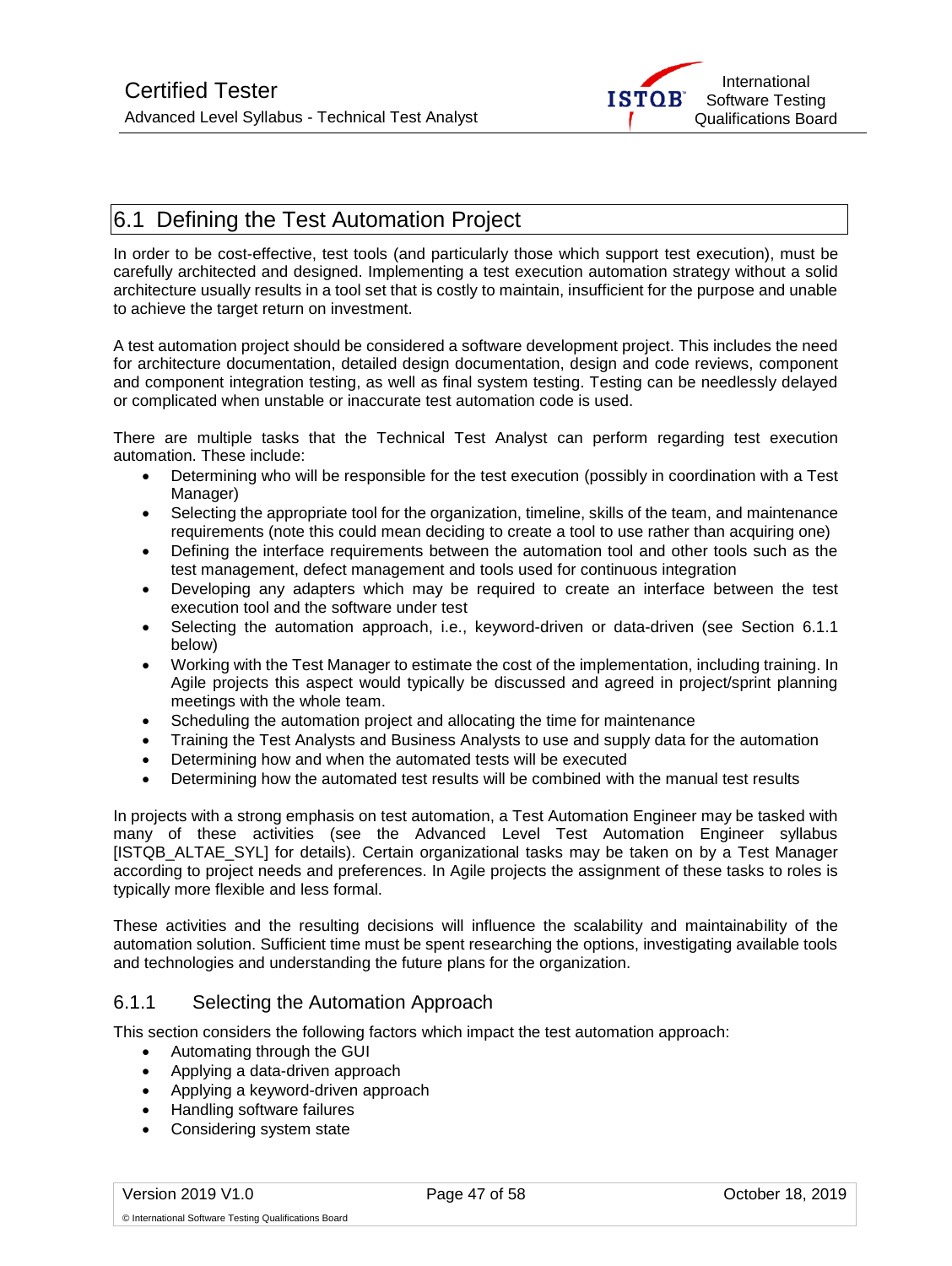

The Advanced Level Test Automation Engineer syllabus [ISTQB\_ALTAE\_SYL] includes further details on selecting an automation approach.

#### **6.1.1.1 Automating through the GUI**

Test automation is not limited to testing through the GUI. Tools exist to help automate testing at the API level, through a Command Line Interface (CLI) and other interface points in the software under test. One of the first decisions the Technical Test Analyst must make is determining the most effective interface to be accessed to automate the testing. General test execution tools require the development of adapters to these interfaces. Planning shall consider the effort for the adapter development.

One of the difficulties of testing through the GUI is the tendency for the GUI to change as the software evolves. Depending on the way the test automation code is designed, this can result in a significant maintenance burden. For example, using the capture/playback capability of a test automation tool may result in automated test cases (often called test scripts) that no longer run as desired if the GUI changes. This is because the recorded script captures interactions with the graphical objects when the tester executes the software manually. If the objects being accessed change, the recorded scripts may also need updating to reflect those changes.

Capture/playback tools may be used as a convenient starting point for developing automation scripts. The tester records a test session and recorded script is then modified to improve maintainability (e.g., by replacing sections in the recorded script with reusable functions).

#### **6.1.1.2 Applying a Data-driven Approach**

Depending on the software being tested, the data used for each test may be different although the executed test steps are virtually identical (e.g., testing error handling for an input field by entering multiple invalid values and checking the error returned for each). It is inefficient to develop and maintain an automated test script for each of these values to be tested. A common technical solution to this problem is to move the data from the scripts to an external store such as a spreadsheet or a database. Functions are written to access the specific data for each execution of the test script, which enables a single script to work through a set of test data that supplies the input values and expected result values (e.g., a value shown in a text field or an error message). This approach is called data-driven.

When using this approach, in addition to the test scripts that process the supplied data, a harness and infrastructure are needed to support the execution of the script or set of scripts. The actual data held in the spreadsheet or database is created by Test Analysts who are familiar with the business function of the software. In Agile projects the business representative (e.g., Product Owner) may also be involved in defining data, in particular for acceptance tests. This division of labor allows those responsible for developing test scripts (e.g., the Technical Test Analyst) to focus on the implementation of intelligent automation scripts while the Test Analyst maintains ownership of the actual test. In most cases, the Test Analyst will be responsible for executing the test scripts once the automation is implemented and tested.

#### **6.1.1.3 Applying a Keyword-driven Approach**

Another approach, called keyword- or action word-driven, goes a step further by also separating the action to be performed on the supplied data from the test script [Buwalda01]. In order to accomplish this further separation, a high-level meta language is created which is descriptive rather than directly executable. Each statement of this language describes a full or partial business process of the domain that may require testing. For example, business process keywords could include "Login", "CreateUser", and "DeleteUser". A keyword describes a high-level action that will be performed in the application domain. Lower level actions which denote interaction with the software interface itself, such as: "ClickButton", "SelectFromList", or "TraverseTree" may also be defined and may be used to test GUI capabilities that do not neatly fit into business process keywords.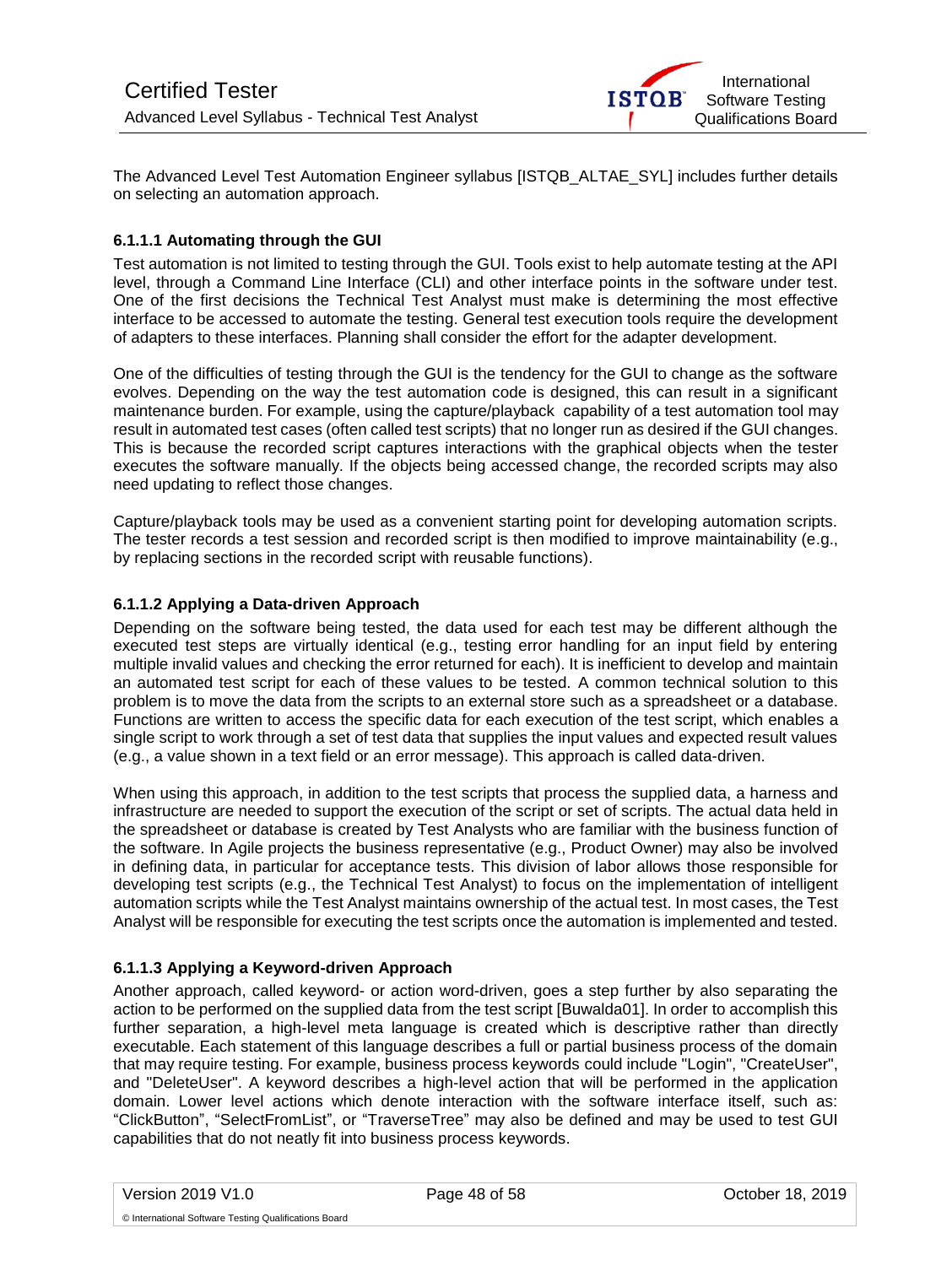Once the keywords and data to be used have been defined, the test automator (e.g., Technical Test Analyst or Test Automation Engineer) translates the business process keywords and lower level actions into test automation code. The keywords and actions, along with the data to be used, may be stored in spreadsheets or entered using specific tools which support keyword-driven test automation. The test automation framework implements the keyword as a set of one or more executable functions or scripts. Tools read test cases written with keywords and call the appropriate test functions or scripts which implement them. The executables are implemented in a highly modular manner to enable easy mapping to specific keywords. Programming skills are needed to implement these modular scripts.

This separation of the knowledge of the business logic from the actual programming required to implement the test automation scripts provides the most effective use of the test resources. The Technical Test Analyst, in the role as the test automator, can effectively apply programming skills without having to become a domain expert across many areas of the business.

Separating the code from the changeable data helps to insulate the automation from changes, improving the overall maintainability of the code and improving the return on the automation investment.

#### **6.1.1.4 Handling Software Failures**

In any test automation design, it is important to anticipate and handle software failures. If a failure occurs, the test automator must determine what the software should do. Should the failure be recorded and the tests continue? Should the tests be terminated? Can the failure be handled with a specific action (such as clicking a button in a dialog box) or perhaps by adding a delay in the test? Unhandled software failures may corrupt subsequent test results as well as causing a problem with the test that was executing when the failure occurred.

#### **6.1.1.5 Considering System State**

It is also important to consider the state of the system at the start and end of the tests. It may be necessary to ensure the system is returned to a pre-defined state after the test execution is completed. This will allow a suite of automated tests to be run repeatedly without manual intervention to reset the system to a known state. To do this, the test automation may have to, for example, delete the data it created or alter the status of records in a database. The automation framework should ensure that a proper termination has been accomplished at the end of the tests (i.e., logging out after the tests complete).

### <span id="page-48-0"></span>6.1.2 Modeling Business Processes for Automation

In order to implement a keyword-driven approach for test automation, the business processes to be tested must be modeled in the high-level keyword language. It is important that the language is intuitive to its users who are likely to be the Test Analysts working on the project or, in the case of Agile projects, the business representative (e.g., Product Owner).

Keywords are generally used to represent high-level business interactions with a system. For example, "Cancel\_Order" may require checking the existence of the order, verifying the access rights of the person requesting the cancellation, displaying the order to be cancelled and requesting confirmation of the cancellation. Sequences of keywords (e.g., "Login", "Select\_Order", "Cancel\_Order"), and the relevant test data are used by the Test Analyst to specify test cases. The following is a simple keyworddriven input table that could be used to test the ability of the software to add, reset and delete user accounts:

| <b>Keyword</b> | <b>User</b> | <b>Password</b> | Result                              |
|----------------|-------------|-----------------|-------------------------------------|
| Add User       | User1       | Pass1           | User added message                  |
| Add User       | @Rec34      | @Rec35          | User added message                  |
| Reset Password | User1       | Welcome         | Password reset confirmation message |

Version 2019 V1.0 Page 49 of 58 October 18, 2019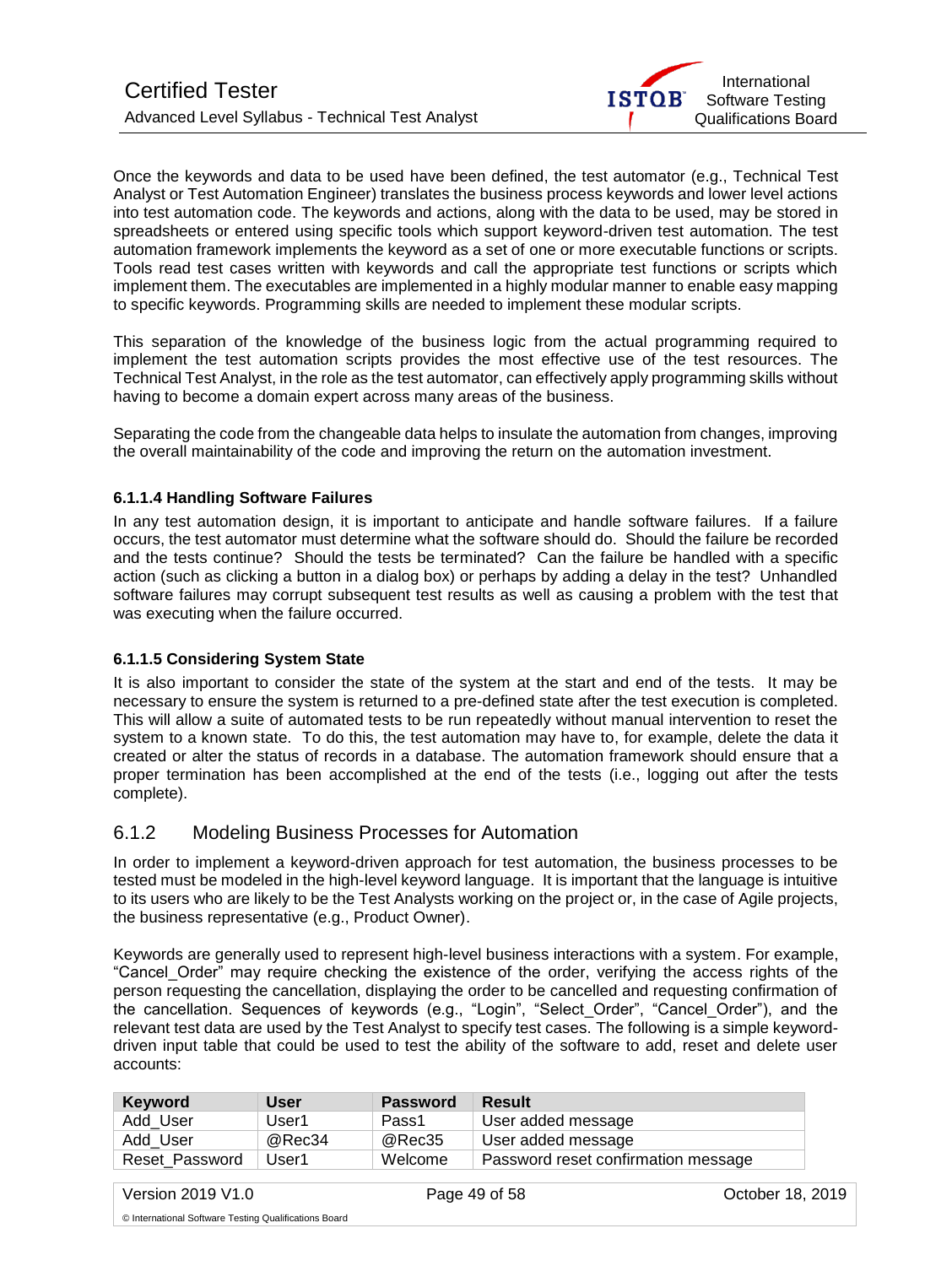

| <b>Keyword</b> | User  | <b>Password</b> | <b>Result</b>                     |
|----------------|-------|-----------------|-----------------------------------|
| Delete User    | User1 |                 | Invalid username/password message |
| Add User       | User3 | Pass3           | User added message                |
| Delete User    | Jser2 |                 | User not found message            |

The automation script that uses this table would look for the input values to be used by the automation script. For example, when it gets to the row with the keyword "Delete User", only the user name is required. To add a new user both user name and password are required. Input values may also be referenced from a data store as shown with the second "Add\_User" keyword where a reference to the data is entered rather than the data itself providing more flexibility to access data that may be changing as the tests execute. This allows data-driven techniques to be combined with the keyword scheme.

Issues to consider include the following:

- The more granular the keywords, the more specific the scenarios that can be covered, but the high-level language may become more complex to maintain.
- Allowing Test Analysts to specify low-level actions ("ClickButton", "SelectFromList", etc.) makes the keyword tests much more capable of handling different situations. However, because these actions are tied directly to the GUI, it also may cause the tests to require more maintenance when changes occur.
- Use of aggregated keywords may simplify development but complicate maintenance. For example, there may be six different keywords that collectively create a record. Should a keyword that actually calls all six keywords consecutively be created to simplify that action?
- No matter how much analysis goes into the keyword language, there will often be times when new and different keywords will be needed. There are two separate domains to a keyword (i.e., the business logic behind it and the automation functionality to execute it). Therefore, a process must be created to deal with both domains.

Keyword-based test automation can significantly reduce the maintenance costs of test automation, but it is more costly, more difficult to develop, and takes more time to design correctly in order to gain the expected return on investment.

The Advanced Test Automation Engineer syllabus [ISTQB\_ALTAE\_SYL] includes further details of modelling business processes for automation.

## <span id="page-49-0"></span>6.2 Specific Test Tools

This section contains overview information on tools that are likely to be used by a Technical Test Analyst beyond what is discussed in the Foundation Level syllabus [ISTQB\_FL\_SYL].

Note that detailed information about tools is provided by the following ISTQB® syllabi:

- Mobile Application Testing [ISTQB\_FLMAT\_SYL]
- Performance Testing [ISTQB\_FLPT\_SYL]
- Model-Based Testing [ISTQB\_FLMBT\_SYL]
- Test Automation Engineer [ISTQB\_ALTAE\_SYL]

#### <span id="page-49-1"></span>6.2.1 Fault Seeding/Fault Injection Tools

Fault seeding tools actually modify the code under test (possibly using predefined algorithms) in order to check the coverage achieved by specified tests. When applied in a systematic way this enables the quality of the tests (i.e., their ability to detect the inserted defects) to be evaluated and, where necessary, improved.

Fault injection tools deliberately supply incorrect inputs to the software to ensure the software can cope with the fault. The inputs are injected to disrupt the normal execution flow of the code and enable test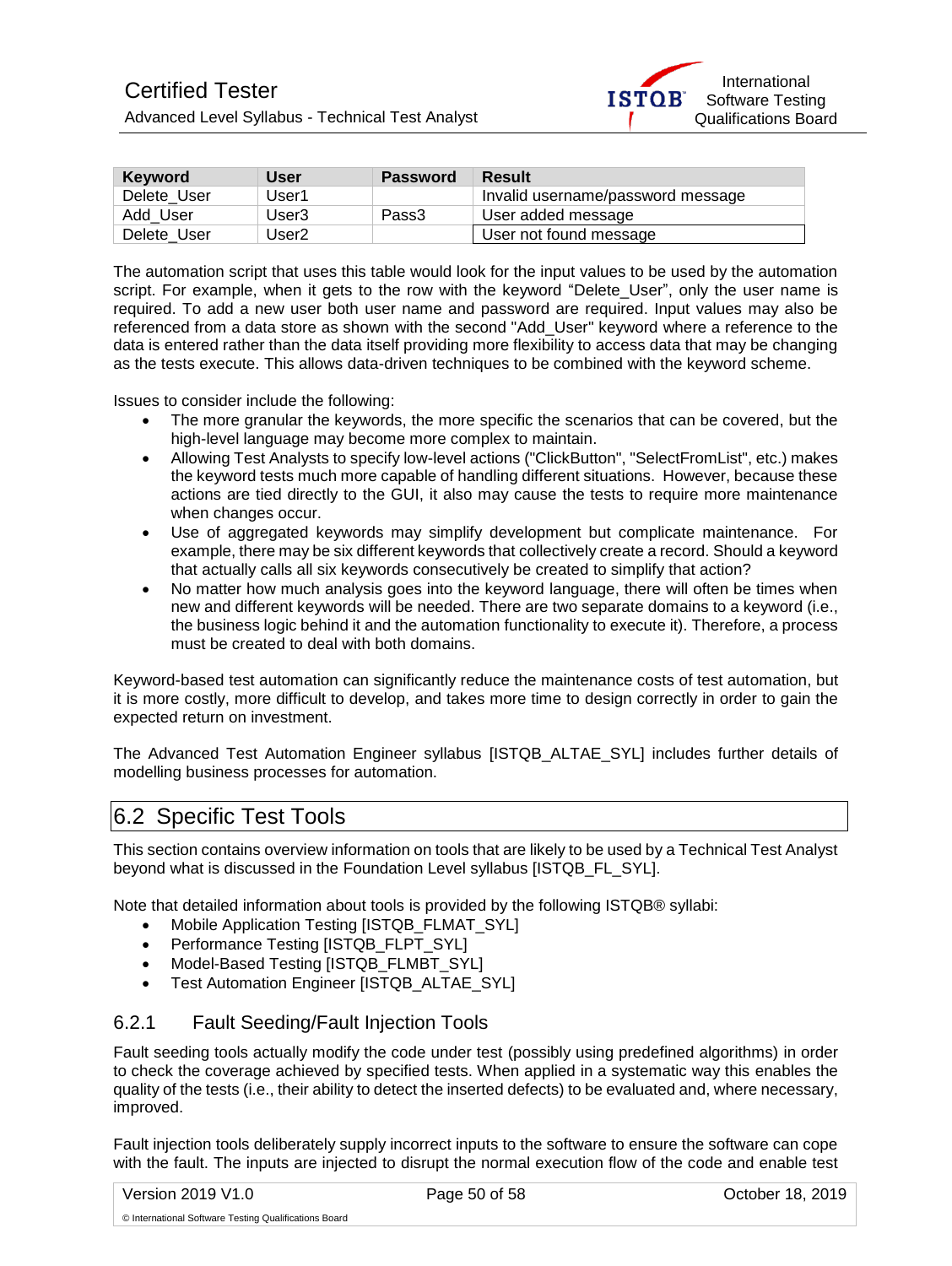coverage to be extended (e.g., to cover more negative test conditions and test error handling mechanisms).

Both of these types of tools are generally used by the Technical Test Analyst, but may also be used by the developer when testing newly developed code.

### <span id="page-50-0"></span>6.2.2 Performance Testing Tools

Performance testing tools have the following main functions:

- Generating load
- Providing measurement, monitoring, visualization and analysis of the system response to a given load
- Giving insights into the resource behavior of system and network components

Load generation is performed by implementing a pre-defined operational profile (see Section 4.5.3) as a script. The script may initially be captured for a single user (possibly using a capture/playback tool) and is then implemented for the specified operational profile using the performance test tool. This implementation must take into account the variation of data per transaction (or sets of transactions).

Performance tools generate a load by simulating large numbers of multiple users ("virtual" users) following their designated operational profiles to accomplish tasks including generating specific volumes of input data. In comparison with individual test execution automation scripts, many performance testing scripts reproduce user interaction with the system at the communications protocol level and not by simulating user interaction via a graphical user interface. This usually reduces the number of separate "sessions" needed during the testing. Some load generation tools can also drive the application using its user interface to more closely measure response time while the system is under load.

A wide range of measurements are taken by a performance test tool to enable analysis during or after execution of the test. Typical metrics taken and reports provided include:

- Number of simulated users throughout the test
- Number and type of transactions generated by the simulated users and the arrival rate of the transactions
- Response times to particular transaction requests made by the users
- Reports and graphs of load against response times
- Reports on resource usage (e.g., usage over time with minimum and maximum values)

Significant factors to consider in the implementation of performance test tools include:

- The hardware and network bandwidth required to generate the load
- The compatibility of the tool with the communications protocol used by the system under test
- The flexibility of the tool to allow different operational profiles to be easily implemented
- The monitoring, analysis and reporting facilities required

Performance test tools are typically acquired rather than developed in-house due to the effort required to develop them. It may, however, be appropriate to develop a specific performance tool if technical restrictions prevent an available product being used, or if the load profile and facilities to be provided are relatively simple. Further details of performance testing tools are provided in the Foundation Level Performance Testing syllabus [ISTQB\_FLPT\_SYL].

### <span id="page-50-1"></span>6.2.3 Tools for Web-Based Testing

A variety of open source and commercial specialized tools are available for web testing. The following list shows the purpose of some of the common web-based testing tools:

• Hyperlink test tools are used to scan and check that no broken or missing hyperlinks are present on a web site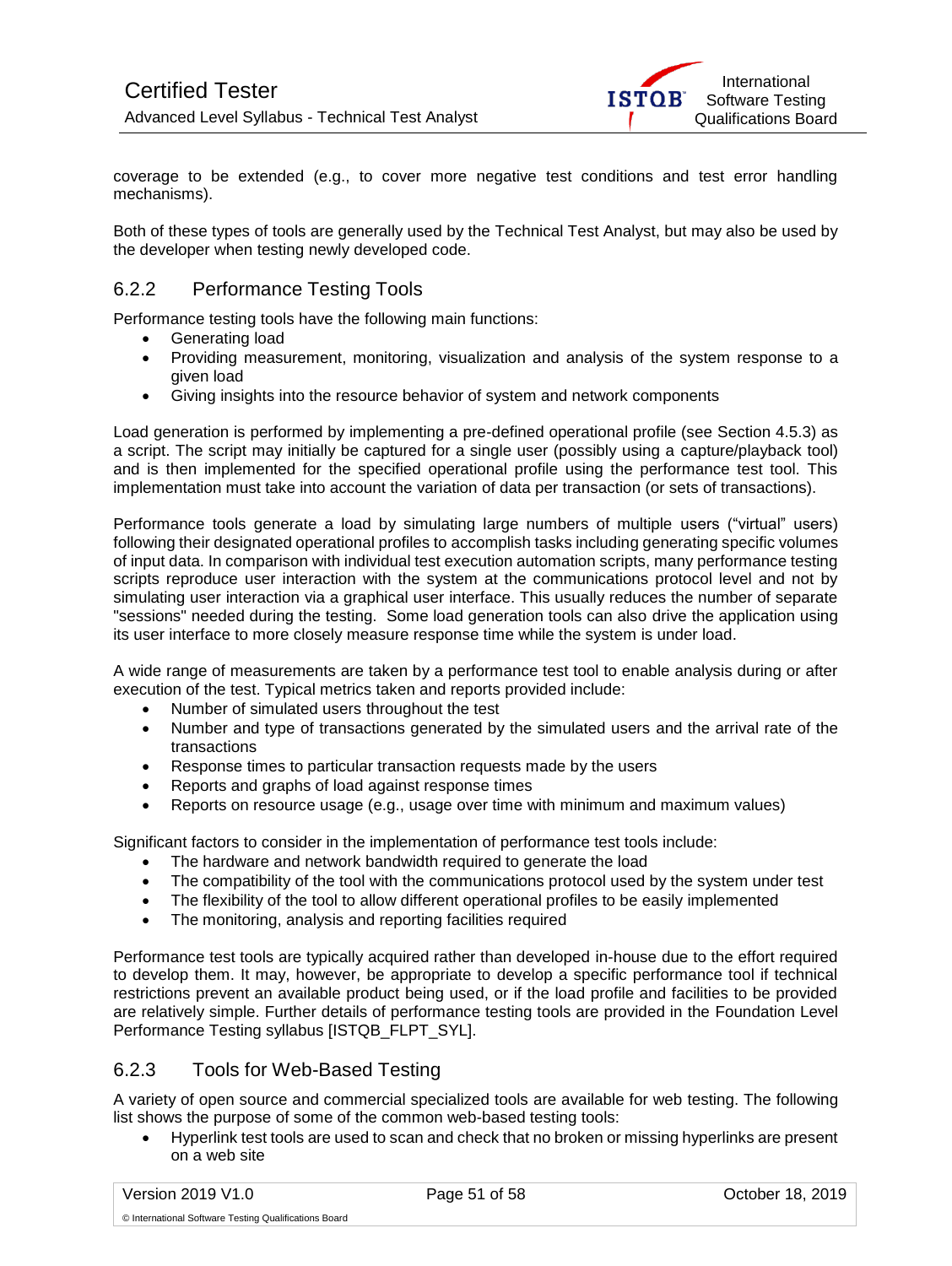

- HTML and XML checkers are tools which check compliance to the HTML and XML standards of the pages that are created by a web site
- Load simulators to test how the server will react when large numbers of users connect
- Lightweight automation execution tools that work with different browsers
- Tools to scan through the server, checking for orphaned (unlinked) files
- HTML specific spell checkers
- Cascading Style Sheet (CSS) checking tools
- Tools to check for standards violations e.g., Section 508 accessibility standards in the U.S. or M/376 in Europe
- Tools that find a variety of security issues

The following are good sources of open source web testing tools

- The World Wide Web Consortium (W3C) [Web-3] This organization sets standards for the Internet and supplies a variety of tools to check for errors against those standards.
- The Web Hypertext Application Technology Working Group (WHATWG) [Web-5]. This organization sets HTML standards. They have a tool which performs HTML validation [Web-6].

Some tools that include a web spider engine can also provide information on the size of the pages and on the time necessary to download them, and on whether a page is present or not (e.g., HTTP error 404). This provides useful information for the developer, the webmaster and the tester.

Test Analysts and Technical Test Analysts use these tools primarily during system testing.

#### <span id="page-51-0"></span>6.2.4 Tools to Support Model-Based Testing

Model-Based Testing (MBT) is a technique whereby a formal model such as a finite state machine is used to describe the intended execution-time behavior of a software-controlled system. Commercial MBT tools (see [Utting07]) often provide an engine that allows a user to "execute" the model. Interesting threads of execution can be saved and used as test cases. Other executable models such as Petri Nets and Statecharts also support MBT.

MBT models (and tools) can be used to generate large sets of distinct execution threads. MBT tools also can help reduce the very large number of possible paths that can be generated in a model. Testing using these tools can provide a different view of the software to be tested. This can result in the discovery of defects that might have been missed by functional testing.

Further details of model-based testing tools are provided in the Foundation Level Model-Based Testing syllabus [ISTQB\_FLMBT\_SYL].

#### <span id="page-51-1"></span>6.2.5 Component Testing and Build Tools

While component testing and build automation tools are developer tools, in many instances, they are used and maintained by Technical Test Analysts, especially in the context of Agile development.

Component testing tools are often specific to the language that is used for programming a module. For example, if Java was used as the programming language, JUnit might be used to automate the unit testing. Many other languages have their own special test tools; these are collectively called xUnit frameworks. Such a framework generates test objects for each class that is created, thus simplifying the tasks that the programmer needs to do when automating the component testing.

Debugging tools facilitate manual component testing at a very low level, allowing developers and Technical Test Analysts to change variable values during execution and step through the code line by line while testing. Debugging tools are also used to help the developer isolate and identify problems in the code when a failure is reported by the test team.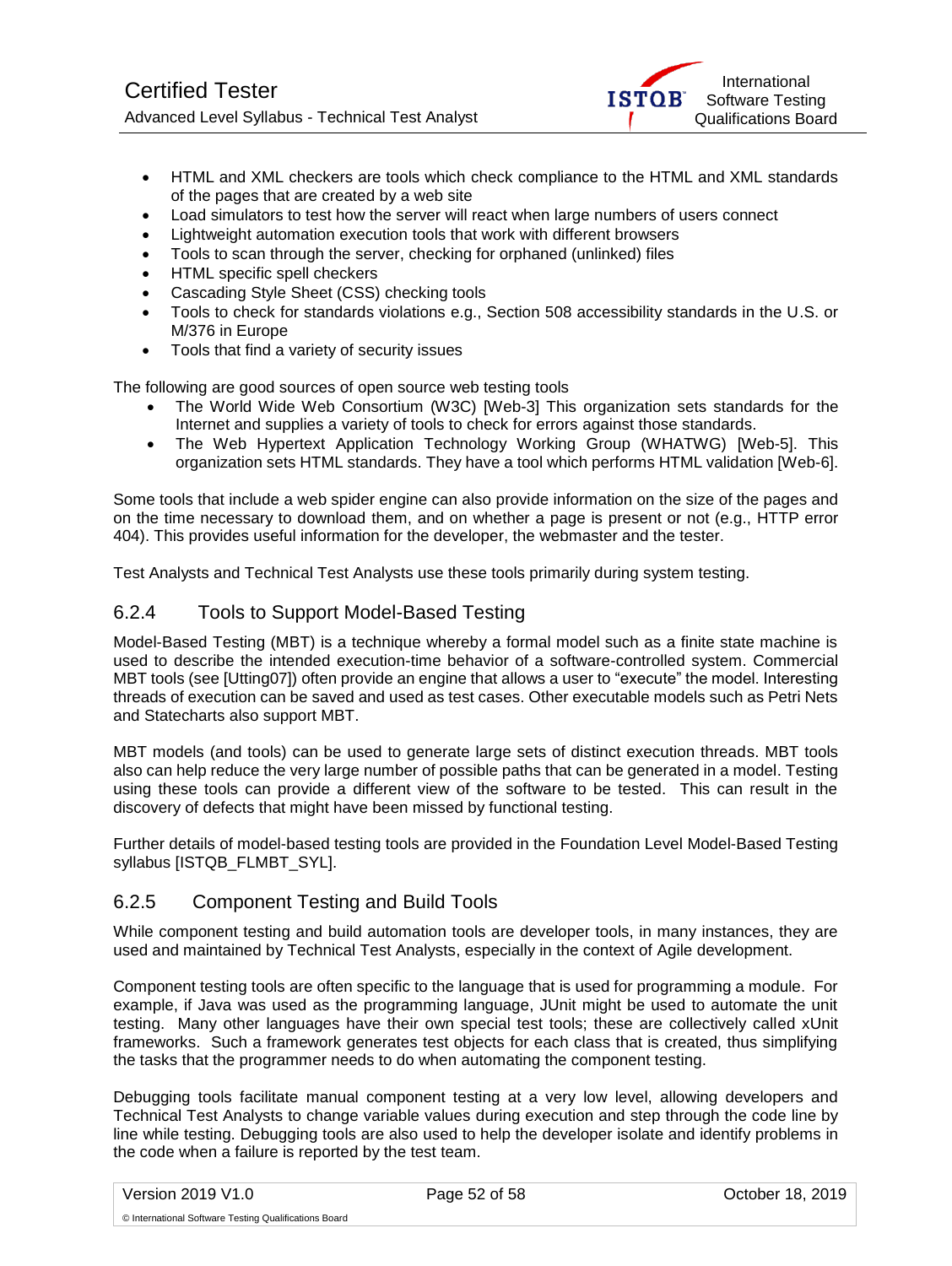Build automation tools often allow a new build to be automatically triggered any time a component is changed. After the build is completed, other tools automatically execute the component tests. This level of automation around the build process is usually seen in a continuous integration environment.

When set up correctly, this set of tools can have a very positive effect on the quality of builds being released into testing. Should a change made by a programmer introduce regression defects into the build, it will usually cause some of the automated tests to fail, triggering immediate investigation into the cause of the failures before the build is released into the test environment.

### <span id="page-52-0"></span>6.2.6 Tools to Support Mobile Application Testing

Emulators and simulators are frequently used tools to support the testing of mobile applications.

#### **6.2.6.1 Simulators**

A mobile simulator models the mobile platform's runtime environment. Applications tested on a simulator are compiled into a dedicated version, which works in the simulator but not on a real device. Simulators are sometimes used as replacements for real devices in testing. However, the application tested on a simulator differs from the application that will be distributed.

#### **6.2.6.2 Emulators**

A mobile emulator models the hardware and utilizes the same runtime environment as the physical hardware. Applications compiled to be deployed and tested on an emulator could also be used by the real device.

Emulators are often used to reduce the cost of test environments by replacing real devices. However, an emulator cannot fully replace a device because the emulator may behave in a different manner than the mobile device it tries to mimic. In addition, some features may not be supported such as (multi)touch, accelerometer, and others. This is partly caused by limitations of the platform used to run the emulator.

#### **6.2.6.3 Common Aspects**

Simulators and emulators are useful in the early stage of development as these typically integrate with development environments and allow quick deployment, testing, and monitoring of applications. Using an emulator or simulator requires launching it, installing the necessary app on it and then testing the app as if it were on the actual device. Each mobile operating system development environment typically comes with its own bundled emulator and simulator. Third party emulators and simulators are also available.

Usually emulators and simulators allow the setting of various usage parameters. These settings might include network emulation at different speeds, signal strengths and packet losses, changing the orientation, generating interrupts, and GPS location data. Some of these settings can be very useful because they can be difficult or costly to replicate with real devices, such as global GPS positions or signal strengths.

The Foundation Level Mobile Application Testing syllabus [ISTQB\_FLMAT\_SYL] includes further details.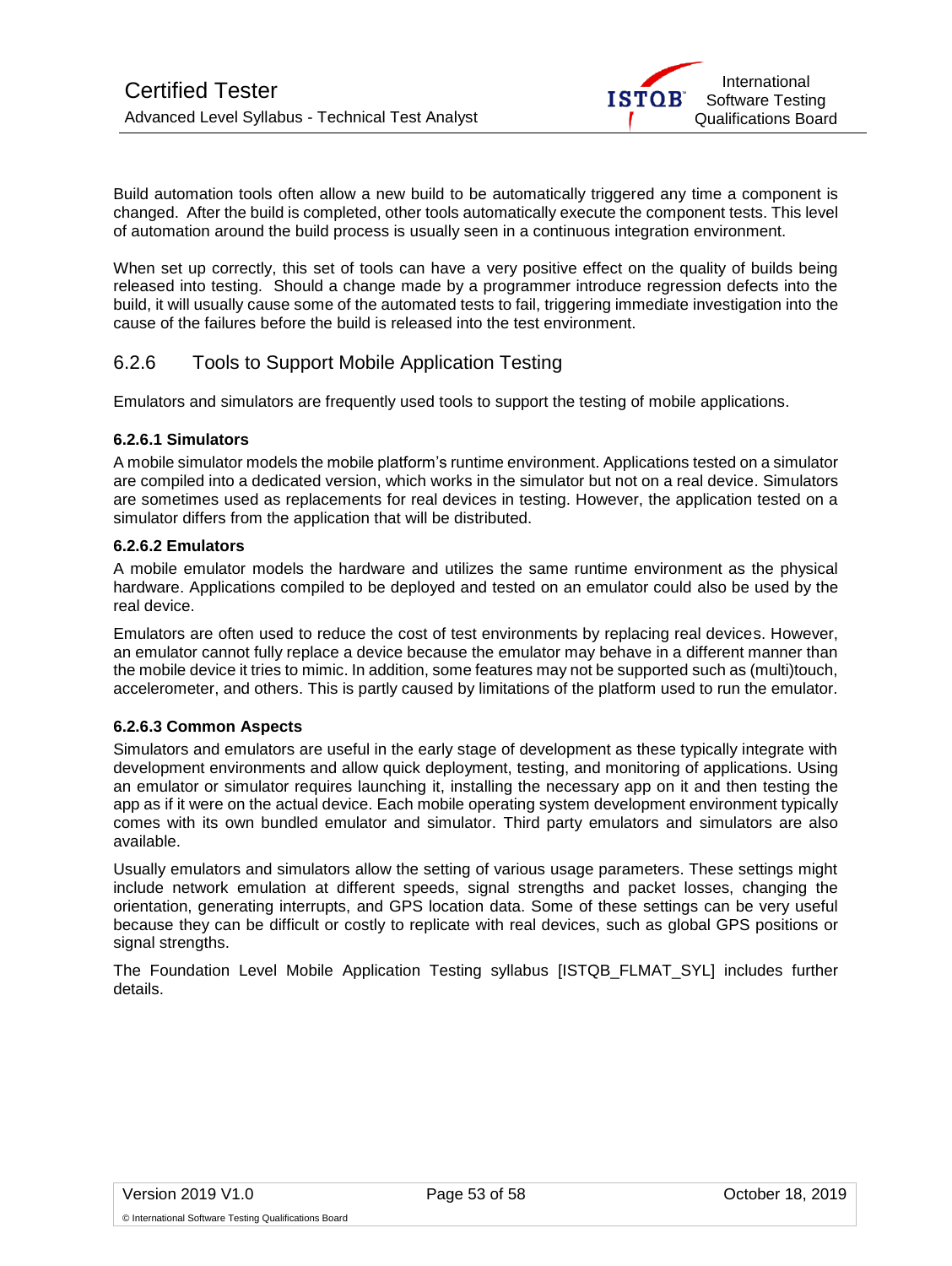## Certified Tester

Advanced Level Syllabus - Technical Test Analyst



## <span id="page-53-0"></span>**7. References**

## <span id="page-53-1"></span>7.1 Standards

The following standards are mentioned in these respective chapters.

- [RTCA DO-178C/ED-12C]: Software Considerations in Airborne Systems and Equipment Certification, RTCA/EUROCAE ED12C. 2013. Chapter 2
- [ISO9126] ISO/IEC 9126-1:2001, Software Engineering Software Product Quality Chapter 4
- [ISO25010] ISO/IEC 25010 (2014) Systems and software engineering Systems and software Quality Requirements and Evaluation (SQuaRE) System and software quality models Chapters 2 and 4
- [ISO29119] ISO/IEC/IEEE 29119-4 International Standard for Software and Systems Engineering - Software Testing Part 4: Test techniques. 2015 Chapter 2
- [ISO42010] ISO/IEC/IEEE 42010:2011 Systems and software engineering - Architecture description Chapter 5
- [IEC61508] IEC 61508-5 (2010) Functional Safety of Electrical/Electronic/Programmable Electronic Safety-related Systems, Part 5: Examples of methods for the determination of safety integrity levels Chapter 2

### <span id="page-53-2"></span>7.2 ISTQB® Documents

- [ISTQB\_AL\_OVIEW] Advanced Level Overview, Version 2019
- [ISTQB\_ALSEC\_SYL] Advanced Level Security Testing Syllabus, Version 2016
- [ISTQB\_ALTAE\_SYL] Advanced Level Test Automation Engineer Syllabus, Version 2017
- [ISTQB\_FL\_SYL] Foundation Level Syllabus, Version 2018
- [ISTQB\_FLPT\_SYL] Foundation Level Performance Testing Syllabus, Version 2018
- [ISTQB\_FLMBT\_SYL] Foundation Level Model-Based Testing Syllabus, Version 2015
- [ISTQB\_ALTA\_SYL] Advanced Level Test Analyst Syllabus, Version 2019
- [ISTQB\_ALTM\_SYL] Advanced Level Test Manager Syllabus, Version 2012
- [ISTQB\_FLMAT\_SYL] Foundation Level Mobile Application Testing Syllabus, 2019
- [ISTQB\_GLOSSARY] Glossary of Terms used in Software Testing, Version 3.2, 2019

### <span id="page-53-3"></span>7.3 Books

[Bass03] Len Bass, Paul Clements, Rick Kazman ["Software Architecture in Practice \(2nd edition\)"](http://www.sei.cmu.edu/library/abstracts/books/0321154959.cfm), Addison-Wesley 2003, ISBN 0-321-15495-9

[Bath14] Graham Bath, Judy McKay, "The Software Test Engineer's Handbook (2nd edition)", Rocky Nook, 2014, ISBN 978-1-933952-24-6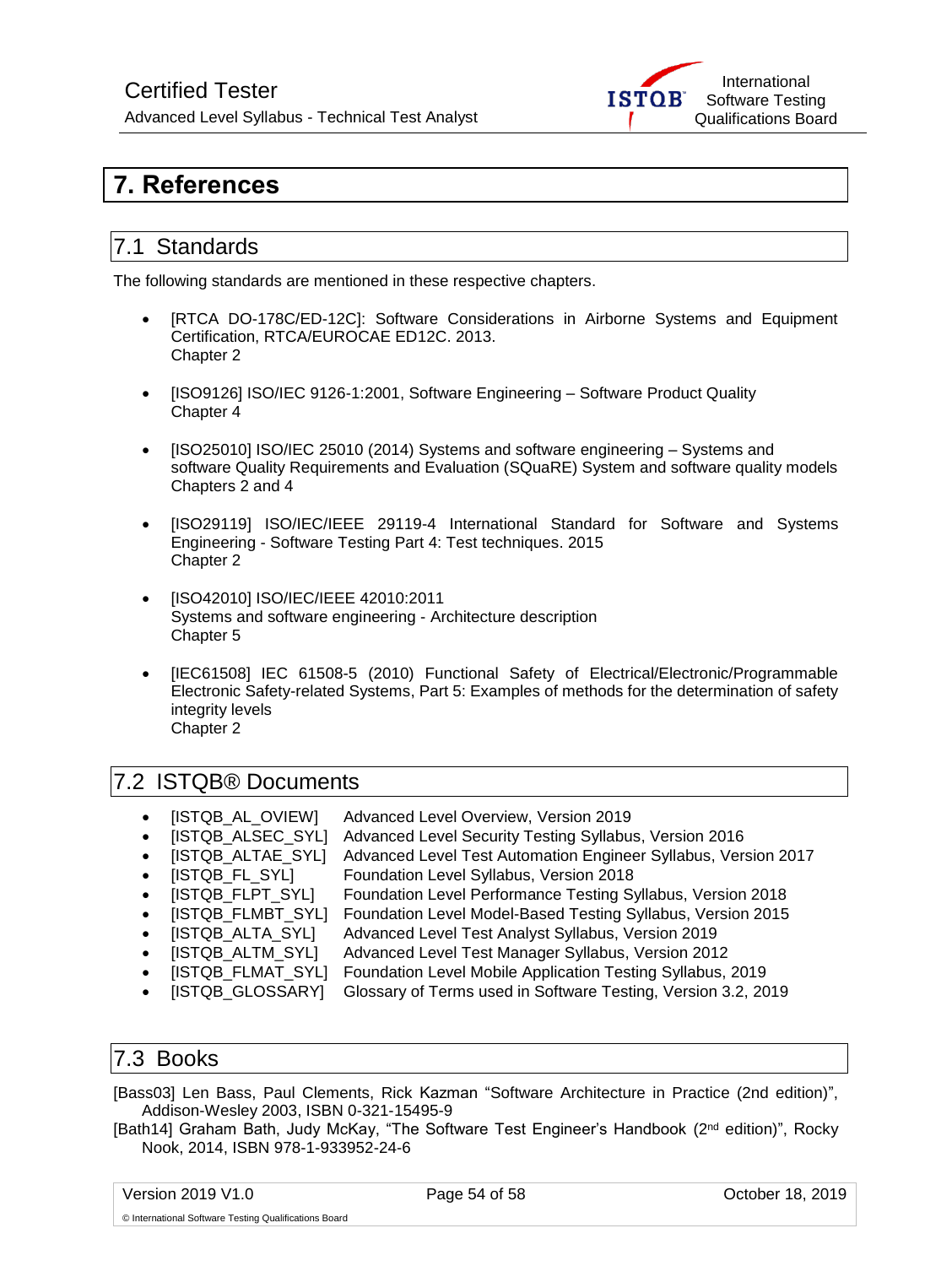Advanced Level Syllabus - Technical Test Analyst



[Beizer90] Boris Beizer, "Software Testing Techniques Second Edition", International Thomson Computer Press, 1990, ISBN 1-8503-2880-3

[Beizer95] Boris Beizer, "Black-box Testing", John Wiley & Sons, 1995, ISBN 0-471-12094-4

- [Burns18] Brendan Burns, "Designing Distributed Systems: Patterns and Paradigms for Scalable, Reliable Services", O'Reilly, 2018, ISBN 13: 978-1491983645
- [Buwalda01]: Hans Buwalda, "Integrated Test Design and Automation", Addison-Wesley Longman, 2001, ISBN 0-201-73725-6
- [Copeland03]: Lee Copeland, "A Practitioner's Guide to Software Test Design", Artech House, 2003, ISBN 1-58053-791-X
- [Gamma94] Design Patterns: Elements of Reusable Object-Oriented Software, Addison-Wesley, 1994, ISBN 0-201-63361-2
- [Jorgensen07]: Paul C. Jorgensen, "Software Testing, a Craftsman's Approach third edition", CRC press, 2007, ISBN-13:978-0-8493-7475-3
- [Kaner02]: Cem Kaner, James Bach, Bret Pettichord; "Lessons Learned in Software Testing"; Wiley, 2002, ISBN: 0-471-08112-4
- [Koomen06]: Tim Koomen, Leo van der Aalst, Bart Broekman, Michael Vroon, "TMap Next for resultdriven testing"; UTN Publishers, 2006, ISBN: 90-72194-79-9
- [McCabe76] Thomas J. McCabe, "A Complexity Measure", IEEE Transactions on Software Engineering, Vol. SE-2, No. 4, December 1976. PP 308-320
- [McCabe96] Arthur H. Watson and Thomas J. McCabe[. "Structured Testing: A Testing Methodology Using](http://www.mccabe.com/pdf/mccabe-nist235r.pdf)  [the Cyclomatic Complexity Metric"](http://www.mccabe.com/pdf/mccabe-nist235r.pdf) (PDF), 1996, NIST Special Publication 500-235.
- [NIST96] Arthur H. Watson and Thomas J. McCabe, "Structured Testing: A Testing Methodology Using the Cyclomatic Complexity Metric", NIST Special Publication 500-235, Prepared under NIST Contract 43NANB517266, September 1996.
- [Splaine01]: Steven Splaine, Stefan P. Jaskiel, "The Web-Testing Handbook", STQE Publishing, 2001, ISBN 0-970-43630-0
- [Utting07] Mark Utting, Bruno Legeard, ["Practical Model-Based Testing: A Tools Approach"](http://www.amazon.com/gp/redirect.html?link_code=ur2&tag=markuttinsweb-20&camp=1789&creative=9325&location=%2FPractical-Model-Based-Testing-Tools-Approach%2Fdp%2F0123725011%2Fsr%3D1-1%2Fqid%3D1157585827%2Fref%3Dsr_1_1%3Fie%3DUTF8%26s%3Dbooks), Morgan-Kaufmann, 2007, ISBN: 978-0-12-372501-1
- [Whittaker04]: James Whittaker and Herbert Thompson, "How to Break Software Security", Pearson / Addison-Wesley, 2004, ISBN 0-321-19433-0
- [Wiegers02] Karl Wiegers, "Peer Reviews in Software: A Practical Guide", Addison-Wesley, 2002, ISBN 0-201-73485-0

### <span id="page-54-0"></span>7.4 Other References

The following references point to information available on the Internet. Even though these references were checked at the time of publication of this Advanced Level Syllabus, the ISTQB® cannot be held responsible if the references are not available anymore.

[Web-1] [http://www.nist.gov](http://www.nist.gov/) NIST National Institute of Standards and Technology,

- [Web-2]<http://www.codeproject.com/KB/architecture/SWArchitectureReview.aspx>
- [Web-3] [http://www.W3C.org](http://www.w3c.org/)

[Web-4] [https://www.owasp.org/index.php/Category:OWASP\\_Top\\_Ten\\_Project](https://www.owasp.org/index.php/Category:OWASP_Top_Ten_Project)

- [Web-5] [https://whatwg.org](https://whatwg.org/)
- [Web-6] <https://whatwg.org/validator/>

Chapter 4: [Web-1] [Web-4] Chapter 5: [Web-2] Chapter 6: [Web-3] [Web-5] [Web-6]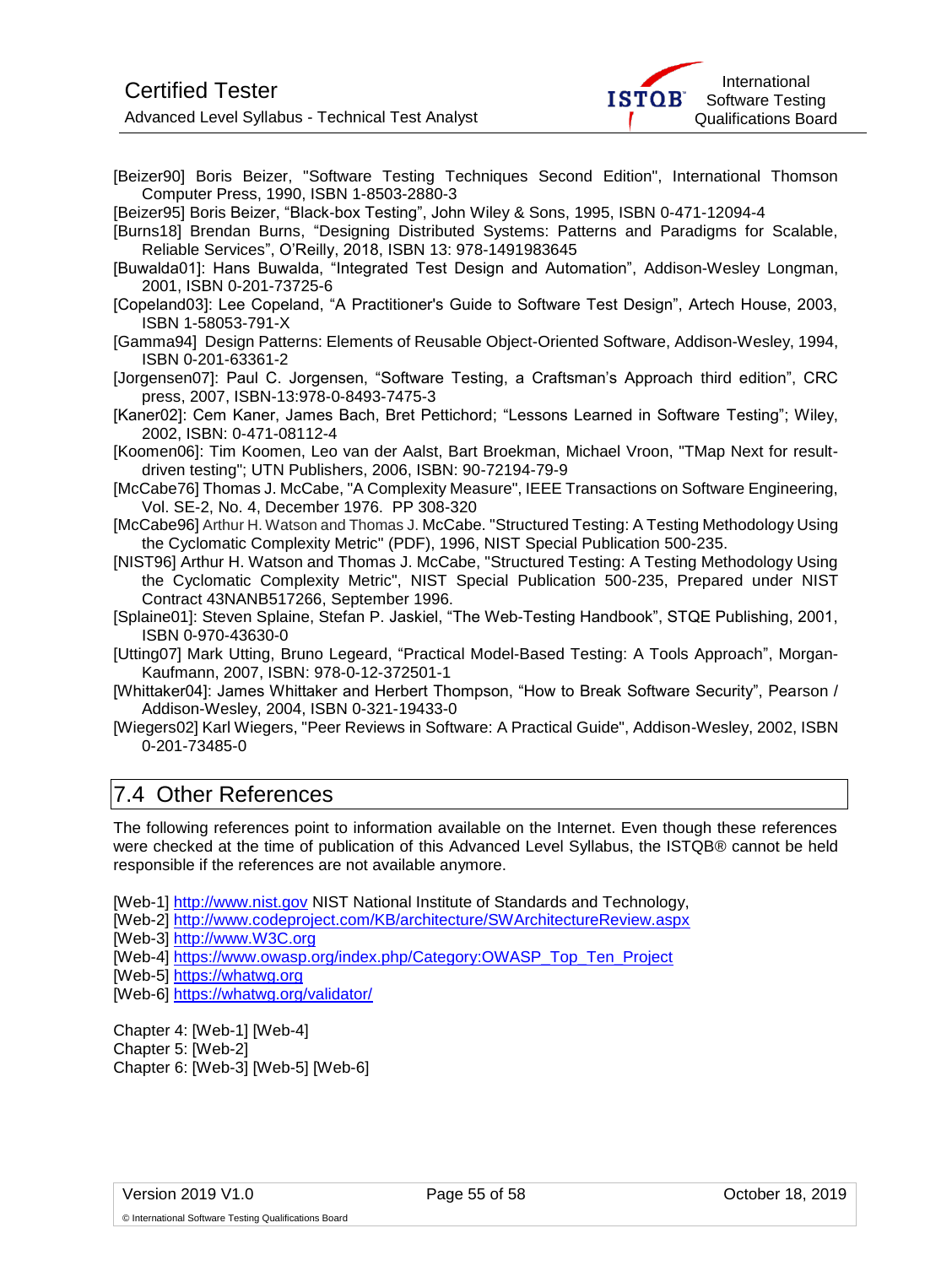## <span id="page-55-0"></span>**8. Appendix A: Quality Characteristics Overview**

The following table compares the quality characteristics described in ISO 9126 (as used in the 2012 version of the Technical Test Analyst syllabus) with those in the newer [ISO25010] (as used in the 2019 version of the syllabus). Only the characteristics which are relevant for the Technical Test Analyst are shown.

| <b>ISO/IEC 25010</b>          | <b>ISO/IEC 9126-1</b> | <b>Notes</b>                                |
|-------------------------------|-----------------------|---------------------------------------------|
| <b>Performance efficiency</b> | <b>Efficiency</b>     |                                             |
| Time behaviour                | Time behaviour        |                                             |
| Resource utilization          | Resource utilization  |                                             |
| Capacity                      |                       | New sub-characteristic                      |
| <b>Compatibility</b>          |                       | New characteristic                          |
| Co-existence                  | Co-existence          | Moved from Portability                      |
| Interoperability              |                       | Moved from Functionality (Test Analyst)     |
| <b>Reliability</b>            | <b>Reliability</b>    |                                             |
| Maturity                      | Maturity              |                                             |
| Availability                  |                       | New sub-characteristic                      |
| Fault tolerance               | Fault tolerance       |                                             |
| Recoverability                | Recoverability        |                                             |
| <b>Security</b>               | <b>Security</b>       | No previous sub-characteristics             |
| Confidentiality               |                       | New sub-characteristic                      |
| Integrity                     |                       | New sub-characteristic                      |
| Non-repudiation               |                       | New sub-characteristic                      |
| Accountability                |                       | New sub-characteristic                      |
| Authenticity                  |                       | New sub-characteristic                      |
| <b>Maintainability</b>        | Maintainability       |                                             |
| Modularity                    |                       | New sub-characteristic                      |
| Reusability                   |                       | New sub-characteristic                      |
| Analysability                 | Analysability         |                                             |
| Modifiability                 | Stability             | <b>Combines Changeability and Stability</b> |
|                               | Changeability         |                                             |
| Testability                   | Testability           |                                             |
| <b>Portability</b>            | <b>Portability</b>    |                                             |
| Adaptability                  | Adaptability          |                                             |
| Installability                | Installability        |                                             |
|                               | Co-existence          | Moved to Compatibility                      |
| Replaceability                | Replaceability        |                                             |
|                               | <b>Compliance</b>     | Deleted in 25010                            |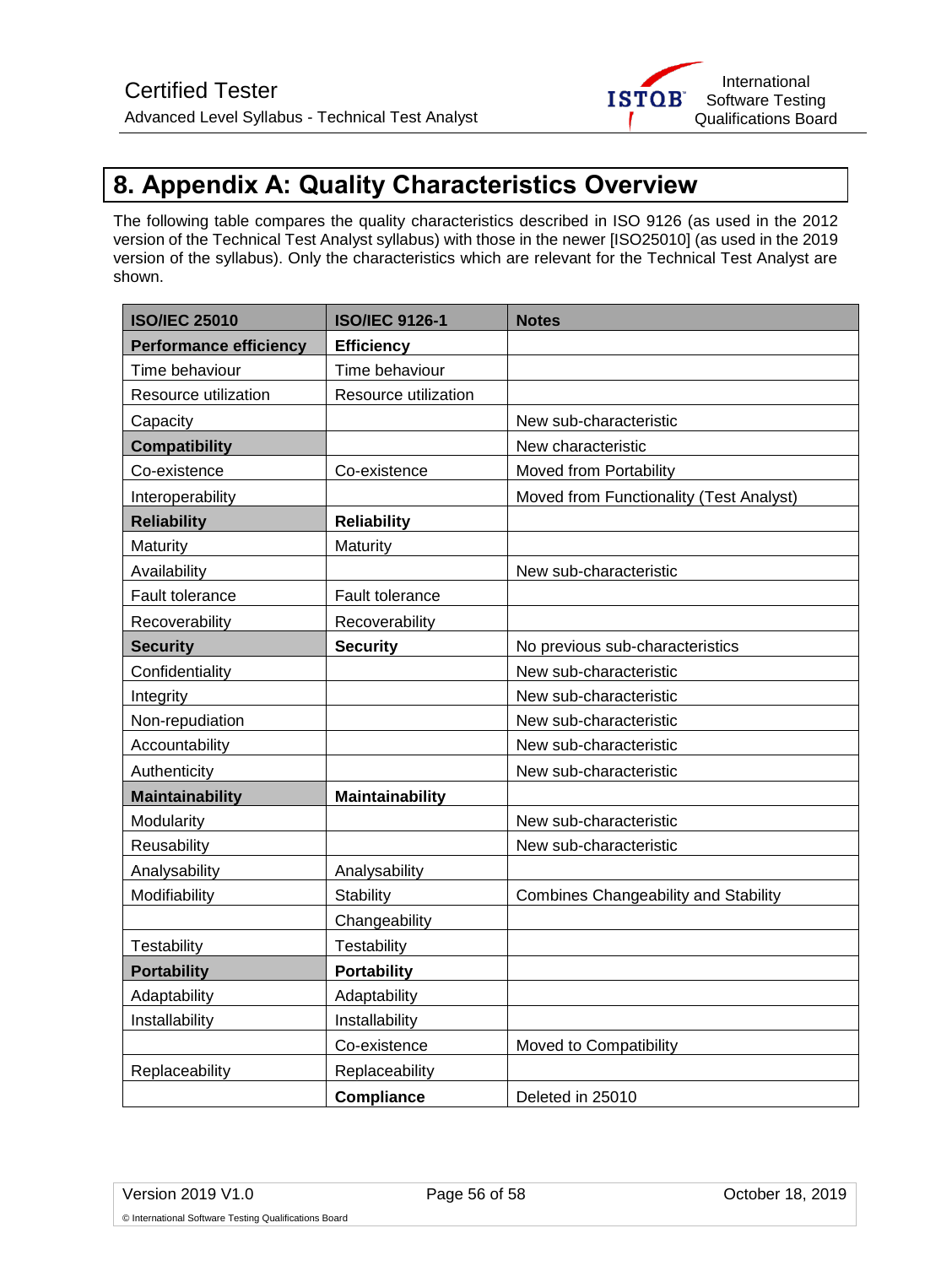## Certified Tester

Advanced Level Syllabus - Technical Test Analyst



## <span id="page-56-0"></span>**9. Index**

action word-driven, 48 adaptability, 27 adaptability testing, 40 analyzability, 27 anti-pattern, 43 Application Programming Interface (API), 18 architectural reviews, 44 atomic condition, 13, 15 attack, 32 backup and restore, 34 benchmark, 29 capture/playback, 46 capture/playback tool, 48 client/server, 18 code reviews, 44 co-existence, 27 co-existence/compatibility testing, 41 cohesion, 23 control flow analysis, 20, 21 control flow coverage, 15 control flow graph, 21 control flow testing, 13 coupling, 23 cyclomatic complexity, 13, 20, 21 data flow analysis, 20, 21 data security considerations, 30 data-driven, 48 data-driven testing, 46 decision predicates, 14 decision testing, 13 definition-use pairs, 22 du-path, 22 dynamic analysis, 20, 24 memory leaks, 25 overview, 24 performance efficiency, 26 wild pointers, 25 dynamic maintainability testing, 39 emulator, 53 failover, 33, 34 fault seeding, 46 installability, 27 installability, 40 keyword-driven, 46, 48 load testing, 35 maintainability, 22, 27 maintainability testing, 38 master test plan, 29 maturity, 27 MC/DC, 15 MC/DC testing, 15

McCabe's design predicate, 24 memory leak, 20 metrics performance, 26 modified condition/decision coverage (MC/DC), 15 MTBF, 33 MTTR, 33 multiple condition coverage, 16 multiple condition testing, 13 neighborhood integration testing, 20, 24 operational acceptance test, 27 operational acceptance testing, 34 operational profile, 27, 35, 37 organizational considerations, 30 pairwise integration testing, 20, 23 path testing, 13 performance efficiency, 27 performance efficiency test planning, 36 performance efficiency test specification, 37 performance efficiency testing, 35 portability, 27 portability testing, 39, 41 product quality characteristics, 28 product risk, 10 quality attributes for technical testing, 27 recoverability, 27 recoverability testing, 33 redundant dissimilar software, 34 reliability, 27 reliability growth model, 27 reliability test planning, 35 reliability test specification, 35 reliability testing, 33 remote procedure calls (RPC), 18 replaceability, 27 replaceability testing, 40 required tooling, 29 resource utilization, 27 reviews, 42 checklists, 43 risk analysis, 10 risk assessment, 10, 11 risk identification, 10, 11 risk level, 10 risk mitigation, 10, 12 risk-based testing, 10 robustness, 27 Safety Integrity Level (SIL), 19 scalability testing, 36 security

Version 2019 V1.0 Page 57 of 58 October 18, 2019